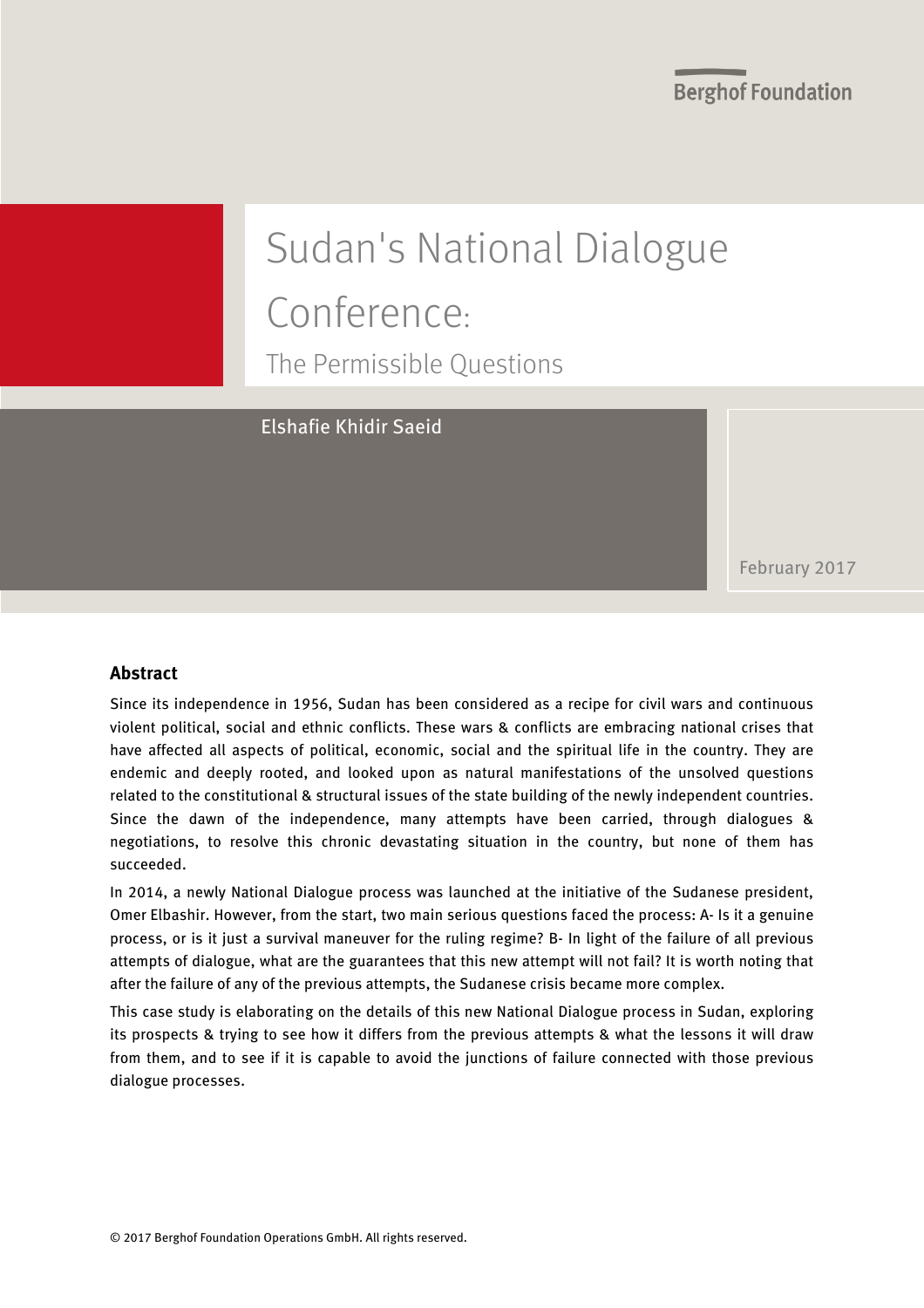#### **About this Publication:**

This is a pilot case study on Sudan's ongoing National Dialogue, the process that emerged as an initiative from the Sudanese president Omer Elbasheer, and was led by the Sudanese government. The study was produced in the framework of a two-year project (March 2015 – April 2017) to develop a Handbook on National Dialogues funded by the German Federal Foreign Office in cooperation with the Swiss Federal Department of Foreign Affairs. The purpose of the Handbook is to offer a practice-oriented guide for comprehensively designing and implementing National Dialogues. It rests on participatory methods including 1) strategic dialogue and exchange between local stakeholders, international development and peacebuilding practitioners, and policymakers, 2) a comprehensive mapping exercise of National Dialogues across the world, and 3) in-depth case studies on National Dialogues produced by local researchers. The project is implemented by the Berghof Foundation, in cooperation with swisspeace. This publication is one of seven case studies; others include Guatemala, Lebanon, Libya, Mali, Nepal, and Tunisia. The case studies provide recommendations for on-going processes in the specific country and inform the Handbook's findings. The overall aim of the project is to improve National Dialogues and enhance the capacities and contributions of conflict parties, local stakeholders and external actors towards their successful implementation.

For further information please contact the programme director Luxshi Vimalarajah, at l.vimalarajah@berghof-foundation.org or the project coordinator Marike Blunck, at [M.Blunck@berghof](mailto:M.Blunck@berghof-foundation.org)[foundation.org.](mailto:M.Blunck@berghof-foundation.org) The National Dialogue Handbook can be accessed online at www.berghoffoundation.org/publications/national-dialogue-handbook.

#### **About the Author:**

**Elshafie Khidir Saeid** is a leading figure in Sudanese politics, concentrating on the issues of democratic transformation, constitutional reform & State building. He was the chief negotiator in Cairo Dialogue process involving the Sudan government & the opposition parties in 2005. He was a member of the coordinating committee between the Sudan People's Liberation Movement (led by late Dr. John Garang) & the northern opposition parties during the comprehensive peace agreement negotiations. He participated and presenting papers in many regional & international conferences and seminars on the Sudanese crisis, the Middle East question, the issue of Religion & politics, the National State Building, the theory of change…etc. He is writing articles in many newspapers addressing the current political developments & towards new vision in Sudan. He wrote a book, "Tribe & politics in Sudan", and he has others under printing.

**To cite this publication:**

**Saeid, Elshafie Khidir** 2017. Sudan's National Dialogue Conference: The Permissible Questions. National Dialogue Handbook Case Study. Berlin: Berghof Foundation.

Online at[: www.berghof-foundation.org/publications/national-dialogue-handbook](http://www.berghof-foundation.org/publications/national-dialogue-handbook)

#### **Disclaimer:**

The views expressed in this publication are those of the authors and do not necessarily reflect the views and opinions of the Berghof Foundation and swisspeace or their project partners.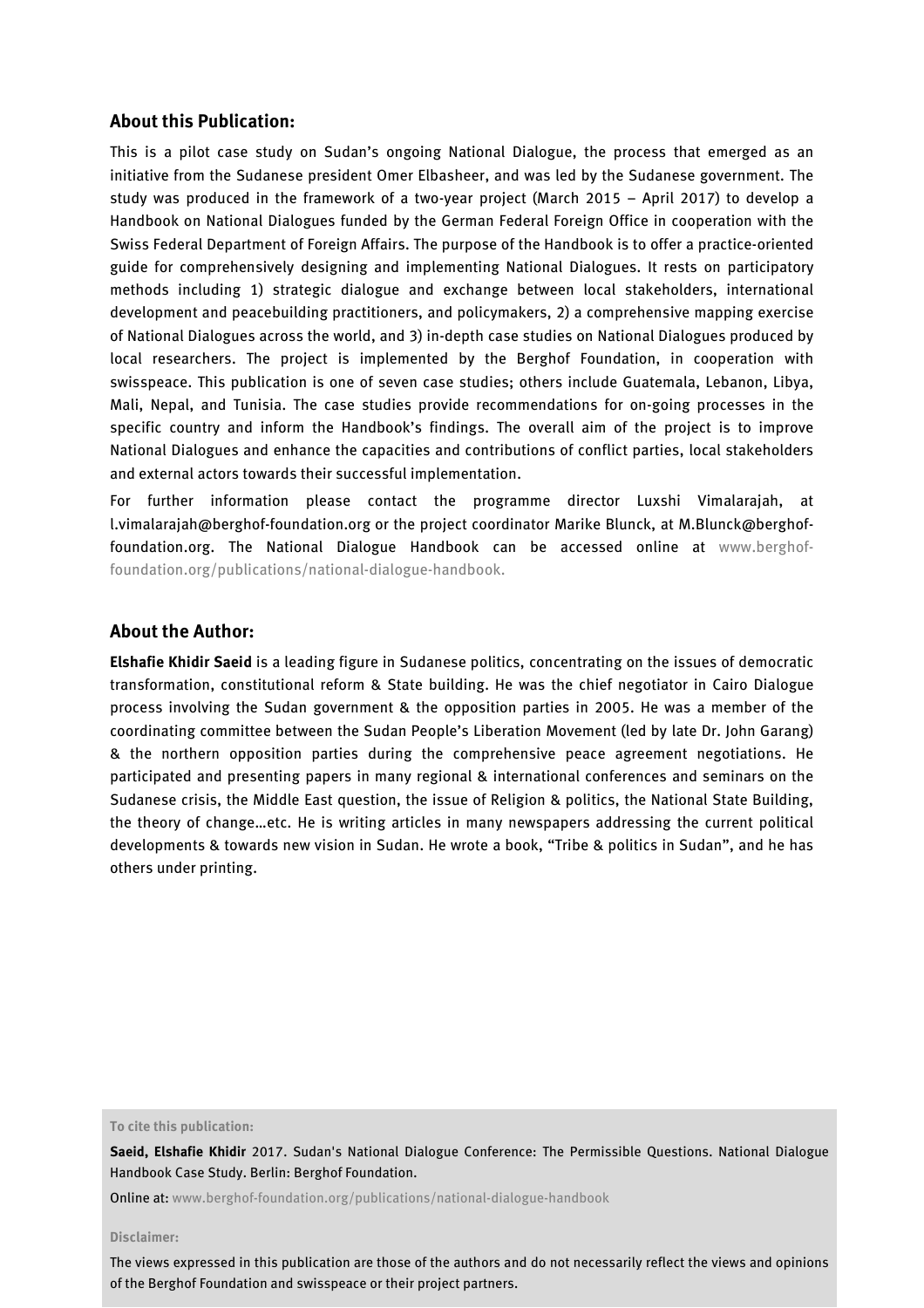# **Table of Contents**

<span id="page-2-1"></span><span id="page-2-0"></span>

|  | 3 Preliminarily and Preparatory measures for Sudan's Emerging National Dialogue |  |
|--|---------------------------------------------------------------------------------|--|
|  |                                                                                 |  |
|  |                                                                                 |  |
|  |                                                                                 |  |
|  |                                                                                 |  |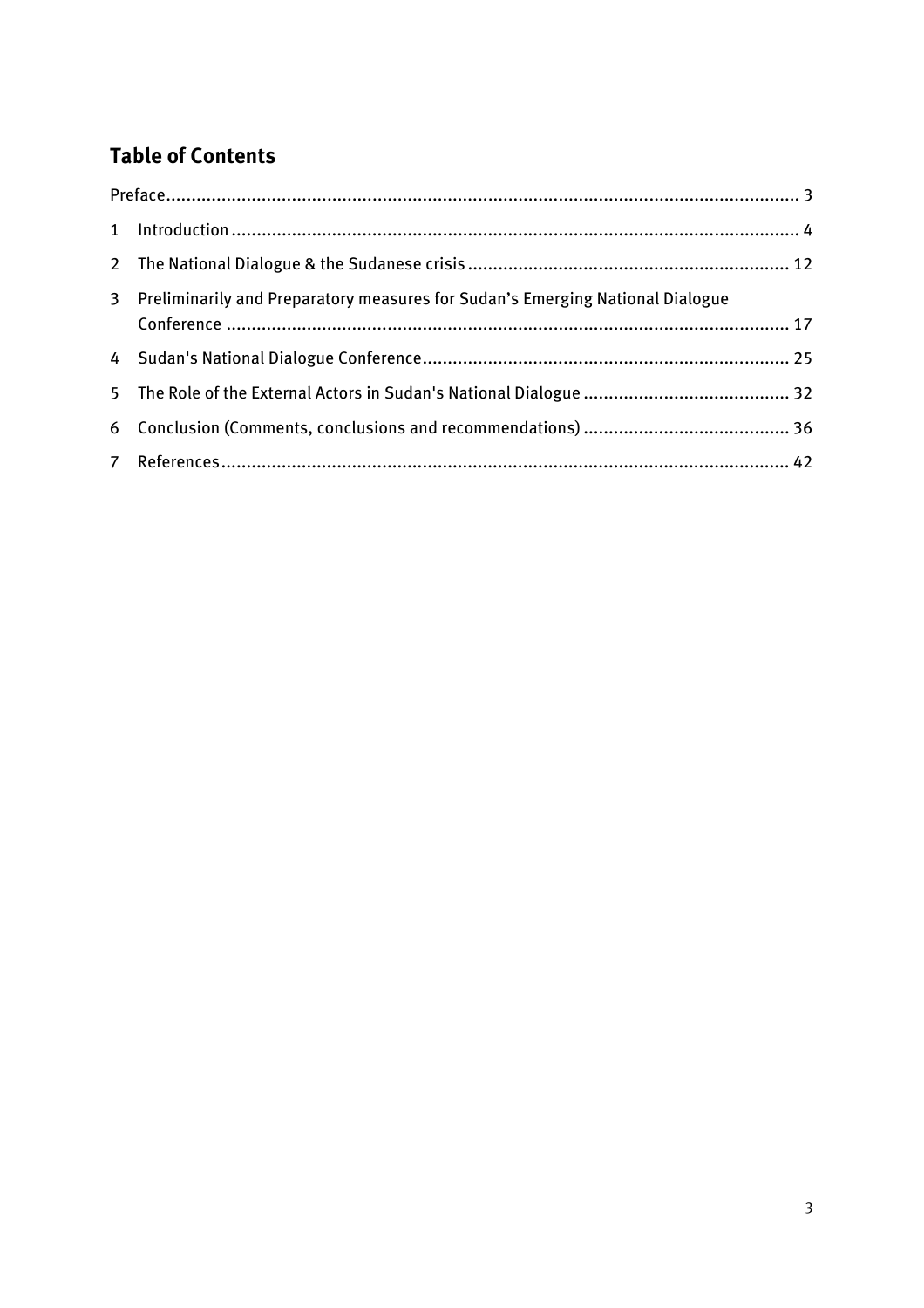# 1 Introduction

## **Background**

Prior to the secession of its southern region, Sudan, had an area equals to a million square miles, i.e. 2.5 million square kilometers, giving it the description as the largest country in Africa and the Arab world (Sudan government 2016), and in the ninth place among the countries of the world, (see Figure 1). According to the results of the latest census, conducted in April of 2008, the population of Sudan amounted to 39.1 million people, 21% of whom live in the southern part, which was separated in 2011 to establish the Republic of South Sudan in an area of 648 (The National Committee of census – Sudan 2016) thousand km. (See Figures 2 and 3). Regarding the Sudan's population and cultural composition, it is one of the most diverse countries in the world, hosting multiple ethnicities (black Africans, Arabs and Nubians), multiple religions (Islam, Christianity and Traditional African religions), many languages (300 languages) and cultures (Al Gaddal 1997).

Sudan is a country with rich natural resources. It enjoys abundant water resources of various kinds, vast areas of fertile lands and natural forests, and with all types of climates; semi-desert, savanna, tropical, and even quasi-Mediterranean climate in some mountainous highlands. And the sole of the ground in Sudan bursts with metal wealth, such as oil, which was invested for the first time in 1999, in addition to many other metals such as gold, copper and chromium. Sudan has a huge livestock of various kinds, in addition to the rich wildlife. But, amazingly, in spite of such wealth and richness, Sudan is deemed amongst those African counties with lowest development index, where 46.5% of the population is below the poverty line, according to the latest report of the Central Bureau of Statistics in Sudan (The World Bank 2009), and most economists point that poverty rates since the year 2013 exceeded the barrier of 95% (Satti 2013).

Since Sudan attained its independence, on 1 January 1956, the country has been plagued by crises and conflicts relating to questions of identity, development, ethnicity, appropriate form of governance, etc. Such crises were manifested in the civil war that claimed the lives of millions, created a miserable reality and led to a marked deterioration in all aspects of life, including economic, political and, even, the society's set of values. Only recently, in 2005, the country emerged from the longest civil war between the central government, which is dominated by Muslims-Arabs, and the African non-Muslims rebels in the south. This war lasted from 1955 till 1972, when the conflicting parties signed the Addis Ababa Peace Agreement that lasted for ten years. However, in 1983, the war erupted again, lasting till the signature of the Ceasefire Agreement, in 2003, which paved the way for the signature of the Comprehensive Peace Agreement, CPA, in 2005. According to that agreement, the people of South Sudan attained the right to self-determination, and, effectively determined, in 2011, to secede from Sudan and establish the Republic of South Sudan. Yet, civil war continued to plague the country in that a violent conflict erupted between the central government in Khartoum and the armed opposition in Southern Kordofan and the Southern Blue Nile (predominantly African with considerable number of followers of Christianity and African local beliefs).

Meanwhile, the war in Darfur, which erupted in 2002, continues between the central government and the Darfur rebels (non-Arab Muslims). According to UN figures, civil wars in Sudan have claimed the lives of approximately three million people, besides an uncountable number of wounded and disabled people, and almost seven million people that have either been internally displaced or sought refuge in neighboring countries, in addition to burning and destruction of thousands of villages. In brief, the impact has been catastrophic(The United Nations 2015)!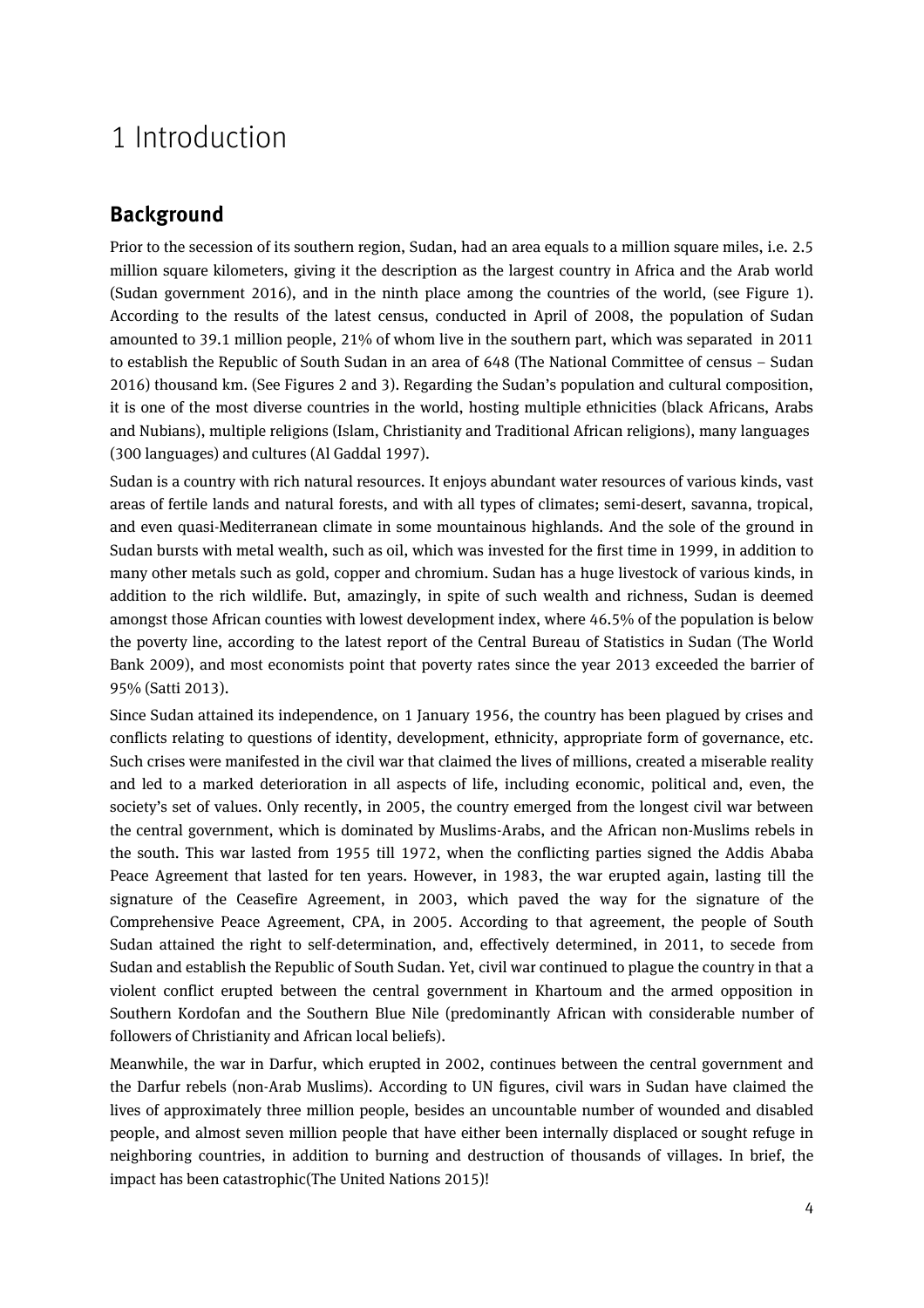In parallel to the civil war, Sudan suffers from a sequence of military dictatorial rule and civic democratic rule, a phenomenon that is referred to in the Sudanese political literature as the "vicious circle" or "sinister episode" i.e., military rule overthrown by a popular uprising, then a short period of democratic rule quickly followed by a military coup again, and so forth. In 1956, a national government that was democratically elected a year earlier attained Sudan independence, but in less than three years it was overthrown by the military coup of 17 November 1958, which imposed a military dictatorship on the country that lasted for six years before it was overthrown by the October 1964 popular uprising (usually referred to as the October Revolution), which established a democratic pluralistic rule that lasted for less than five years as it was overthrown by the military coup of 25 May 1969. The second military dictatorship lasted for 16 years when it was overthrown by the April 1985 popular uprising (usually referred to as, the Intifada). The Intifada paved the way for the third democratic era in Sudan, but, yet again, and in less than five years, it was overthrown by the military coup of 30 June 1989, which for the third time established a dictatorial regime that still roosting on the chest of the country. Thus, in describing the situation in Sudan, instability prevails as the general trait. In fact, out of 60 years of Sudan's independence, democracy enjoyed only ten years, while the rest was under the abyss of military dictatorships. And since 2002, and for five consecutive years, Sudan has maintained its position amongst the most unstable and failed states in the world (The Fragile States Index 2015).

Today, and until the time of compiling this study, Sudan is governed by the regime issued from the 30 June 1989 military coup, which is referred to as the Inqaz (Salvation) regime.**[1](#page-4-0)** While such regime witnessed changes in terms of policies and individuals, its core has remained intact in terms of blatant ideological orientation, which is founded upon the imposition of the Islamic project on the state and society in accordance with the vision of the National Islamic Front, NIF, which carried out the 30 June 1989 military coup.**[2](#page-4-1)** And since day one, the Inqaz regime embarked on implementing a number of measures that enabled it to assert full control over the state and society, in politics, economy, security, media, culture, etc. At the forefront of these measures and actions were:

- An unprecedented official policy of tyranny and human rights violations, which the NIF's leadership adopted with aim of cracking down on opponents and, thus, subjugating them. Such policy included systematic torture against opponents that led to the death of dozens of political detainees; and excessive use of force against citizens, including shoot-to-kill for simple reasons.
- $\equiv$  Freezing of bank accounts and deposits, banning of the circulation of foreign currency outside banks (some young people were executed after they were caught in possession of few hundred dollars and for dealing in foreign currency exchange), and disclosing bank accounts of the Sudanese businessmen and merchants for the benefit of the NIF's traders and businessmen, who, in turn, enjoyed huge allocations of bank finance. The result was, on the one hand, an impoverished and bankrupt traditional national businessmen and capitalists, some of whom had to flee the country, and, on the other hand, an enriched and wealthy NIF's new capitalists.
- $\equiv$  Executing the largest ever "massacre" against the civil service by expelling thousands of competent workers, clerks, civil servants, professionals, judges, etc., and further depriving them of the right to work. These people were replaced by NIF's loyalists without paying due attention to standards of competence, expertise and knowledge. Moreover, the policy of employment and promotion in the civil service was confined to NIF's affiliates and supporters.

 $\overline{a}$ 

<span id="page-4-0"></span>**<sup>1</sup>** The leaders of the coup called their regime Al Inqaz (Salvation).

<span id="page-4-1"></span>**<sup>2</sup>**The National Islamic Front is an off-shoot of the Muslim Brotherhood.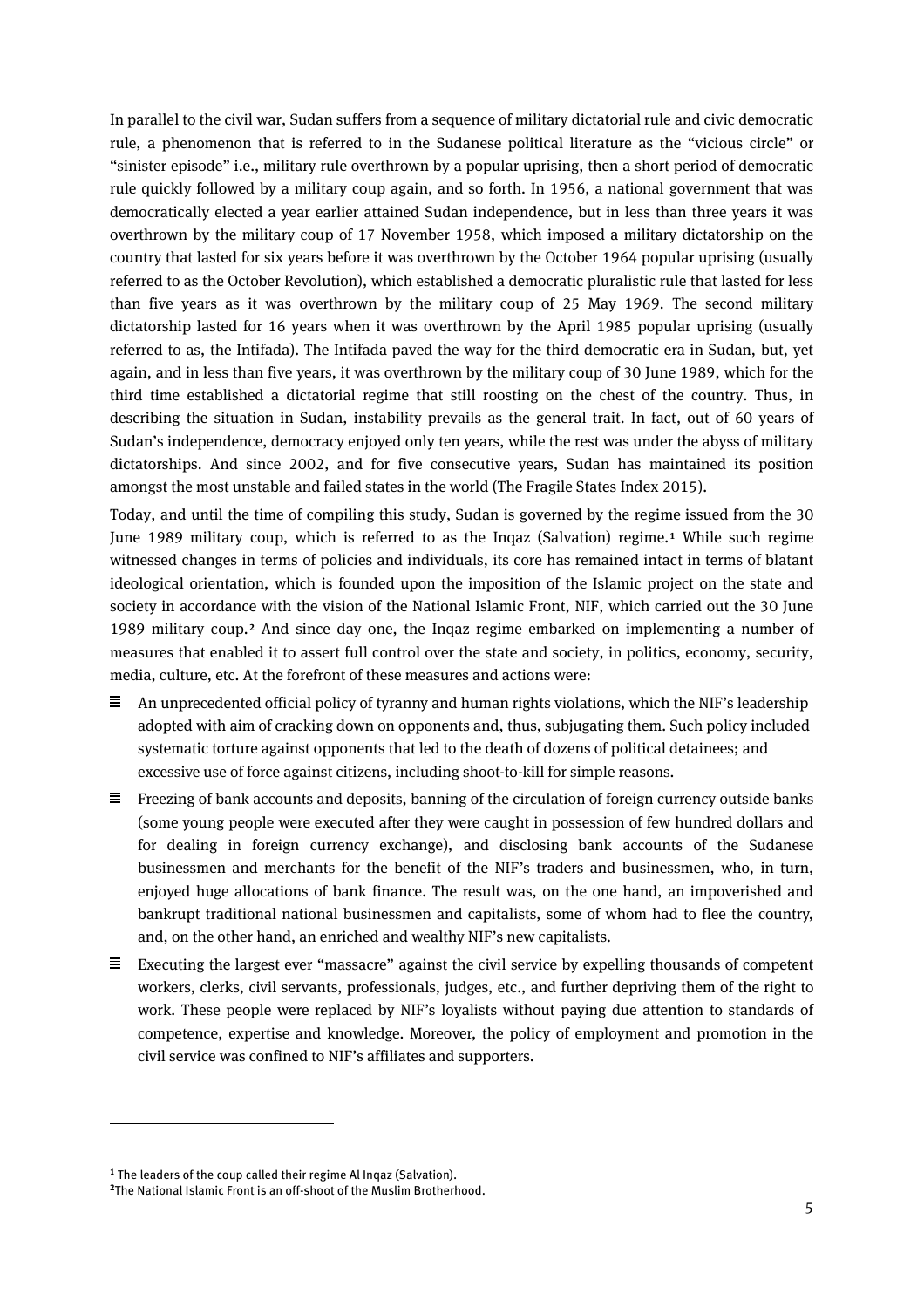$\equiv$  Another large "massacre" was executed against the military institution by expelling thousands of army and police officers, and by emptying the police and military institutions of any national content i.e., embarking on transforming the army, police, security and intelligence institutions into militias and ideological institutions directly reporting to the governing party. Moreover, in parallel to the army and police, the NIF established its own militias, security and intelligence apparatuses under the name "Popular Security". All these entities report directly to the NIF' leadership.

 $\equiv$ Tightening the NIF's grip over the Judiciary and justice institutions to the extent that judicial rulings have become issued from the NIF's leadership, or, at least, with its consent in all political, civil and criminal cases. Consequently, impunity non-accountability has prevailed.

- $\equiv$  Liquidating state-owned institutions and selling their assets at cheap prices to NIF's cadres and companies, thus, destroying the largest productive institutions such as al-Gezira Scheme (the largest agricultural scheme in the world under one single administration); the Sudan Railways, Sudan Airways, Sudan Shipping line, etc. Consequently, almost all economic sectors went under the management, or supervision and control, of companies directly relating to the NIF, or indirectly, through individuals NIF's affiliates and the National Intelligence and Security Service (NISS), army, police, and pro-NIF student, youth and women organizations, etc. Moreover, the regime introduced what is referred to as *Al Tajneeb*,<sup>[3](#page-5-0)</sup>, i.e., setting aside part of some state institutions' revenues generated from daily fee paid by the average man for routine transactions. These funds are not included in the state's general budget, thus, opening the door widely for the spread of unprecedented corruption throughout the country.
- $\equiv$  An attempt for forceful imposition of the ruling party's vision and ideology of political Islam on the entire country, under titles and slogans such as "reformulating the society" and the "Civilized Project". Underpinning such vision is disregard of the other, as well as ethnic and religious arrogance, hence, the spread of the culture of violence and war, and forceful conscription of students, youth and children descending from the marginalized areas and, subsequently, sending them to the bonfire of the civil war as human shields. Moreover, the ruling party adopted a backward vision towards women, attempting to drag them back to the dark ages. It further made attempts for spreading the culture of myth and superstition, and for distorting the Sudanese art and cultural heritage.

Today, after more than quarter of a century of its rule, this governing faction of political Islam exacerbated the Sudanese crisis and tossing the country into abyss of troubles and tragic reality, to the extend that, now there are concrete and clear odds and indicators of the disintegration and collapse of the Sudanese state. Soon after the secession of South Sudan, war erupted again in Southern Kordofan and the Blue Nile, now entering its fifth year amid absence of any glimpse of hope for putting an end to it despite many rounds of dialogue and negotiations between the government and the armed opposition – there were more than ten rounds of talks until the end of 2015. Meanwhile, the war in Darfur continues to plague the region despite many signed agreements between the conflicting parties.Thus the bitter reality in the country continued, and the situation has strained. It is now blocked with no hope, and the inability of the system in the country's administration seemed obvious, the wheel descends into the abyss.

Amid such crisis, and on 27 January 2014, the Sudanese President, Omar al-Bashir, announced an initiative for National Dialogue, calling upon all Sudanese political forces, including armed opposition, to take part in it in order to achieve consensus on how the Sudanese crisis should be tackled. This

 $\overline{a}$ 

<span id="page-5-0"></span>**<sup>3</sup>** An Arabic word means Put-aside money.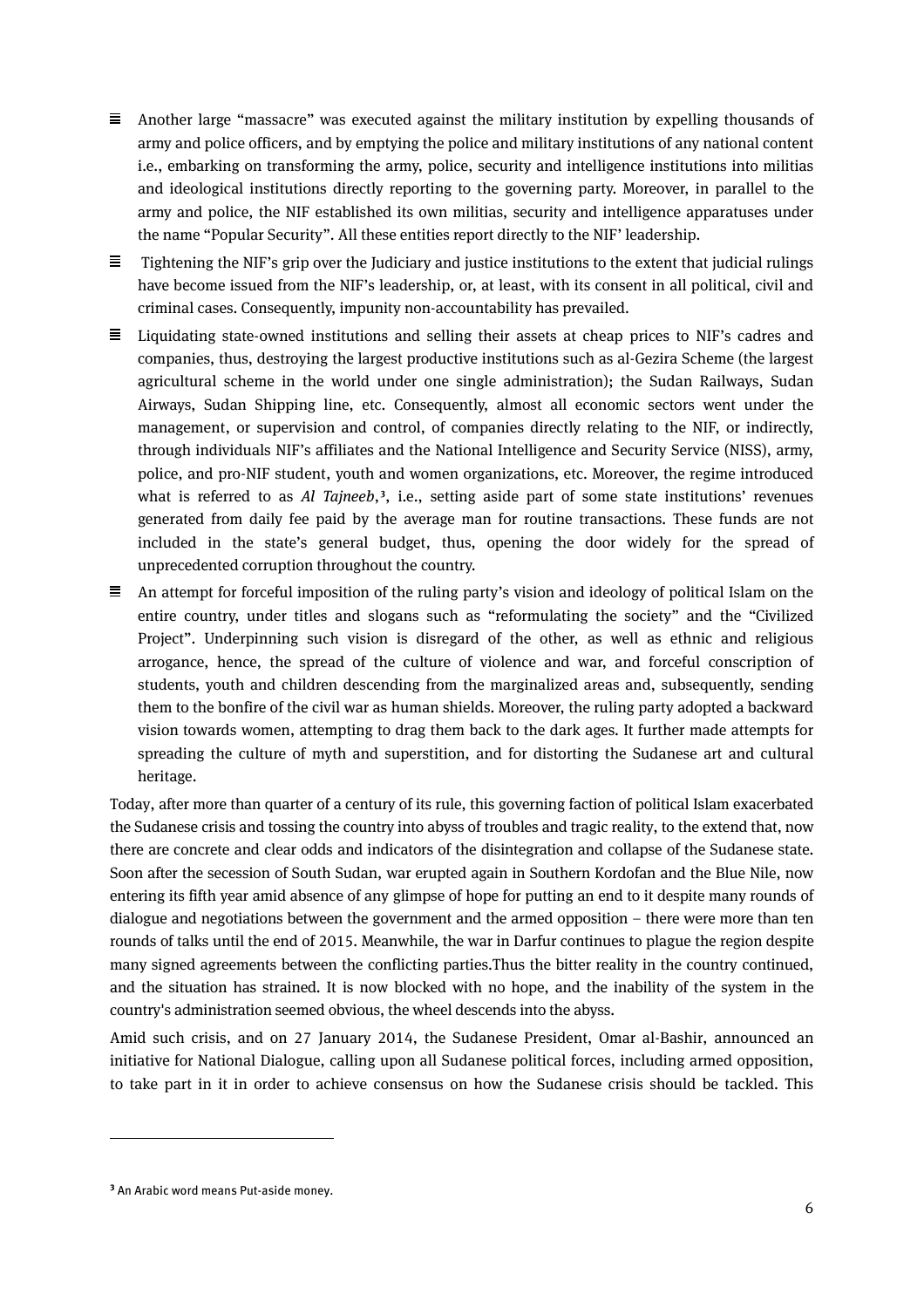research is specifically concerned with studying the ongoing National Dialogue process in Sudan that emerged from the President's initiative.

### **The Research problem**

As mentioned above, many attempts have been made for settling the Sudanese crisis through dialogue and negotiations between the Sudanese government and its opponents. Yet, all these attempts ended in failure, and after each failure the crisis was becoming more complex. Thus, the problem we would like to tackle in this study is: *why did all past attempts fail? What are the guarantees for ensuring the success of the emerging attempt for National Dialogue? Does the so called "Arab Spring" have some implications on the on-going dialogue process in Sudan?*

## **The Significance of the research**

This study draws its significance from the fact that that after some 25 years of the Sudanese regime's attempt to resolve the national crisis in accordance with its own vision, and perhaps in accordance with the interests of the social strata it represents, proposes, for the first time, an initiative for comprehensive National Dialogue, and resolutely confirming its full commitment to the implementation of the outcomes of such dialogue. On the other hand, the study draws its significance from the fact that the Sudanese president announced his initiative for National Dialogue after expelling a large number (not all) of the Sudanese Islamic Movement's leaders who had long been part of the decision-making circles, though this happened at a time when the Islamic Movement's mentor, Hassan al-Turabi, and his followers, shifted towards forging an alliance with president Al-Bashir, and is actively involved in the emerging National Dialogue process .

## **The objectives of the research**

The main objectives of this case study are:

- $\equiv$  To investigate the current government-led National Dialogue, giving an in depth picture of the process and its peculiarities/specificities, prospects and gathering lessons learned from it, to outline needs and possibilities for effective, praxis-orientated, support.
- $\equiv$  To address the opposition concerns about this current government-led National Dialogue, discussing its demands and activities to broaden the process, & its calls for a new inclusive and comprehensive process.
- $\equiv$  To reflect on the lessons learned from the previous dialogue attempts which are directly related to, or relevant for, this newly emerging process.
- $\equiv$  To reflect on best practices to address crucial National Dialogue issues such as legitimacy, ownership, participation and levels of inclusivity, decision-making mechanisms, outcome implementation, process principles, mandate or support mechanisms, … etc.
- $\equiv$  To investigate the role of the regional & international political & development actors in the ongoing process & the previous ones.

# **The hypotheses of the research**

The main assumptions underlying this research include: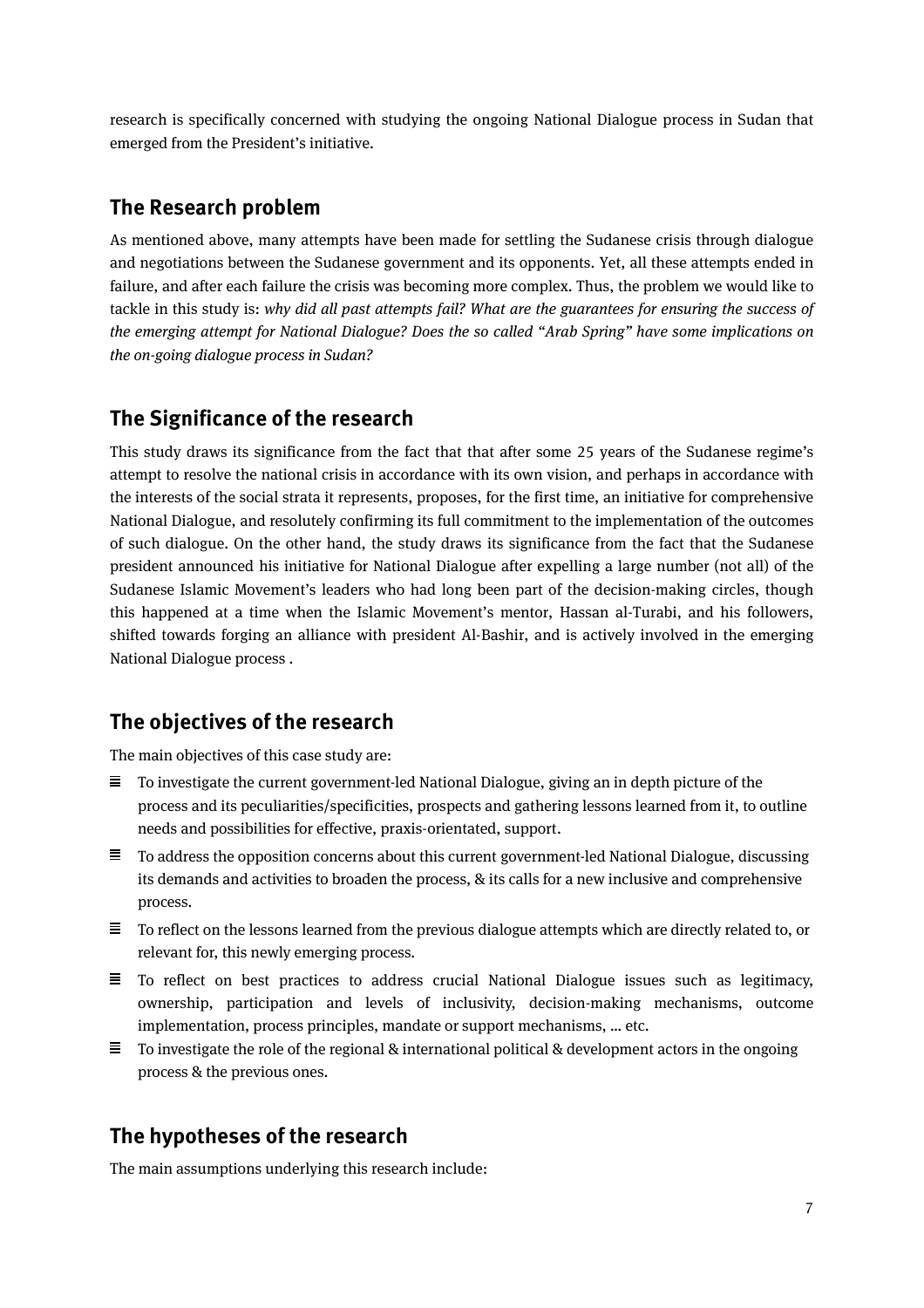- $\equiv$  That the ongoing government-led National Dialogue process may not bring about a comprehensive change in the status-quo, but it will lead to a breakthrough that goes beyond any limits that the government may draw for it.
- $\equiv$  Taking into consideration the expected results from the emerging National Dialogue and the decision of the main opposition parties, including the armed ones, to boycott the process, the ongoing National Dialogue may well constitute a first stage that will be followed by another stage in which all other forces take part, including the armed opposition.
- $\equiv$  Owing to the discussions taking place in the ongoing National Dialogue process, and notwithstanding the outcome of these discussions, realignment amongst political forces may well take place, including the emergence of new factions and alliances.
- $\equiv$  All people expect that the country will slide into a cycle of violence and militia war in the event the emerging National Dialogue process fails; yet, its failure is highly likely.

# **The research methodology**

- $\equiv$  The case study will follow a triangular approach in collecting data for the main research, concentrating on focus group discussions, and interviews with all relevant actors.
- $\equiv$  The data collection will rely on primary data sources as well as the secondary ones, mainly the documents related to the ongoing & previous dialogue processes, including the documents initiating the process, the draft & signed resolutions, position papers from conflict parties, inputs from mediators, national & international organisations, and materials from the media.
- $\equiv$  The interviews will be conducted with participants to the dialogues processes, as well as with the groups that are not participating in the processes, the observers, experts, academicians, and with respondents of interest whenever possible.
- $\equiv$  The focus group discussions will be conducted with a range of stakeholders, including representatives from conflict parties, national & international civil society and other organisations who are engaged in the dialogue process. In this regard, at least three focus groups will be established.
- $\equiv$  Content analysis of all related documents will be carried, as well as analysis of media and secondary literature, including those related to the public perceptions of the National Dialogue process.
- $\equiv$  A research team, composed of 5, will be established to assist in conducting the case study.

## **Sources and tools of the research**

Include:

- $\equiv$  President al-Bashir's address that announced the initiative for National Dialogue.
- $\equiv$ Internal rules for the organisation of the National Dialogue process.
- $\equiv$  Papers presented by participants.
- $\equiv$  Minutes of the dialogue's sessions.
- $\equiv$  Committees' recommendations and final decisions.
- $\equiv$  Personal interviews with those taking part in the dialogue process and those rejecting it.
- $\equiv$  Field trips by the researcher to meet with the leaders of armed movements.
- $\equiv$  Brainstorming session on National Dialogue questions and progress.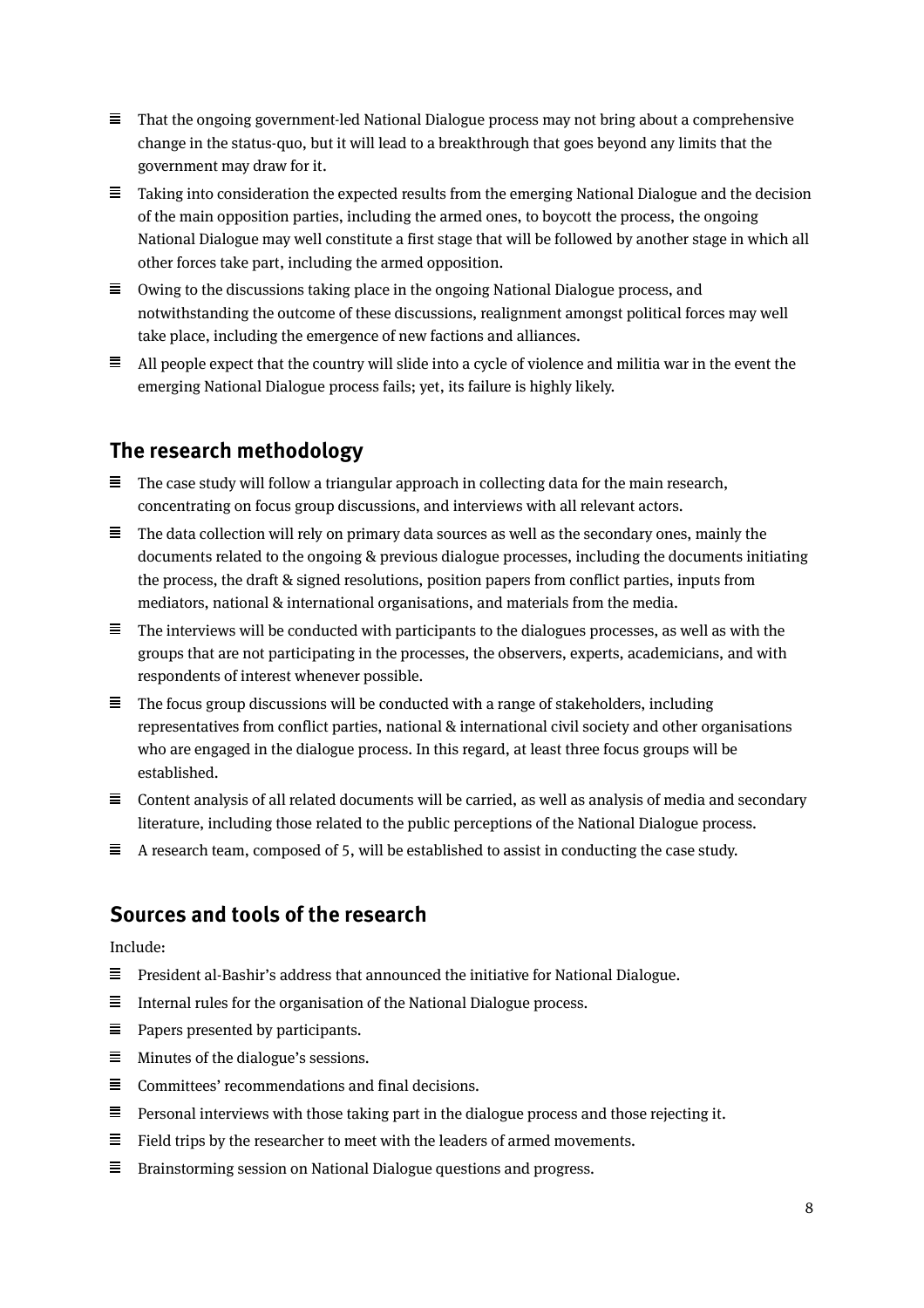- $\equiv$  Books, references and articles related to the National Dialogue process.
- $\equiv$  Media reports on National Dialogue.

#### **The timeframe of the research**

This research covers the period extending from 27 January 2014 (when the dialogue initiative was announced) until the 31st of March 2016**.** This is the deadline for the study, but the dialogue is expected to continue till the 10th October 2016.

#### **The research constraints**

The main constraint relates to the fact that this study has been conducted & concluded while the National Dialogue process is still ongoing. This because the deadline for the study was 31<sup>st</sup> March 2016, while by that date the final shape of the dialogue was not clear. Thus, many changes are expected to occur that necessitate a further study of the process. Moreover, the study will not discuss the implementation of the outcomes of the National Dialogue process, because the deadline for submitting this study may come well before the beginning of the implementation stage. Another constraint relates to the difficulty involved in collecting minutes of the National Dialogue's sessions, documents, and presented papers as they are only available for members of the dialogue process. Thus, the researcher had to resort to unconventional methods. Moreover, the meetings with leaders of the armed movement were full of risks as the Sudanese law bans such meetings and subjects those who engage in them to arrest.

#### **The structure of the research**

This study comprises an introduction and five chapters. In the *First* chapter, the researcher is trying to adjust the concepts and terms used in the study, mainly the National Dialogue, the Sudanese crisis, giving a clear definition of each. It deals, also, with the root causes of crisis and conflict in Sudan, giving a historical overview of the attempts for resolving the Sudanese crisis through a National Dialogue mechanism. Chapter *Two* deals, in details, with the preparation process, the surrounding environment, the participants' composition and how they were selected, the list of opponents and their stances, and the topics tabled for discussion…etc. Chapter *Three* deals with the sessions' progress and how discussions conform to the requirements for addressing the Sudanese crisis; constraints and impediments accompanying the launch of the process and how they were overcome, dialogue's outcomes and mechanisms for their implementation. Section *Four* deals with the role of the external actors, including governments, regional and international organization, governmental and nongovernmental organizations, and how they contribute, either directly or indirectly, to the National Dialogue process. The final chapter, *Five*, offers some remarks, conclusions and recommendations related to the research topic.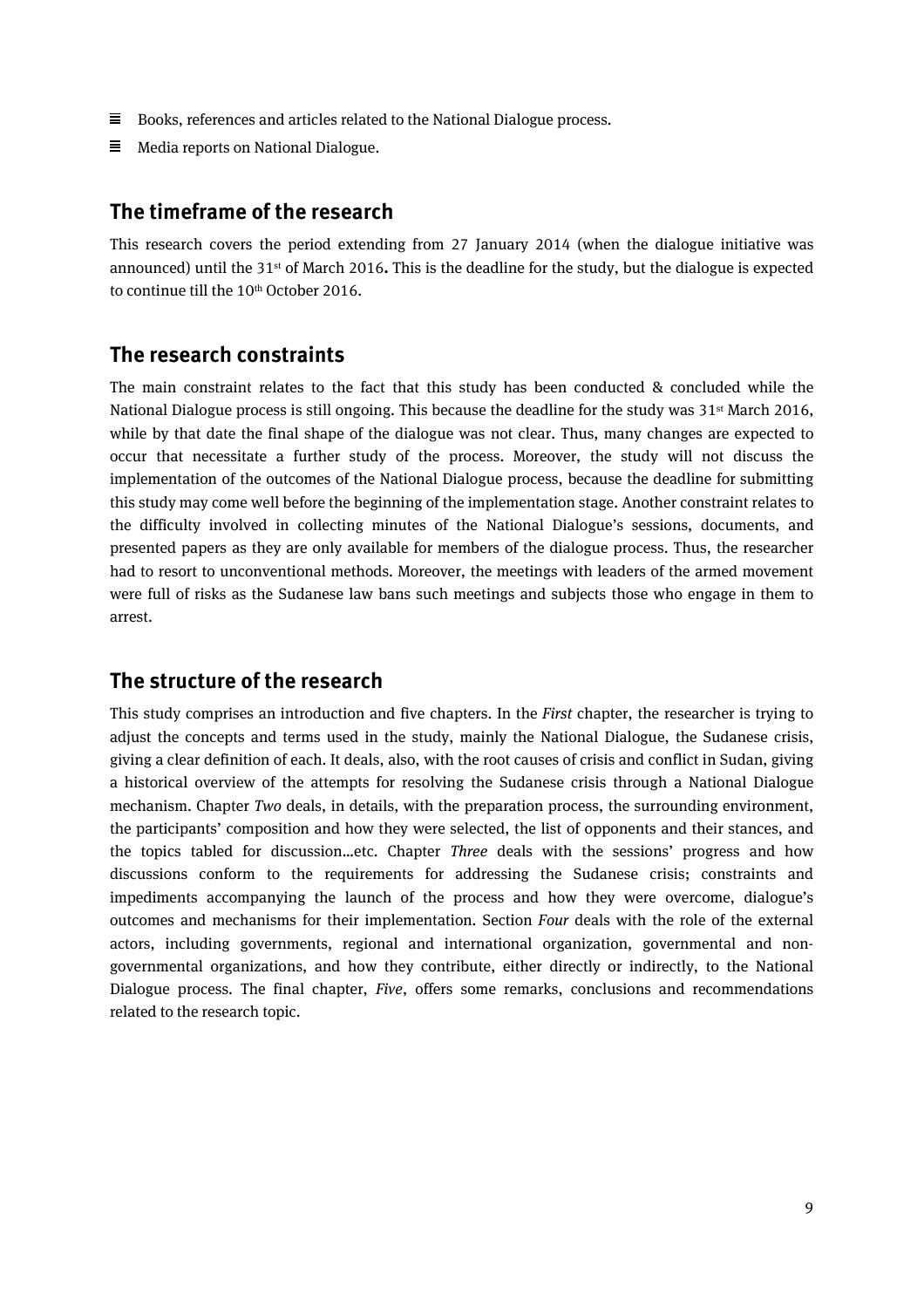# <span id="page-9-0"></span>2 The National Dialogue & the Sudanese crisis

The terms and concepts used in this study are to be clear and concrete, in terms of definition and in determining the exact meaning, what they are, and what relations they do have with each other. So, in this chapter we will try to adjust the main two concepts and terms used in the study, the National Dialogue and the Sudanese crisis, giving a clear definition of each. We will try to link the two terms through discussing the essence and the root causes of the crises and conflicts in Sudan, and giving a brief review of the historical attempts to resolve them through the National Dialogue mechanism.

## **Definition of the term National Dialogue**

In the public domain, researchers look at the dialogue process; as meetings of people, in order to build a common understanding and mutual trust, in a manner that leads them beyond their differences, and in order to create positive outcomes. It is also seen as a certain kind of participatory processes that fit with community needs, such as the ability to peacefully resolve conflicts, the ability to cooperate beyond the narrow partisanship agenda, the ability to set an inclusive agenda for all sectors, and the ability to achieve the widest participation of the citizens (United Nations Development Program 2011).

As for experts and authorities specialized in the practice of dialogue, for example; mediators and conflict resolution experts, we find that they suggest several definitions of the term dialogue, but these definitions do not differ much from each other. For example; dialogue experts of the Organization of American States (OAS) define the National Dialogue as a process of resolving the problems, and addressing the social, political, and economic issues that cannot be solved by the hands of one party or more, such as government institutions (Organization of American States 2011). Hull Saunders, from the International Institute for Sustainable Dialogue and Kettering Foundation, defines dialogue; as a real interaction, through which human beings listen to each other deeply enough to change themselves and to practice what they learn, without giving up any of their identities. And every one does as much as they can, to understand the others' interests, and to recognize their legitimate humanitarian demands (Saunders 1999). In the same line, went Louise Diamond, from the Institute of Multi-track Diplomacy, as she sees in dialogue, not the intention to defend the opinion but to inquire, not to argue but to explore; not persuasion but discovery (Institute of Multi-track Diplomacy 2011).

On the other side, experts differentiate between dialogue and negotiation. Dialogue, they say is more changeable, and broader than negotiation, and it exists before dispute, during it and after. For example, the negotiations between the Government of Sudan and its opponents from the South ended the armed conflict between the two sides across the Comprehensive Peace Accord, but this did not provide real peace between them, which might have been achieved by dialogue. At the same time, those experts stress that, dialogue is not a substitute for negotiation and mediation in conflict resolution processes, but it is an essential part of the solution, with a goal of a lasting solution and preventing renewed conflict (Saunders 1999). In my appreciation, dialogue is a cognitive interaction of view of own opinion and the opinion of the other, and it is necessary and integral to the success of the negotiation processes, that go with it, which comes out from prior knowledge of what the other wants. In the framework of the National Dialogue there are concessions, and the earner is - at the end- the country as a whole.

In this study, we would deal with the concept of the National Dialogue, in accordance with the definition provided by the Berghof Foundation, which reads:

"The National Dialogue is a self-organized political process aiming at generating (or reestablishing) consensus among (preferably all) major political stakeholders in times of deep political crisis, in post-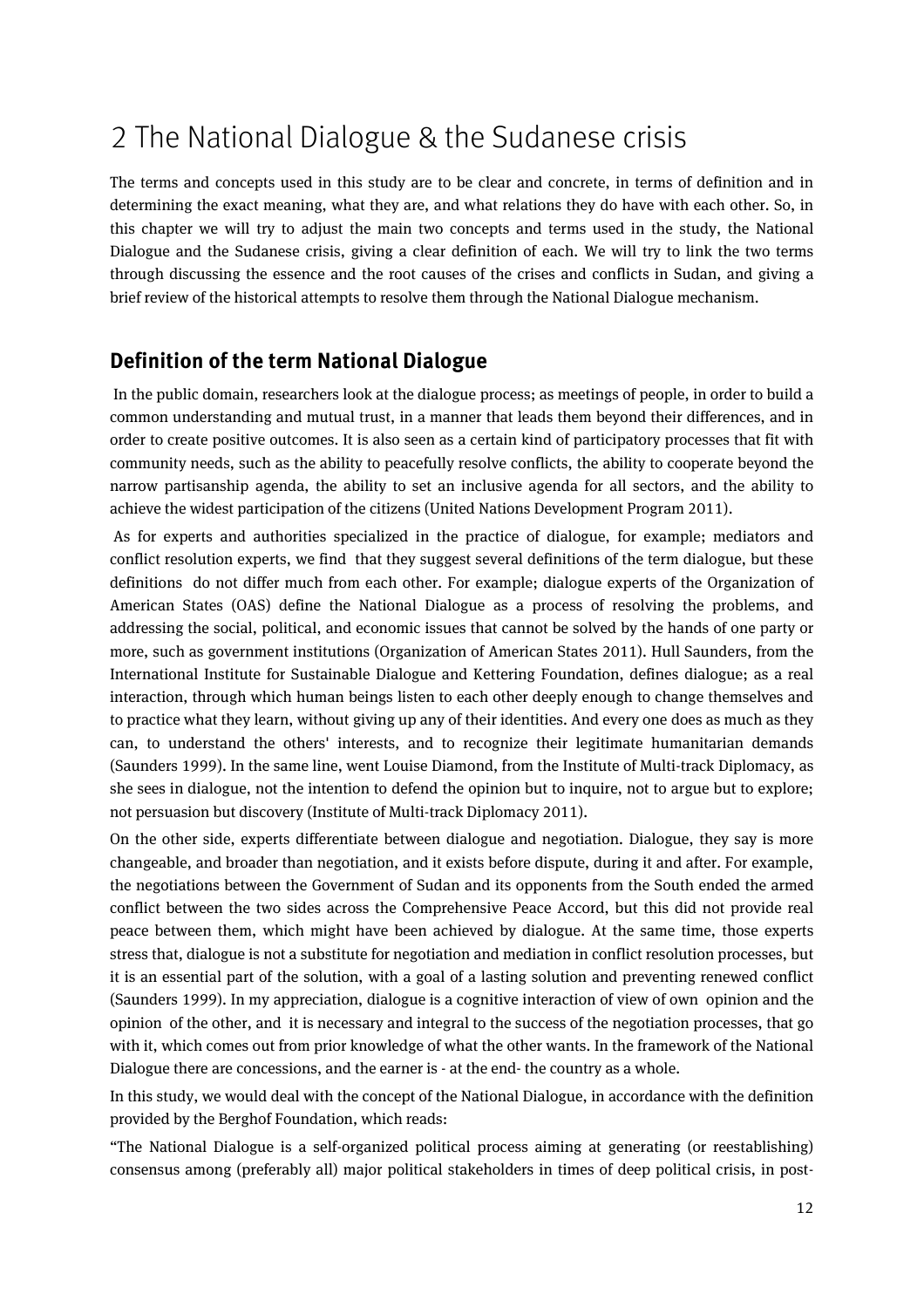war situations or during far-reaching regime change and political transition. The Berghof Foundation further distinguishes between two different functions of National Dialogue:

- $\equiv$  National Dialogue as a mechanism for crisis management:
	- 1. a means to resolve or prevent the outbreak of violent conflicts
	- 2. to break political dead-locks and/or to re-establish minimal political consensus, while further reform and change steps will be negotiated within the (slightly modified/reformed) institutions of the existing political system
- $\equiv$  National Dialogue as a mechanism for fundamental change:
- 3. Focus on redefining state-society relations (the often cited "social contract"), i.e. far reaching institutional and constitutional change." (Berghof Foundation 2015)

#### **The essence and roots of the Sudanese crisis**

Since the dawn of its political independence, and up to today, Sudan has been living in a spiral of conflicts and crises that left deep imprints in all aspects of its political, economic, social, cultural and spiritual life. Unfortunately, all these crises and conflicts, with their various manifestations, culminated into civil war. However, they are not just conflicts over power between the opposition and the government, and not just strife between the central government and the rebels, whether in the South or Darfur. And actually, we were not under the illusion that the crisis can be resolved and the country's conflicts will disappear, once there is cessation of hostilities between the warring parties, or as soon as the conflicting parties sign a charter or a peace treaty. This is because the essence and roots of the crisis in Sudan was, and still is, really a conflict and a dispute over how to build a post-colonial modern national Sudanese state. In other words, the building of the newly independent country should be based on the recognition of ethnic, religious and cultural diversity, and based on the foundations of a pluralistic democratic civil system, and on the basis of balanced development in all parts of the country and its national formations, and in light of the system of government that recognizes this reality, and achieves these foundations and objectives

In our opinion, and the opinion of most of the political forces and trends of the Sudanese intellectuals, this is the entrance to achieve the dream of breaking the "sinister episode", referred to in the introduction of this study. It is clear that several factors govern this issue, including: the balance of power in the political conflict, and the mechanism of resolving these conflicts- through National Dialogue or otherwise. It is also clear, that the dream of breaking the "sinister episode", will not be achieved by one strike, and at the first glance, but through several stages, where there are sometimes victories and in other times losses. So, conflicts and disputes characterizing the Sudanese crisis are the natural manifestations of the failure in resolving the fundamental issues related to establishing and building the post-colonial independent State. These fundamental issues can be included within the following four points **(**Saeid 2000):

**I**. It is known that, for the purposes of building a state which is in unstable environments, sub-state structures can be defined as follows:

a- The proper system of government, in a newly independent state, should, guarantee equitable share in power between the national formations and the different ethnic groups. This issue has not been resolved yet in Sudan.

b- Governance framework or constitution**:** until the moment of preparing this study, there is no permanent constitution in the Sudan, a country that gained its independence 60 years ago. Over the past decades, the country was governed by constitutions formulated by the groups that took over the reins of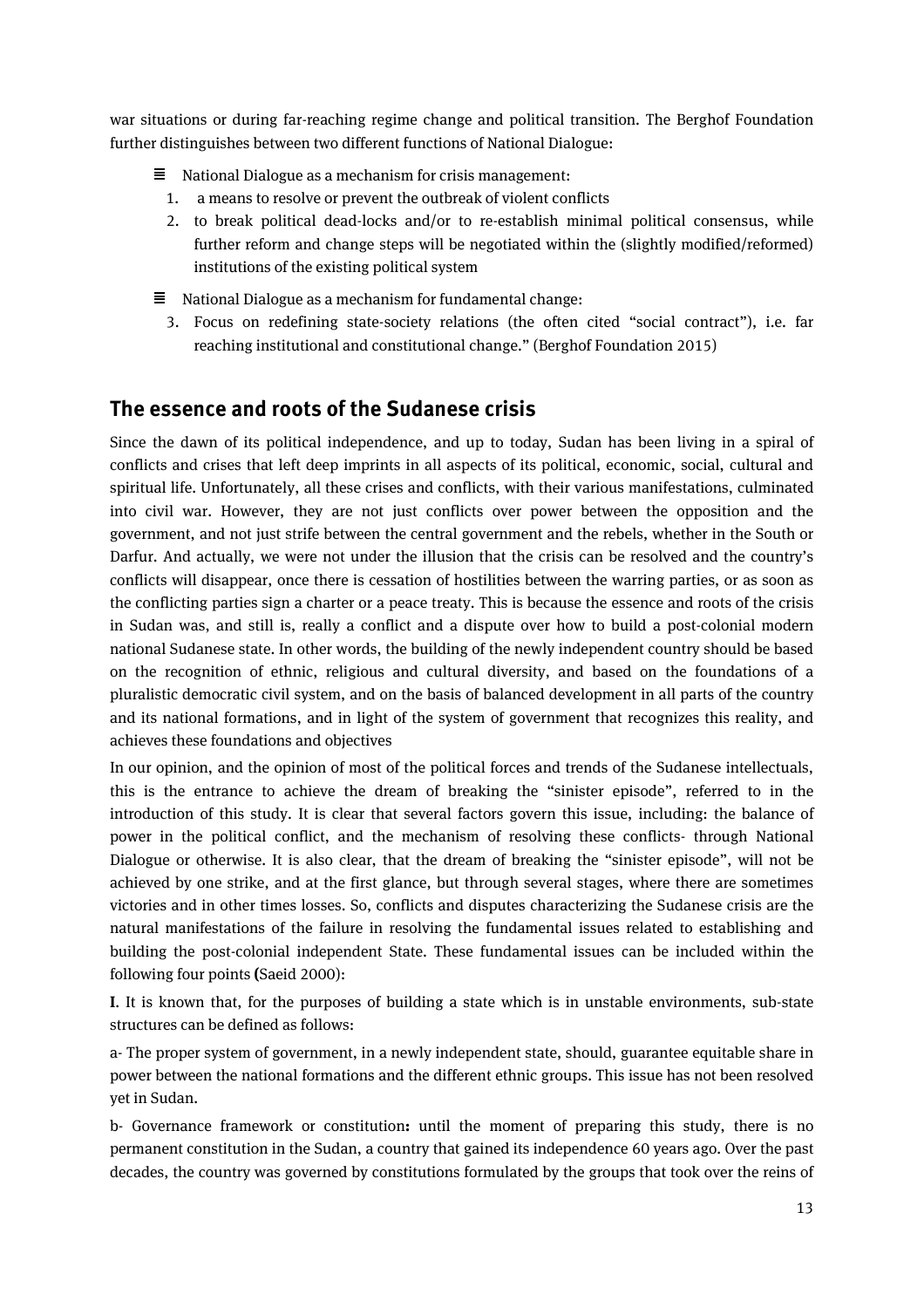power at certain times, and then these constitutions disappeared with the disappearance of this or that regime.

**c-** State institutions, civil and military**-:** Since independence, Sudan has witnessed three military regimes; each began its rein, with conducting significant changes within the armed forces, by expelling a large number of officers and soldiers from service, keeping only the loyal disciples. The National Islamic Front, later became the National Congress Party, that took power through the military coup, on June 30, 1989, expelled, dismissed, and referred to pension, more than 50000 of the officers and soldiers of the Sudanese army, and followed the policy of only recruiting the Islamists within the military and the police. It carried out the same policy in other state institutions, including the judiciary institutions, leaving catastrophic and disastrous effects (Saeid 2000). Moreover, now many of the ethnic groups, or national formations, in Sudan have their own military militias. On the other hand, the various Sudanese political forces of Sudan did not comply, through any of the democratic eras to reach a consensus on the appropriate electoral system for the Sudan, and also, there is no consensus on the role of civil society organizations in the democratic process, in a way that links the universal values of democracy with the facts of the local social peculiarities and social traditions.

**II.** Until this very moment, it is not yet settled the question of equitable and fair distribution of wealth, in the sense of dealing with the country's resources and development plans, in a manner that would remove injustice, by giving priority to the poorest social and national sectors. The unequal distribution of wealth and the struggle for resources are the main causes of the civil war in Sudan (**Suleiman, 2004)**.

**III.** Until the moment of preparing this study, debate rages about the question of the relationship between religion and the state. Some political formations of Arab Muslim origin insist, according to the logic of the majority in the face of minority, on the imposition of Islamic ideology in the country, against the will of the other formations of non-Muslims and non-Arabs, and the advocates of the separation of religion from politics. This is also one of the causes of the civil war in the country (Algaddal 1997).

**IV.** The question of identity is always there: What is the essence of Sudanese nationality? Are they Arabs or Africans? Or is it just the so called Sudanic identity? Identity question has manifested itself in the conflicts about the language, culture, education, media… etc. (Saeid 2000).

Now, it is very clear that the crisis in Sudan is not a fleeting or temporary one, but it is a national, chronic, deep and comprehensive crisis. The roots of this crisis extend back to the dawn of the independence, then became compounded and complicated, through inadequate and erroneous managements, carried out by all the civilian and military regimes that have been governing Sudan throughout the period that followed independence until today. It is obvious, and self-evident, that the depth of this crisis is deeply rooted in the construction of the nation and the state, to the extent that it can only be solved by adopting a national renaissance project, that can be achieved, with consensus that does not exclude anyone, through a National Dialogue.

However, taking into account that Sudan has been an independent state for 60 years, we find that the social forces that shaped the civil and military regimes, that have been ruling the country since the dawn of independence, failed to address these constitutional and structural issues, which have such a fundamental and profound effect on the character of the post-independence State. Because of that, Sudan today is suffering a real tragic dilemma, and we are witnessing some of its serious indicators in the long ongoing civil war, the hegemony of tyranny systems, gross violations of human rights, suffering of the Sudanese citizens due to poverty, lack of basic necessities of life, and the spread of famine and lethal epidemics, strong indicators of the possibility of disintegration of the State, which actually began by the separation of South Sudan in the ninth of July 2011, and the concerns about the possible emerging calls for secession in the civil war zones, Darfur, Southern blue Nile and South Kordofan. We also witness these serious indicators in the impediment of the growth and expansion of modern forces in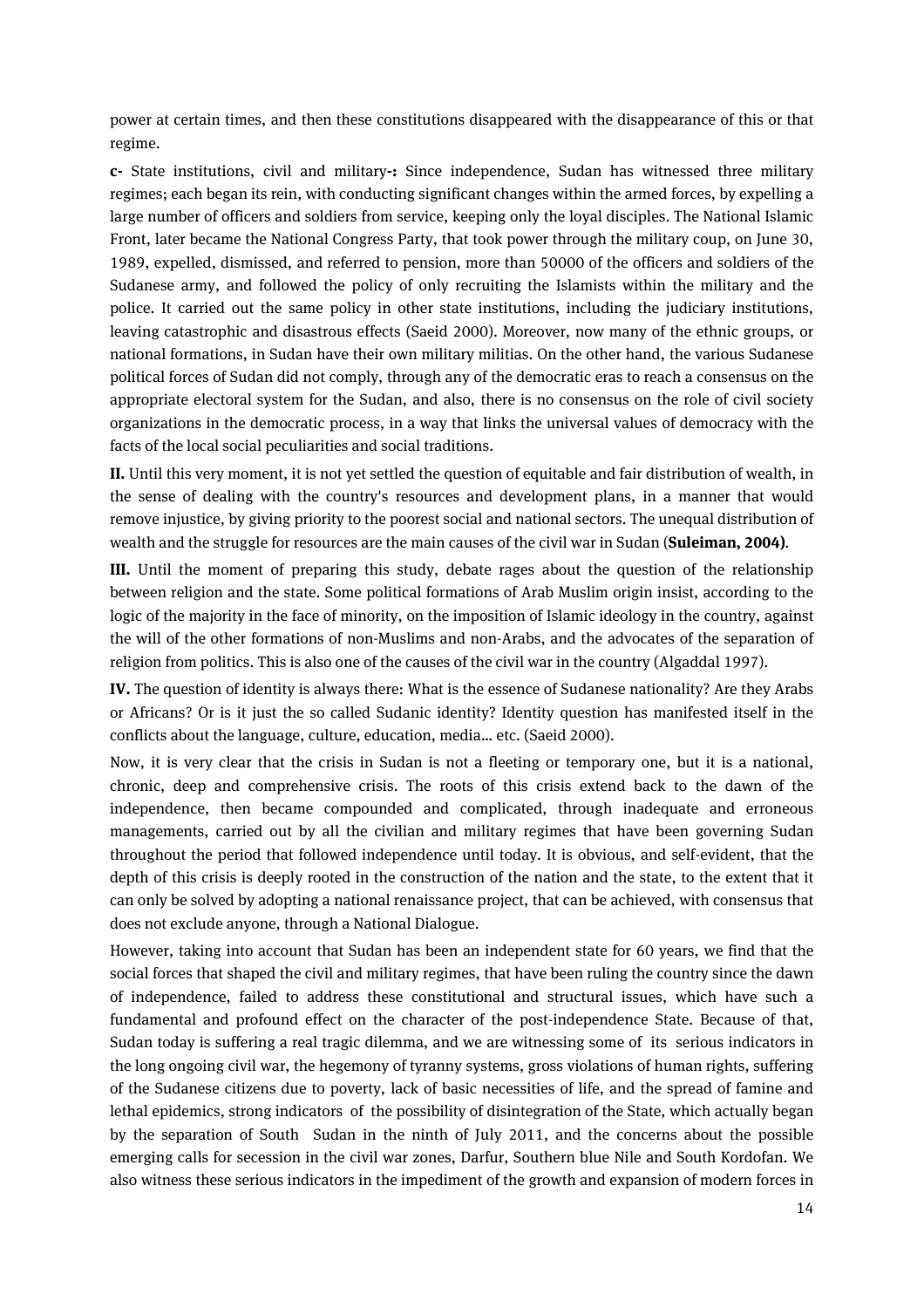society, the forces that are supposed to embrace the future, and in rural shaping of the city, whose luster as a center of cultural and political radiation is fading, and in the manifestation of a new form of alienation not only toward state institutions, but toward the Sudanese entity itself. Another serious indicator is the exhaustion & weakness of the political parties, and the loss of confidence in them, to a degree that forced the citizens to return back to tribe and clan, in search of safety and security, and all this entails with it the prospect of cracking and disintegration of the Sudanese society.

In response to this tragic reality in Sudan, there have been several attempts of change. These changes include military coups, in November 1958, May 1969 and June 1989, but these coups and the resulting systems, exacerbated the tragic situation. The Sudanese People went in popular uprisings in October 1964 and April 1985, which toppled two dictatorial regimes of 1958 and 1969, but this did not succeed in changing the reality. In the same direction, there have been several attempts to address this situation through National Dialogue and negotiation. Yes, they achieved some partial successes, but the overall toll remained below the desired results and ambitions in the spread of peace and democracy, and in achieving security, stability and the kick of the development process, as we will see in the historical overview below that summarizes the National Dialogue attempts in the country.

## **A historical glimpse:**

 $\overline{a}$ 

The emerging National Dialogue in Sudan, that came at the initiative of the Sudanese president, launched in January 27, 2014, is not the first attempt in the history of Sudan to deal with the crises of the country through National Dialogue mechanism. Perhaps the Juba Conference in 1947, before independence, was the first attempt of National Dialogue in the modern history of Sudan**[4](#page-12-0)**. The conference included Sudanese political leaders, from North and South of the country, to discuss how to govern Sudan. Although the negotiators concluded that Sudan must remain united, in accordance with the voluntary will of all, provided that the rights of the people of Southern Sudan are ensured, however, the conference did not achieve the desired results (Taha 2010).

During the period 16 - 29, March 1965, following the October 1964 Revolution, that overthrew the first military rule, the Sudanese political forces held a National Dialogue process, known as the Round-Table Conference, to discuss the crisis in the country. The main issue in the agenda was the relationship between North and South. The congress failed to reach conclusive results, but it formed a committee of twelve members, divided equally between politicians from North and South, in order to prepare draft proposals for constitutional and administrative reform, to be discussed in a second round table conference. However, this conference had never been held, and eventually, everything was forgotten (Khalid 2003).

In the wake of the uprising of April 1985, which overthrew the second military regime in the country, Sudanese political forces and trade unionists held a conference for National Dialogue in Kokadam resort of Ethiopia, which issued the Kokadam Declaration in March 24, 1986 (Koka Dam Decleration 1986). The declaration addressed the governing Transitional Military Council, which was formed after the uprising, to establish a new government of national unity, and to start preparing for a national constitutional conference, to be attended by all political and civil society actors in order to come out with road map towards achieving peace, justice, equality and democracy in the Sudan. But, instead of that, the Transitional Military Council called for parliamentary elections, which were held in April 1986. This move exacerbated the partisan conflicts and the competitive race for power, before reaching a consensus

<span id="page-12-0"></span>**<sup>4</sup>** Juba was the main city in Southern Sudan, now is the capital of the Republic of Southern Sudan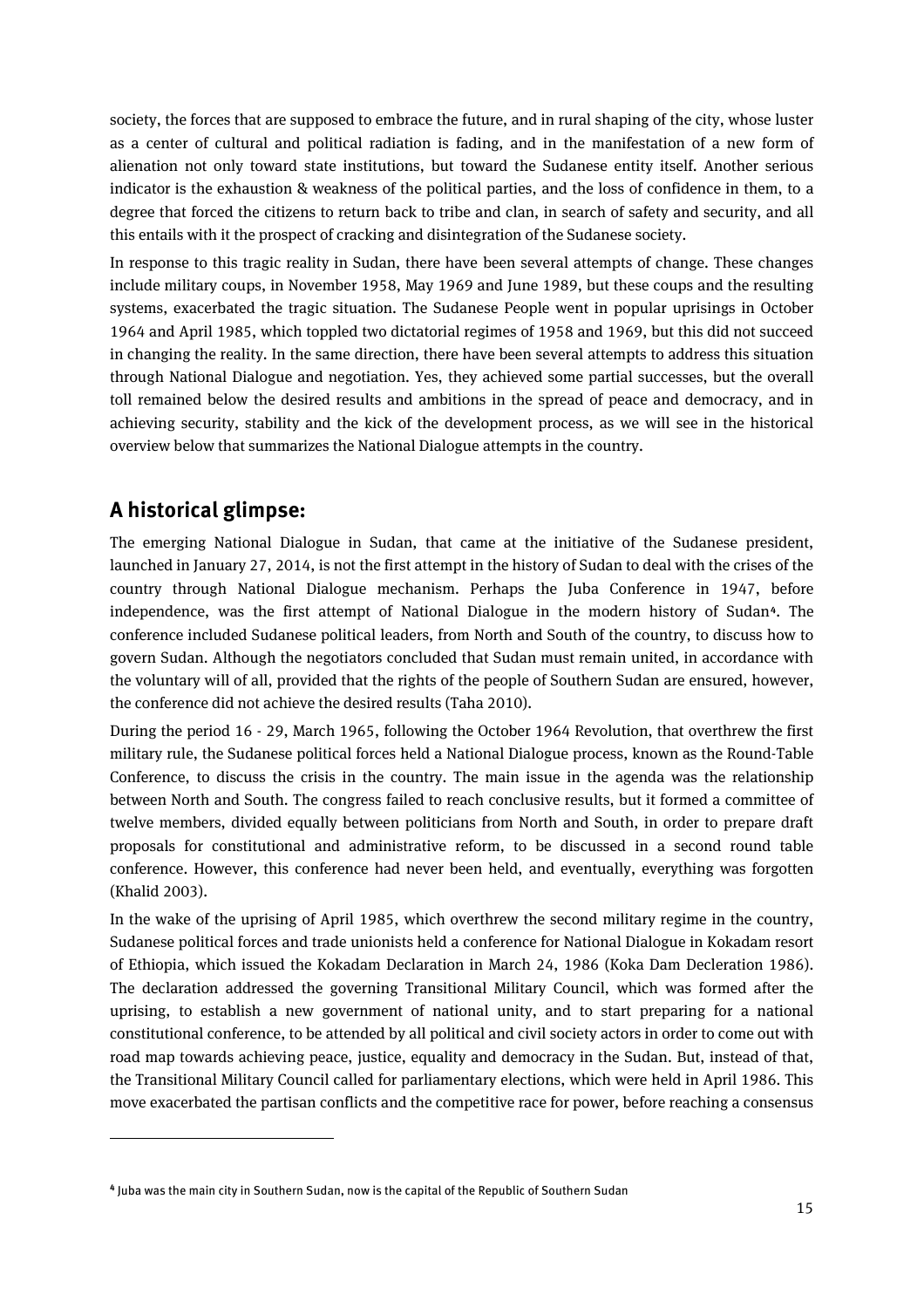and unanimity on the answers of the fundamental question: how to govern Sudan? In spite of the fact that all political forces, except the National Islamic Front party (NIF), were due to attend a conference for National Dialogue under the name of the National Constitutional Conference, specifying September 18, 1989 as its date, and on July 4, 1989 began the preparation procedures, in spite of that, the NIF surprised everyone by its military coup in June 30, 1989, to confiscate the democratic political life, and to impose its rule in accordance with its own ideology, using iron and fire language (Saeid 2011).

On June 23, 1995, the Sudanese political forces, except the ruling Islamic Front, held a National Dialogue conference in Asmara, capital of Eritrea, and issued the "Asmara Declaration on the fundamental issues ", that unanimously adopted the decentralized governance in Sudan, the separation of religion from politics, unity of Sudan on voluntary basis, the right to self-determination, as well as other issues concerning Sudan's future economic policy, foreign policy…etc. (National Democratic Alliance Sudan 1995). However, Asmara conference remained in essence a dialogue between the opposing forces of the Government of the National Islamic Front, rather than a National Dialogue on the national level.

Many conferences, of dialogue and negotiation, were held between the existing regime, which has been in power since June 1989, and its political opponents. Those conferences delivered several agreements, the most important ones were: 1- The Khartoum Peace Agreement between the regime and some armed opposition factions from the south of the Sudan (April 1997). 2- The Comprehensive Peace Accord between the regime and the Sudan People's Liberation Movement, SPLM (January 2005). 3- The Cairo Agreement between the regime and the historical and traditional opposition parties (June 2005). 4-The East Accord between the regime and the armed opposition forces represented groups in Eastern Sudanmost notably the Beja- (October 2006). 5- The Abuja Darfur Peace Agreement between the regime and some Darfurian armed movements (May 2006), but it did not hold up much, and the leaders of the signatory movements reverted again to armed opposition. 6- The Doha Darfur Peace Agreement between the regime and some other Darfurian armed opposition groups (July 2011). Of course, all of these dialogues and negotiations, and the ensuing agreements, led to transfer a number of those who were in the opposition's location, to the ranks of government and to participation with the ruling party in the legislative and executive governing bodies. But, despite of that, none of them ended the war or silenced the guns. In the contrary, the nation was divided into two States, with exacerbated stifling crisis in each, and many of the opposition leaders returned back to their ranks of the opposition.

# **Permissible questions about the seriousness of the Emerging National Dialogue Initiative:**

Given the numbers and frequency of dialogue initiatives between the present Sudanese regime and its opponents, and the resulting agreements that have yielded only failure and increasingly complicated the crisis, questioning the feasibility of the on-going National Dialogue process is sensible. In fact, the Sudanese people are questioning whether this emerging National Dialogue, which was launched at the initiative of the current ruling regime in Khartoum, is a serious process, or simply a maneuver to gain time in order to survive longer in power? In light of the failure of all previous attempts of dialogue, what are the guarantees of that the ongoing National Dialogue attempt will not fail, noting that after the failure of any of the previous attempts, the Sudanese crisis became more complex? Of course, this question could have two possible answers, but the clear fact is that the Sudan could sustain only one answer that can be summarized in one statement saying that a successful National Dialogue is the one that could prevent the collapse of the Sudan.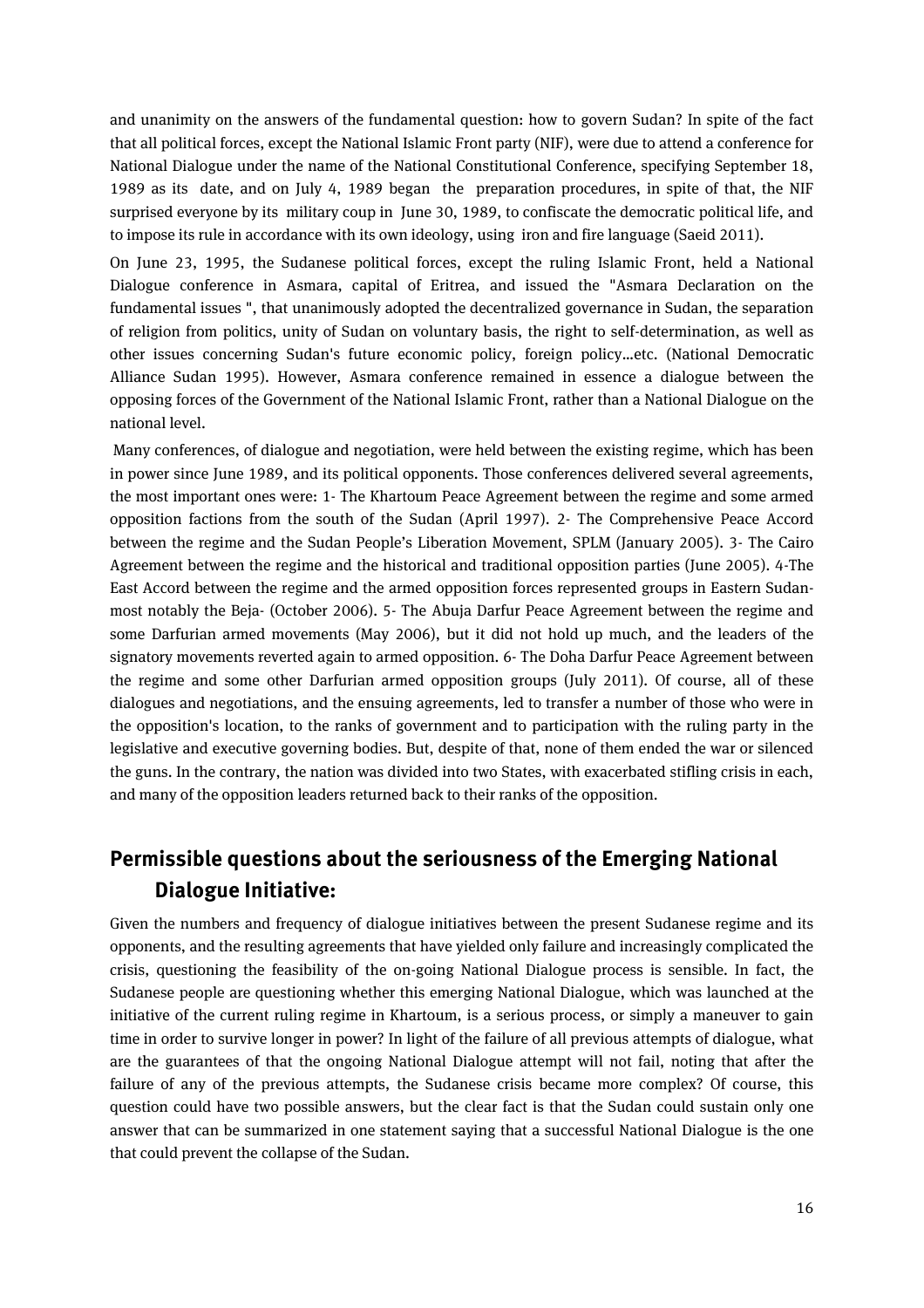During our review, in the next chapter and the chapters that follow, we will try to give the details of the emerging, ongoing National Dialogue process in Sudan.

# <span id="page-14-0"></span>3 Preliminarily and Preparatory measures for Sudan's Emerging National Dialogue Conference

#### **Call for the Dialogue: Background and Context**

On 27th January 2014, and for the first time ever in a quarter of a century of its unilateral rule, the current regime of Sudan proposed, through President Al-Bashir, an initiative for comprehensive National Dialogue. What is the background and context of such a call, or initiative? An answer to this question shall be provided through reviewing the states of the country and political mobility in it, on the side of the Government and that of the Opposition.

#### **First, as for the state of the country:**

Quarter of a century ago President Al-Bashir seized power through a military coup. His regime monopolized power for a period amounting to half of the years of the independent Sudan. Such period has been characterized by exacerbating conflicts and deepening crises, now threatening the very Sudanese entity. As mentioned earlier, these crises are manifest in a number of indicators:

- $\equiv$  Sudan's disintegration already began with the secession of South Sudan. Calls for selfdetermination in other conflict areas are growing, raising concerns about further disintegration of Sudan.
- $\equiv$  Protracted civil war, spread of systematic killing throughout the country, and destruction in the peripheries.
- $\equiv$  Exacerbating racial and tribal hatred leading to bloody confrontations.
- $\Xi$  An economy at the edge of collapse, and deteriorating basic services and living conditions.
- $\equiv$  Spread of unprecedented corruption under state protection.
- $\equiv$  Brain drainage and rise of new forms of alienation not towards the State or the government only, but, also, towards the very Sudanese entity.

Against this background, the need for the unity of the Sudanese internal front becomes pressing, thus, the significance of a National Dialogue mechanism. (Hamad 2013).

## **Second, as for the state of the governing party**

 $\overline{a}$ 

Following the September 2013 youth protests which was violently and brutally crushed by the government using excessive forces (Janjaweed militias)**[5](#page-14-1)** against peaceful protesters, killing some 200 young people, talk about institutional reform and National Dialogue began amongst the ruling National

<span id="page-14-1"></span>**<sup>5</sup>** The pro-government brutal and bloody militias fighting the armed movements in Darfur. They kill, rape and burn villages. The term Janjaweed is coined by the people of Darfur in their local language and means the jinni or demon riding a horse and kills using the machine gun G3.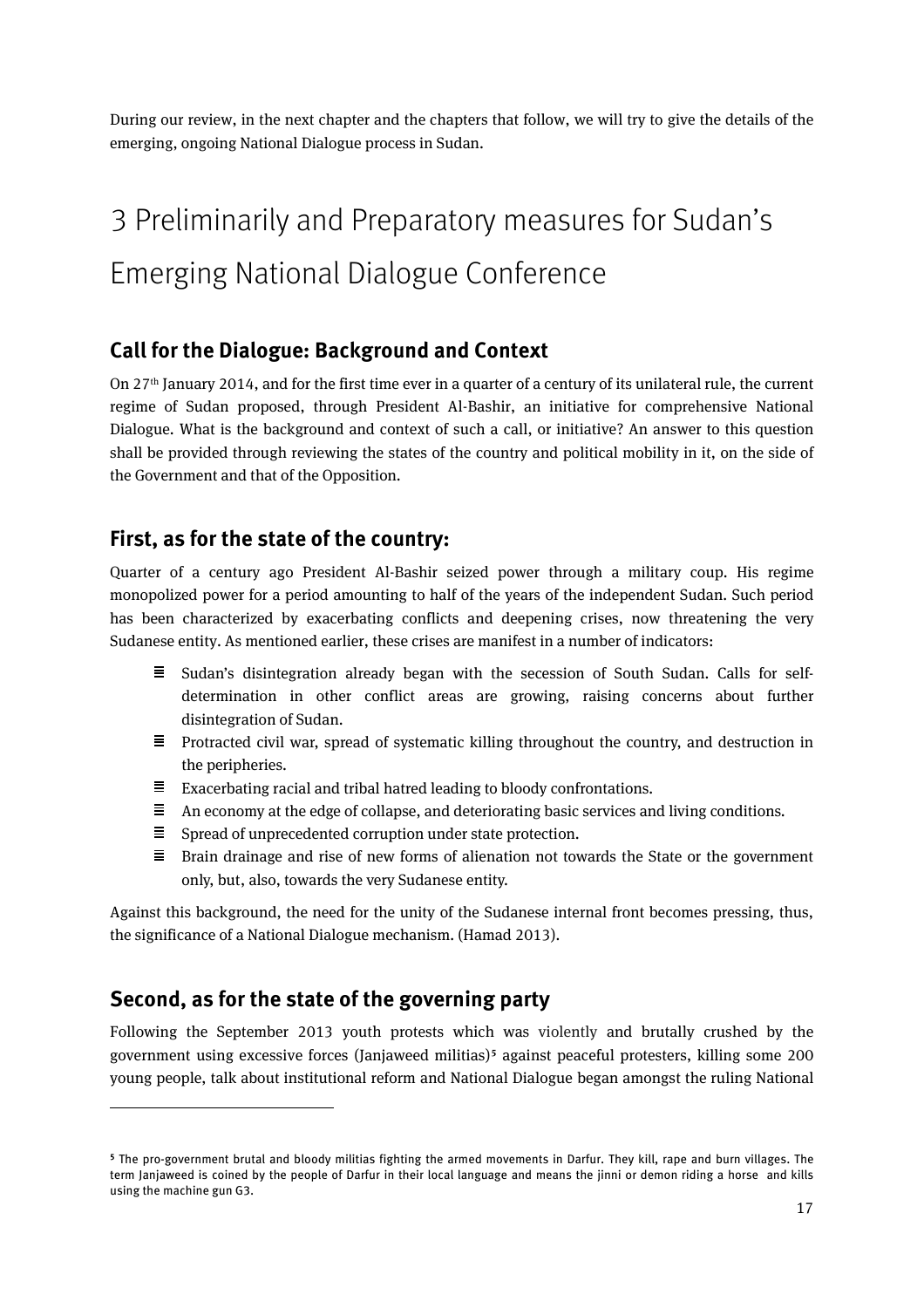Congress Party's inner circles. Preceding these protests was an attempted coup by a number of Islamist army officers, led by Wad Ibrahim, a committed Islamist officer who had long been defending the regime and the Islamic project. Wad Ibrahim and his comrades in arms accused al-Bashir's government of corruption and betrayal of the Islamic project. Amongst those accused of being part of the coup plot was former National Intelligence and Security Service's Chief, Salah Gosh.

Following the secession of South Sudan, in July 2011, large sections of National Congress Party affiliates began criticising al-Bahsir's rule, calling for reform. Amongst these sections was "Sa'ehoon", a youth group comprising former Islamist Mujahideen; a parliamentary group led by Ghazi Salah el-Din, who later defected the ruling party and established the Reform Now Movement; and a group of Islamist university lecturers led by Prof. Mohamed Saeed Khalifa of al-Azhari University, also defected the ruling party. (Zain al-Abdeen 2014)

The state of the governing party at the eve of the National Dialogue's call can be summed up as follows:

- $\equiv$  The solid government base began to be shaky as of 2012, hence, it became necessary for the ruling National Congress Party to think of urgent and effective measures to regain defectors and restore ability for action and achievement.
- $\equiv$  The ruling party failed to eliminate the Opposition, civil and military alike. Instead, opposition grew widely throughout the country. This pushed the ruling party to search for other means than oppression.
- $\equiv$  As the governing party became impotent in terms of ability to rule the country, many circles amongst it expressed concern about the collapse of the entire Islamic project, and thus called for an urgent plan to rescue it.
- 三 In relation to the above, the appropriate mechanism for rescuing the entire Islamic project is the National Dialogue mechanism.

#### **Third, as for the state of the Opposition:**

Since the early days of the National Islamic Front's military coup, the opposition was organized in a clandestine resistance inside the country and in an open one outside the country with the aim of bringing down the regime and restoring democracy. Given the nature of opposition work and organizational structure, the outcome of its resistance is characterized by main three traits:

- $\equiv$  In terms of organizational structure: the most important organizational structure under which the opposition allied was the National Democratic Alliance, the largest opposition front in the history of modern Sudan. The activities of that alliance continued from 1989 till 2005 when the Alliance signed the Cairo Agreement with the Government and joined the transitional parliament that was issued from the 2005 Comprehensive Peace Accord. Subsequently, the opposition allied under different structures such as the Sudanese Body for Defending Freedoms, which later became the National Political Forces Alliance (2008), and then the National Consensus Forces (2009), which joined a broader umbrella, the Sudan Call (2014) that joins the National Consensus Forces, the Revolutionary front (umbrella group of armed movements – mainly SPLM/N & Darfour movements - the Umma party and the Civil Society. Also, there are other opposition alliances, mainly comprising the ruling National Congress Party's defectors and former allies, which oppose the government from positions different from those of the main opposition alliance.
- $\equiv$  In terms of the nature of opposition activity: the Opposition has been, and still, trying to activate armed work and popular uprising as mechanisms for bringing down the regime, yet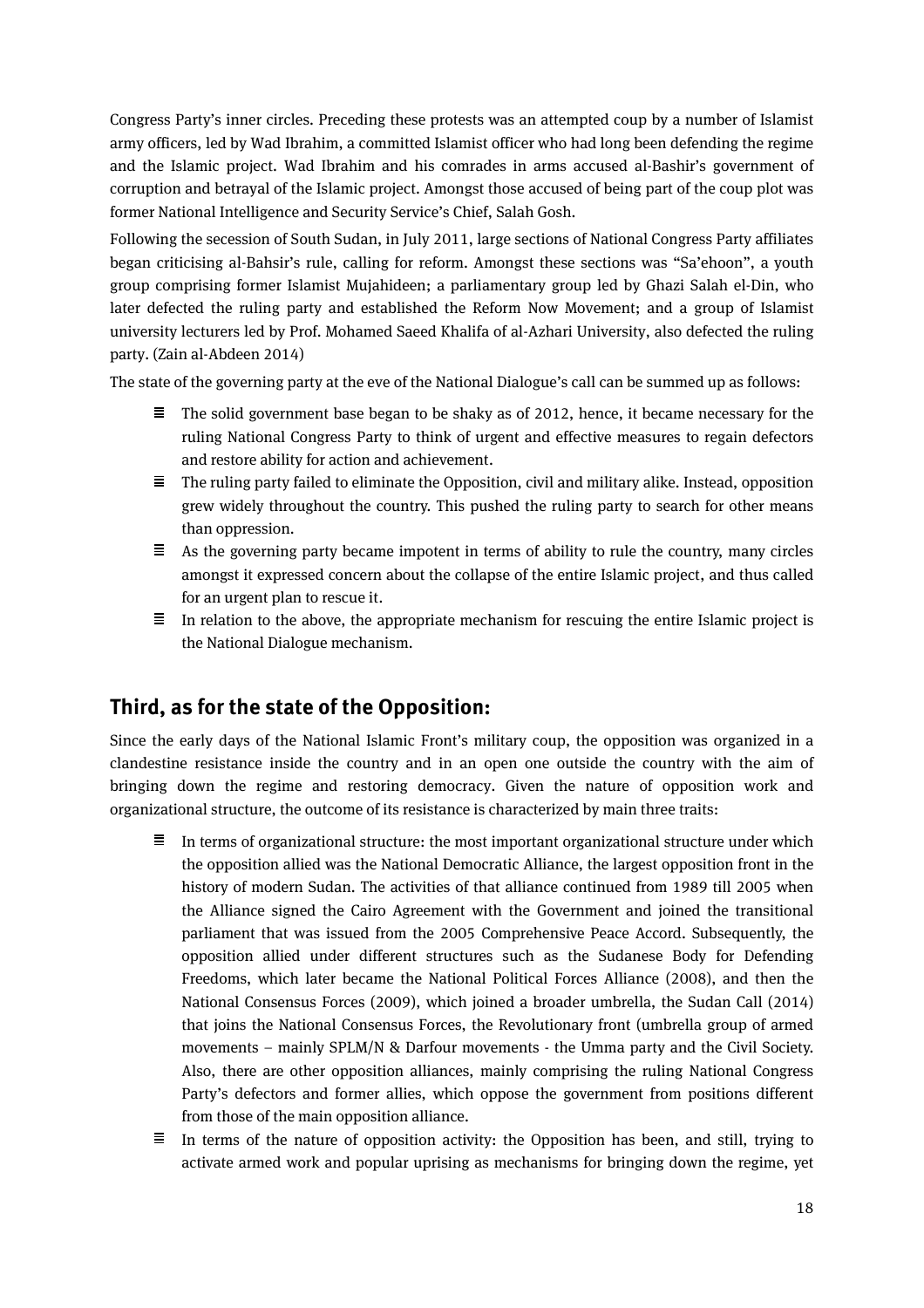an influential section of the Opposition didn't exclude dialogue and political compromise as an option.

 $\equiv$  In terms of opposition activity outcomes: opposition work failed to achieve decisive outcomes in its resistance to the governing National Congress Party; it failed to bring down the government neither through a popular uprising nor military work. Instead, divisions became inherent amongst the opposition, which failed to create a unified opposition center, discourse and tactics. Consequently, it began to talk about compromise with the government through dialogue, though it claims that the aim of such "compromise" is the dismantling of the regime.

In brief, what we can say here is that the balance of forces between the government and Opposition has reached a point of weakness i.e., a "balance of weakness", as each failed to undercut the other. As it is well known, balance of weakness summons the need for dialogue, especially when read in relation to experiences of countries of the "Arab Spring" such Libya, Syria and Yemen where civil war, destruction and bloodshed prevailed.

## **The road to the National Dialogue**

In November 2013, President al-Bashir relieved the most influential Islamist figures off his government, arguing that such step was the first in renewing the Party's blood, stressing that more steps will follow, including restructuring of the ruling party, renewing its internal rules and changing its old policies so as to cope with the expected reconciliation stage. However, perhaps that step was meant to expel extremist Islamist leaders or whoever stands as barrier before the expected reconciliation, following the accomplishment of the National Dialogue, which will take place at the expense of the old influential figures or at the expense of potential competitors from the new cadres. (Zain al-Abdeen 2014).

On 27th January 2014, President al-Bashir called upon all Sudanese political parties, pro and antigovernment alike, to attend a meeting for deliberating the fundamental questions facing the country in preparation for a comprehensive "national leap". The Political forces reacted differently to the President's call. On the basis of these different positions, the Opposition can be divided into four groups:

- $\equiv$  A group that immediately and unconditionally accepted the President's call and took part in the Meeting. This group comprises parties participating in the National Congress Partydominated government, chief among which is the Democratic Unionist Party (al-Mirghani), Democratic Unionist Party (al-Digair), the Darfuri Liberation and Justice Movement led by al-Tijani al-Sese, Beja Congress led by Musa Mohamed Ahmed, and the Council of Parties of Government of National Unity led by Abboud Jabir, who claims that his council comprises some 50 parties and movements that signed agreements with the government. However, the main opposition claims that such council of parties comprises parties of weak political influence, some of which were created by the regime.
- $\equiv$  The second group comprises large opposition parties that accepted the call and attended the Meeting. Yet, these parties conditioned their continuation in the Dialogue to the implementation of trust building measures and creation of a conducive environment for the Dialogue, mainly unleashing public freedoms, release of all political detainees, ceasefire in war zones in Darfur, Southern Kordofan and the Blue Nile, and establishment of a transitional government to oversee the Dialogue. Main parties under this group include the National Umma Party led by Sadiq al-Mahdi, the Popular Congress Party led by Hassan al-Turabi, the Reform Now Movement led by Ghaze Salah el-Din, and the Just Peace Forum led by al-Tayeb Mustafa. However, these parties, except for the Popular Congress, soon withdrew from the National Dialogue process (as we will see later).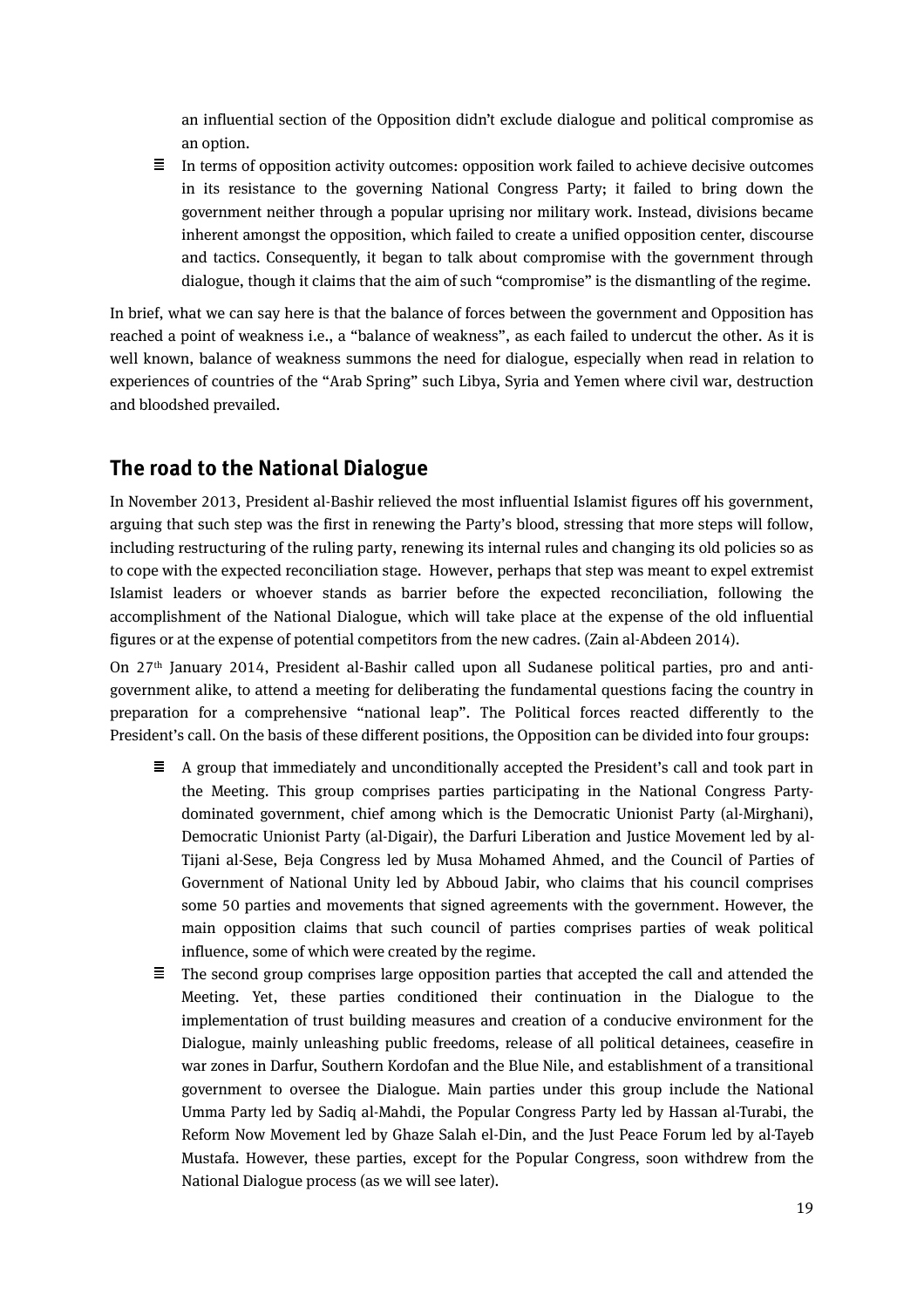- 目。 The third group comprises parties that rejected participation in the dialogue process outright. It includes parties allying under the National Consensus Forces, chief amongst which is the Communist Party of Sudan, the Sudanese Congress Party, different Ba'th parties, different Nasserite parties, different unionist parties, and the New Democratic Forces Movement. This group openly expressed its mistrust of the Government, stressing continuation of its efforts to bring down the government by all peaceful means, and readiness to cooperate with the armed movements to achieve that end. This group claims that the call for National Dialogue on the part of the regime is nothing but a pretext for prolonging the regime's life and creating divisions amongst the opposition. However, this group confirmed that they, in principle, accept engagement in the Dialogue in order to put an end to Sudan's chronic civil war and crises, but they put trust building measures and creation of a conducive environment as prerequisites for engagement in the National Dialogue process.
- $\equiv$  The fourth group comprises the armed movements, the SPLM/A-North which is fighting in Southern Kordofan and the Blue Nile, and the Darfur rebels, including: Justice and Equality Movement (Jibril Ibrahim), Sudan Liberation Movement (Minni Minawi), and Sudan Liberation Movement (Abdelwahid al-Nour). Of course, this group responded negatively to the call for Dialogue and expressed commitment to the ongoing negotiations track with the Government mediated by the international community and the African Union. This group sees the importance of convening a preparatory meeting outside Sudan under regional or international supervision to discuss procedural issues relating to the National Dialogue Conference, which should be preceded by creation of a conducive environment for the Dialogue on the part of the government, including humanitarian access to populations affected by conflict, and a neutral mechanism accepted by all to oversee arrangements for a transitional period. However, this group confirms its acceptance of ceasefire and peace-making in principle through realization of justice and equitable distribution of wealth and power between the center and peripheries.

The meeting of 27th January was confined to an address from the President that many observers saw as disappointing. Many expected an announcement from President al-Bashir to set up a national government, or unleash media and political freedoms, but the address was empty of any of these issues and was rather vague and ambiguous, talking only about what the President referred to as the "National Leap" and that the issues all political forces should focus on are: peace as a national principle necessary for renaissance; a free political society dealing with national matters on equal and consultative bases; elimination of poverty; reviving the Sudanese identity(Al-bashir 2014). Reportedly, the address that President al-Bashir delivered on 27<sup>th</sup> January wasn't the original one, and that owing to internal disagreements, the address was changed and emptied of any practicable measures, mechanism and political program (Alarabiaya TV 2014).

A month later, President al-Bashir addressed his Council of Ministers, elaborating his reform plans and calling upon his ministers to transform such strategic project into a practicable and executable program. (Zain al-Abdeen 2014).

Subsequently, President al-Bashir issued decrees allowing free activity for political parties in what appeared to be a response to demands for the creation of a conducive environment for the Dialogue. Yet, soon it became evident that such presidential decrees were not genuine in that oppressive measures against opponents continued, following the organization of a number of public political activities that were critical of the government, and, thus, political forces were banned from holding any political event outside party houses amid crackdown on the press. In June 2014, the Sudanese authorities arrested Sadiq al-Mahdi, leader of the National Umma Party, following his criticism and accusation of the progovernment Janjaweed militia, the Rapid Support Forces, of committing war crimes and crimes against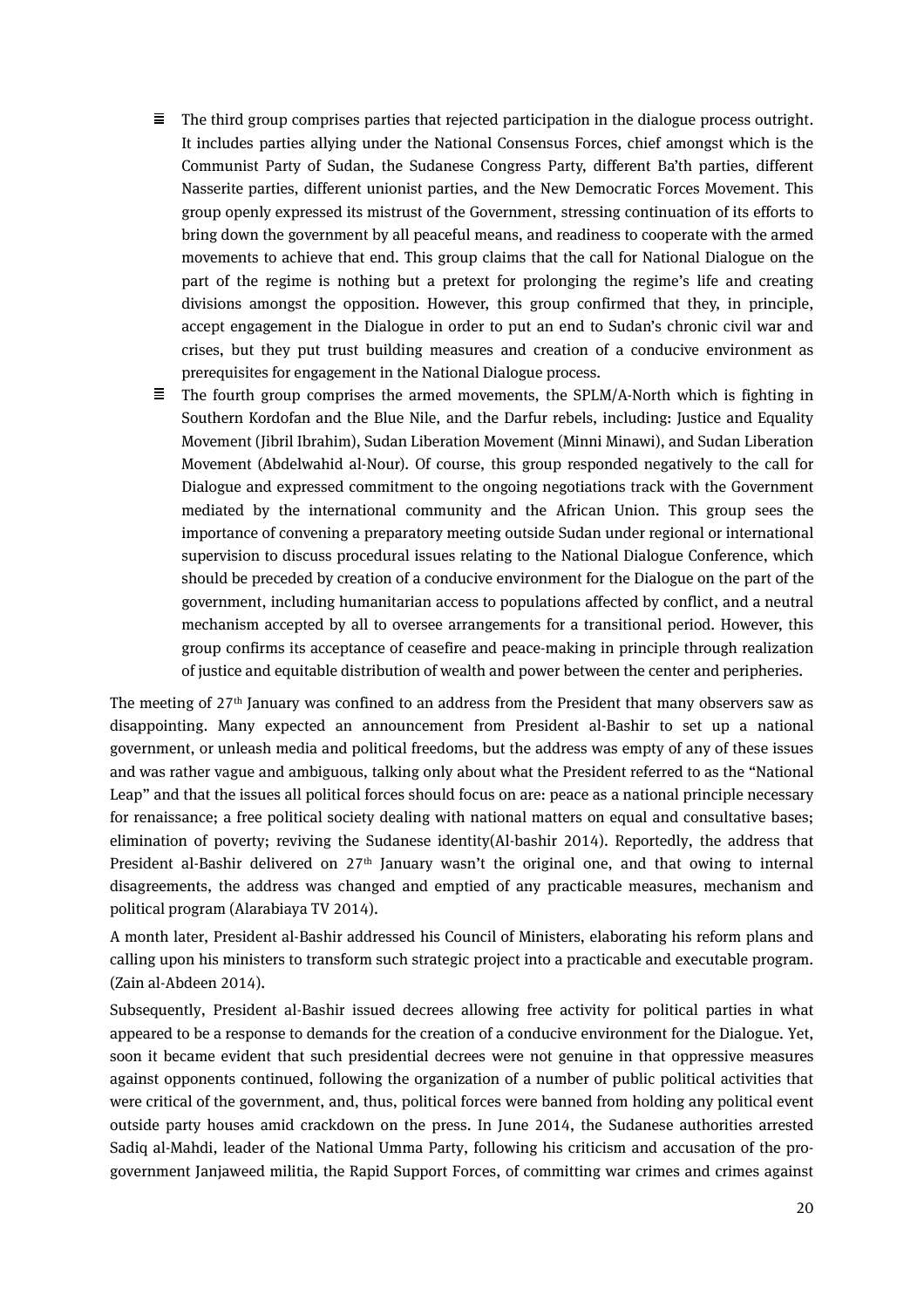humanity in Northern and Western Kordofan. The government released al-Mahdi after his lawyer wrote, upon demand from al-Bashir, an "explanatory note", or an implicit apology, on what al-Mahdi really meant – al-Mahdi lives in Cairo now. Moreover, Ibrahim al-Sheikh, leader of the Sudanese Congress Party, was detained for several months also for criticising the Rapid Support Forces.

Following the arrest of al-Mahdi, the National Umma Party withdrew from the National Dialogue Conference, and called for the convention of a preparatory meeting at the African Union headquarters and under the umbrella of the African Union High Implementation panel. It further called for adoption of trust building measures, creation of a conducive environment for the Dialogue, and provision of guarantees necessary for the implementation of the Dialogue's outcomes (Umma Party 2014).

After the Government set dates (April 2015) for the presidential and general elections, the Reform Now Movement withdrew from the Dialogue's process, though it took part in drawing the road map for the Dialogue. The Movement accused the government of being unserious and of violating the Dialogue's road map. In parallel, many pro-National Congress Party parties abandoned their alliance with the governing party and formed a new alliance entitled, National Unity Parties Alliance, before withdrawing from the National Dialogue's process and, then, calling for the convention of a preparatory meeting outside Sudan, which is to be attended by the armed opposition. A joint meeting between the new alliance and the Reform Now Movement expressed reservation over the convention of the National Dialogue Conference, citing "it doesn't meet the fundamental pillars for any successful comprehensive dialogue that leads to a just and durable peace" (National Unity Parties Alliance 2014).

It was obvious right from the outset that the regime will reject any call for the establishment of a transitional government that is not under its domination; it rejected a proposal for the postponement of the presidential and general elections for one or two years until consensus is reached, through the National Dialogue Conference, on a permanent constitution for Sudan, which is to be endorsed by the upcoming parliament. The governing National Congress Party further insisted on achieving ceasefire first before reaching any political agreement with the armed movements, which, for their part, demanded a political agreement before reaching a permanent ceasefire with the government. Meanwhile, the regime continued its oppressive measures against the opposition and the press.

The behaviour of the regime and the positions of the governing party, besides the withdrawal of many parties from the National Dialogue process further enhanced doubts about the seriousness of the government and viability of the National Dialogue Conference.

#### **Preparations for the National Dialogue Conference**

On 6th April 2014, the first consultative meeting of parties participating in the National Dialogue was held under al-Bashir's chairmanship and with participation from 83 parties. The Meeting discussed issues relating to launch of the Conference, administration and mechanisms for overseeing the preparations. In that meeting, President al-Bashir issued four important decrees probably meant for addressing opposition concerns, including those about trust building measures and creation of a conducive environment. These decrees were:

- $\equiv$  Enabling political parties to exercise political activity inside and outside party headquarters in accordance with the law.
- $\equiv$  Broadening media participation of all, and enhancing freedom of media in a manner enabling them to play their part in making the National Dialogue Conference a successful one.
- $\equiv$  Release of all political detainees and prisoners that are not convicted under the law.
- $\equiv$  A government pledge to provide sufficient guarantees enabling the armed movements to participate in the National Dialogue Conference.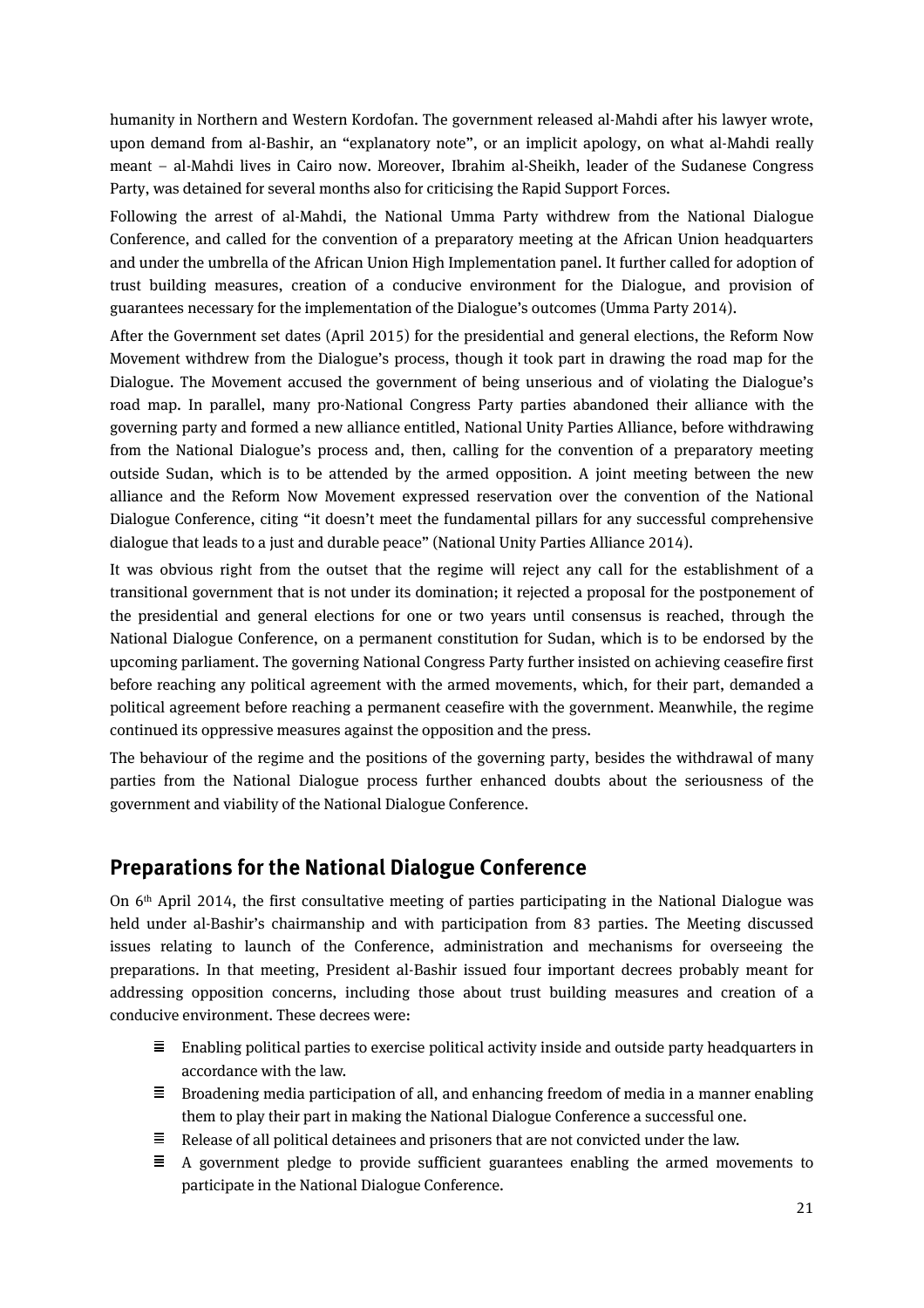For their part, opposition forces received the President's decision with sarcasm, arguing that the phrase "in accordance with the law…." means that the government will not abandon its oppressive measures and crackdown on opponents and the press. In practice, the opposition's argument has been vindicated.

Also, the consultative meeting debated the organization and the setup of the Dialogue process. It agreed that all the structures and organs of the dialogue conference should be composed of the government and the opposition parties on equal bases. In this regard, the meeting agreed on the establishment of the High Coordination Committee to lead and oversee the Dialogue. The committee usually referred to as  $(7 +$ 7) for it comprises seven representatives from the Opposition and seven from the Government, under the Chairmanship of President al-Bashir, though the National Umma Party, from the opposition, demanded an independent national figure to chair the Dialogue. It was clear that the ruling national Conference Party was adamant that the dialogue conference should be chaired by the President Albashir. This was related to the power-struggles and the insistence of the ruling party to have the balance of forces tilted towards its side. However, following consultation between the Government and Opposition, the Committee was set up in May 2014 as follows:

Opposition representatives: Sadiq al-Mahdi leader of the National Umma Party; Hassan al-Turabi leader of the Popular Congress Party; Ghazi Salah el-Din leader of the Reform Now Movement; Mustafa Mahmoud leader of the Nasserite Socialist Party; Amal Ibrahim leader of the East Sudan Democratic Forum; Fadl Sho'eb leader of the Federal Truth Party; Ahmed Abuelqasim Hashim leader of the Alliance of Working People Forces.

Government representatives: Ibrahim Ghandoor National Congress Party's deputy chairman; al-Tijani al-Sese leader of the Liberation and Justice Movement; Ahmed Sa'd Omar of the Democratic Unionist Party (Mirghani); Ahmed Bilal of the Democratic Unionist Party (al-Digair); Musa Mohamed Ahmed leader of the Beja Congress; Ahmed Babikir Nahar leader of the Federal Umma Party; Abboud Jabir secretarygeneral of the Council of Parties of National Unity Government.

Following the withdrawal of a number of parties (as mentioned earlier), the High Coordination Committee  $(7 + 7)$  was confined to parties allied with the NCP, small opposition parties lacking real political influence, and the influential Popular Congress Party of Hassan al-Turabi. However, on 10<sup>th</sup> July 2014, President al-Bashir chaired the first meeting of the High Coordination Committee, which was not attended by the National Umma Party and the Reform Now Movement. It was agreed in that meeting, as well as in the following ones, that the High Coordination Committee lead all stages of the Dialogue, from the beginning till the end, with the following mandate:

- $\equiv$  Drawing a road map for the Dialogue.
- $\equiv$  Determining the Conference's membership and agenda.
- $\equiv$  Coordination of the work of the Conference's committees.
- $\equiv$  Overseeing the works of the General Secretariat.
- $\equiv$  Advocacy amongst the Sudanese people.
- $\equiv$  Follow up of the Conference's outcomes

It was also agreed that the Committee's decision should be endorsed by the meeting of the Conference's general assembly.

On 31th August 2014, the High Coordination Committee announced the establishment of a number of specialized committees with the aim of activating the works of the "mother committee" and creating a conducive environment for a healthy dialogue process; and that each committee shall comprise two persons, one representing the government and the other representing the Opposition. Such committees include one on contact with the armed opposition outside Sudan; one on contact with the civil opposition inside Sudan; and the third one on community dialogue.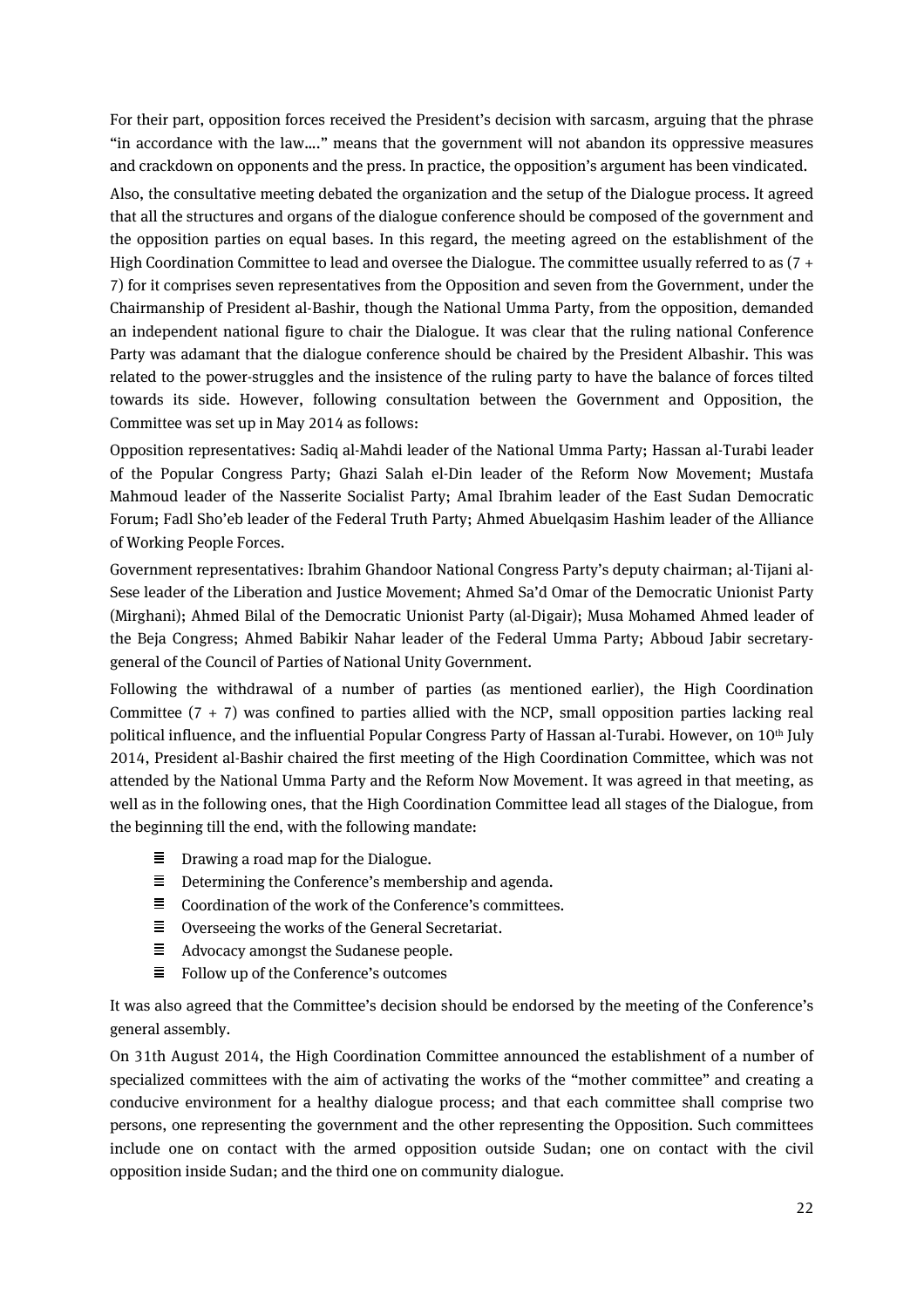On 2nd November 2014, the second meeting of the Conference's general assembly was convened with the aim of making preparations for the National Dialogue Conference and with participation from 96 parties under al-Bashir's chairmanship. That meeting decided to endorse the High Coordination Committee's first report, a draft road map, and the Addis Ababa Agreement signed by the representatives of the Committee and those of the armed movements, on 4th September 2014**[6](#page-20-0)**. Moreover, the Conference's general assembly commissioned the High Coordination Committee of accomplishing the requirements of the Dialogue's road map and determining the time and venue of the National Dialogue Conference. At the conclusion of its works, the general assembly confirmed that "the National Dialogue is the ideal way for achieving national consensus, peace and stability in the country, and that the Dialogue shall be a purely Sudanese endeavour without any intervention or influence from any other party" (Progress Report 2015).

On 20th August 2015, the third meeting of the Conference's general assembly was convened under President al-Bashir's chairmanship, who reiterated a number of decisions in his address to the general assembly, including:

- $\equiv$  Freedom of political parties' activities inside and outside party houses.
- $\equiv$  A two-month ceasefire.
- $\equiv$  Full amnesty of all people carrying arms and willing to participate in the Dialogue, and providing all guarantees for them to safely enter and leave Sudan.
- $\equiv$  Calling on those rejecting participation to take part in the Dialogue.
- $\equiv$  Freeing of all political prisoners.
- $\equiv$  Clear commitment on the part of the governing NCP to implement the outcomes of the National Dialogue Conference.

The main decision issued from that meeting was the determination of  $10<sup>th</sup>$  October 2015 as date for the opening session of the National Dialogue Conference, which is to be held in Khartoum. On the basis of the National Dialogue's road map adopted in the second meeting of the Conference's general assembly, the general assembly third meeting endorsed the final arrangements for the convention of the Conference, as follows:

First, Dialogue's terms of reference:

- The Conference's motto: "Sudan for all".
- $\equiv$  The Dialogue's general principles: a) comprehensive participation and discussion of the subjects; b) transparency; c) commitment to the Conference's outcomes and their implementation.
- $\equiv$  Dialogue's goals and objectives: a) constitutional, political and community foundation within a consensus framework amongst the Sudanese people that establishes a just and rationale state and an effective political system; b) cooperation and solidarity amongst all Sudanese to overcome all Sudan's crises; c) consensus on a constitution and legislations that guarantee freedoms, rights and social justice, and agreement on independent mechanisms for the protection of such rights; d) consensus on legislations and measures necessary for holding free and fair elections under supervision from a commission that is politically, financially and administratively independent.

Second, requirements for conducive environment and trust building measures**[7](#page-20-1)**:

 $\overline{a}$ 

<span id="page-20-0"></span>**<sup>6</sup>** For the details of the agreement see chapter four in this study.

<span id="page-20-1"></span>**<sup>7</sup>** The government commitment was unacceptable.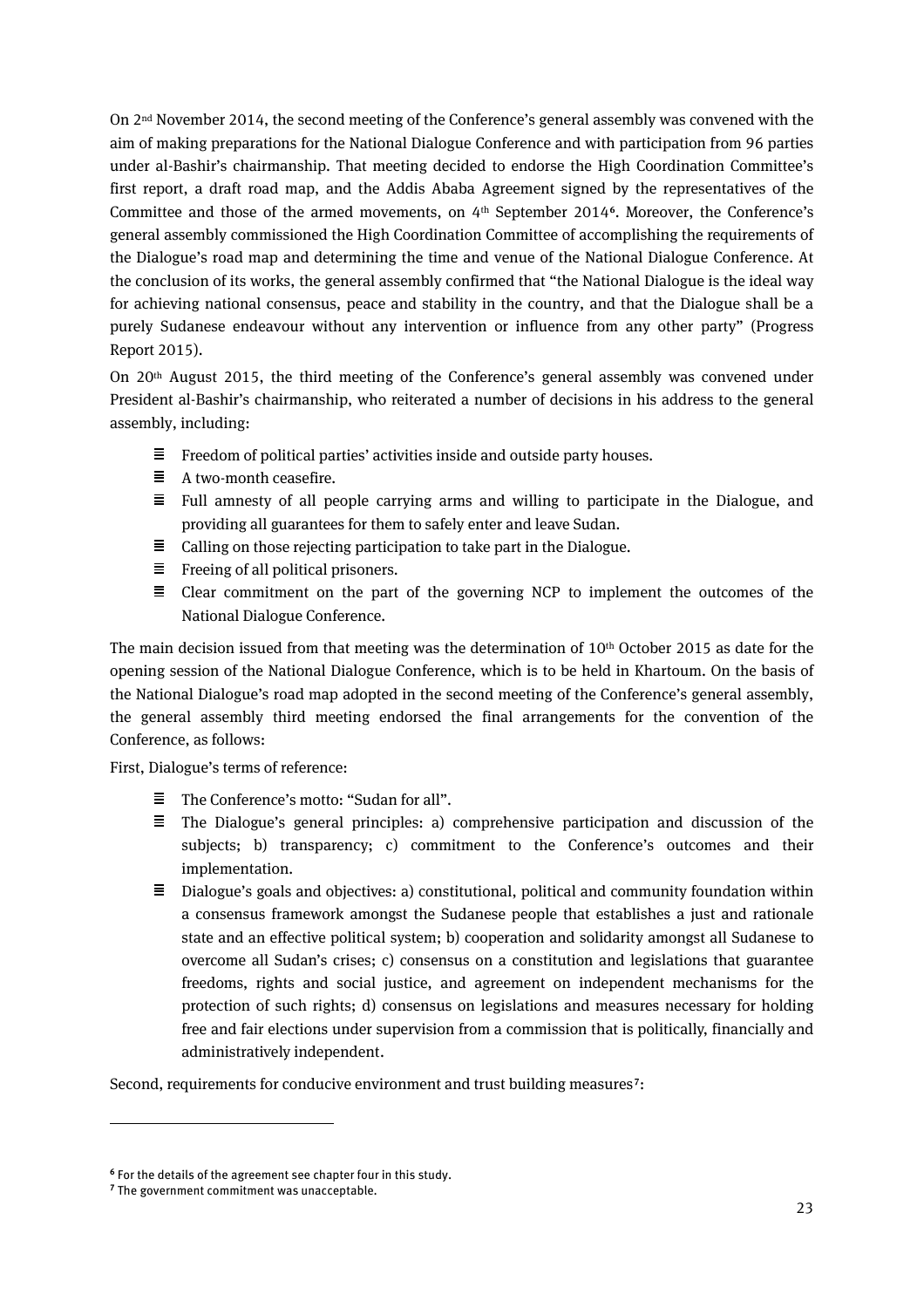- $\equiv$  Release of all political prisoners.
- $\equiv$  Guaranteeing all political rights and freedoms of expression and publication.
- $\equiv$  Avoiding hatred discourse and media war between the parties to the Dialogue.
- $\equiv$  Necessary guarantees for the personal safety of those carrying arms so as to engage in the Dialogue together with a comprehensive ceasefire agreement and security arrangements.
- $\equiv$  The Judiciary is the competent entity in settling cases relating to freedom of expression and publication without resort to exceptional measures.

Third, Conference's time-frame:

 $\equiv$  From one to three months

#### Fourth, the Conference's chairmanship

The President of the Republic chairs the Conference's sessions, and in his absence the sessions shall be chaired by a leader of a party enjoying the membership of the High Coordination Committee.

Fifth, the Conference's structure

- $\equiv$  The General Assembly.
- $\equiv$  The Conference's committees.
- $\equiv$  The High Coordination Committee.
- $\equiv$  The General Secretariat.

Sixth, composition of the general assembly

- $\equiv$ The Conference's general assembly comprises about 250 members, as follows :
- $\equiv$  Registered political parties that have been invited to the Conference.
- $\equiv$  Armed movements that signed peace agreements with the Government.
- $\equiv$  Movements still carrying arms and agreeing to participation in the Conference.
- $\equiv$  50 national figures and community leaders the number was raised to 70 people selected by consensus.
- $\equiv$  Each party to the Dialogue nominates one representative and one deputy, and each party has one vote.

Seventh, the Conference's committees

Six committees have been endorsed:

- $\Xi$  . The Committee on Unity and Peace
- $\equiv$  The Committee on economy
- $\equiv$  The Committee on Freedoms and Fundamental Rights
- $\equiv$  The Committee on Identity.
- $\equiv$  The Committee on Foreign relations.
- 目 The Committee on Governance Issues and Implementation of the Dialogue Outcomes.
- 目... Each party to the Conference enjoys the right to have one representative in any of the Conference's committees.
- $\equiv$  The committees shall discuss the different topics and submit their recommendations to the High Coordination Committee, which shall, in turn, submit them to the general assembly for further discussion and endorsement.
- $\equiv$  The Meeting designated 12 competent experts to manage the six committees. The Government nominated three people to chair three of the committees while the Opposition nominated three deputies for them. As for the remaining three committees the Opposition nominated three people to chair them while the Government nominated their deputies.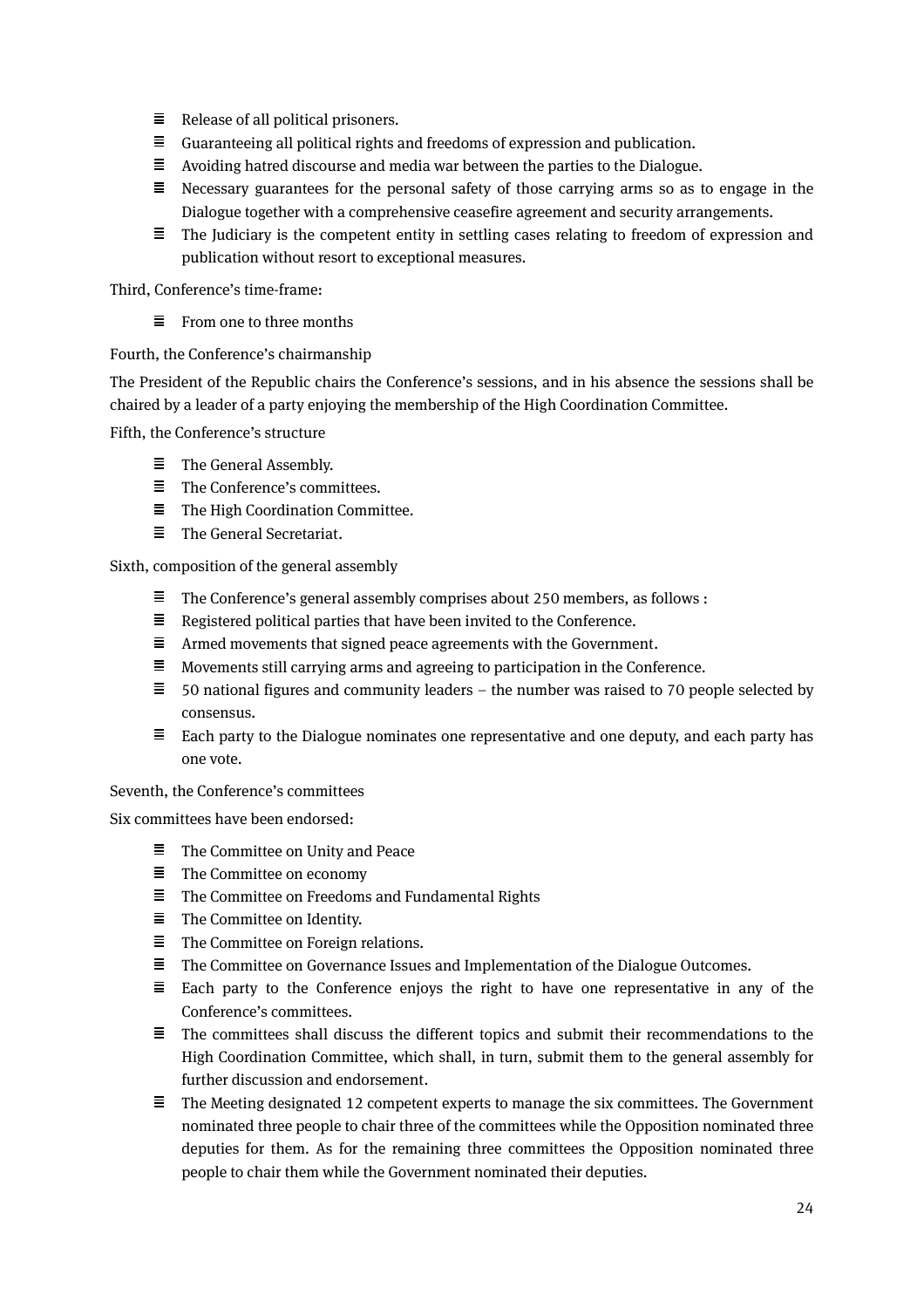Eighth, the Conference's General Secretariat

- $\equiv$ The General Secretariat comprises 26 national figures of expertise and competence (former diplomats, experts working in international organizations, academics from different universities, etc., beside six people representing the High Coordination Committee. Selection for the general secretariat is based on consensus.
- Ξ The mandate of the General Secretariat can be summed up as follows:
- $\equiv$  Follow up of the committees and Conference's sessions, writing of discussion topics and editing points of agreement and disagreement.
- $\equiv$  Provision of studies and research papers.
- $\equiv$  Documentation of the Conference's works.
- Ξ Any other tasks from the High Coordination Committee.

Ninth, Decisions in the General Assembly shall be taken by consensus; otherwise by a 90% majority.

Tenth, five national figures have been designated to mediate between the parties to the Dialogue in the event of major disagreement.

Eleventh, the Meeting agreed on the establishment of an implementation mechanism after the ruling National Congress Party rejected a transitional government proposal. The Coordination Committee shall follow up the matter with the President of the Republic.

Twelfth, the Conference's media: It was agreed to dedicate the state media to support the Dialogue through joint media committee comprising both the Government and Opposition.

Thirteenth, observers: It was agreed to invite the AU, the League of Arab States, AUHIP, and any entities or figures that are accepted by all.

Fourteenth, Guarantees: The Conference's road map says that that the Sudanese's will is the prime guarantee for the implementation of the Dialogue's outcomes.

# <span id="page-22-0"></span>4 Sudan's National Dialogue Conference

 $\overline{a}$ 

On the 10<sup>th</sup> of October 2015, the Sudanese President, Omar al-Bashir, Chairman of the National Dialogue Conference, opened the first session of the conference at the Friendship Hall in Khartoum. Amongst the guests that attended the opening session were Chadian President, Idriss Debi, Secretary-General of the Arab League, Nabil al-Arabi, and the Speaker of the Arab Parliament, Mohamed al-Jorwan. The number of the Participants in the opening session was 92 political parties, 9 armed movements, and 74 national figures. Later, according to the General Secretariat of the conference, this number has reached108 parties, 38 armed movement and 75 national figures. However, it is widely believed that only a very small number of the participating parties, about five, enjoy real political influence while the rest have a very weak political weight and political impact, they are either newly founded, or splinter factions of already existing parties, or created by the regime for machinations purposes. In contrast, the politically influential parties allied under the banner of Sudan Call,**[8](#page-22-1)** all boycotted the conference, besides other

<span id="page-22-1"></span>**<sup>8</sup>** Sudan Call is the alliance of the main opposition parties, peaceful and armed. It is composed of: 1- The Umma Party, one of the largest Sudanese parties. 2- The parties allied in the National Consensus Forces, namely: the Sudanese Communist Party, the Sudanese Congress party, the unionist parties, the Baath parties, the Naserists, and others. 3- The civil society initiatives, composed of large number of NGOs. 4- The Sudanese Revolutionary Front, the armed opposition, which includes the Sudan People's Liberation Movement / North, Justice and Equality Movement , the Sudan Liberation Movement, Abdel Wahid and the Sudan Liberation Movement ,Meni Arkawi, in addition to other forces.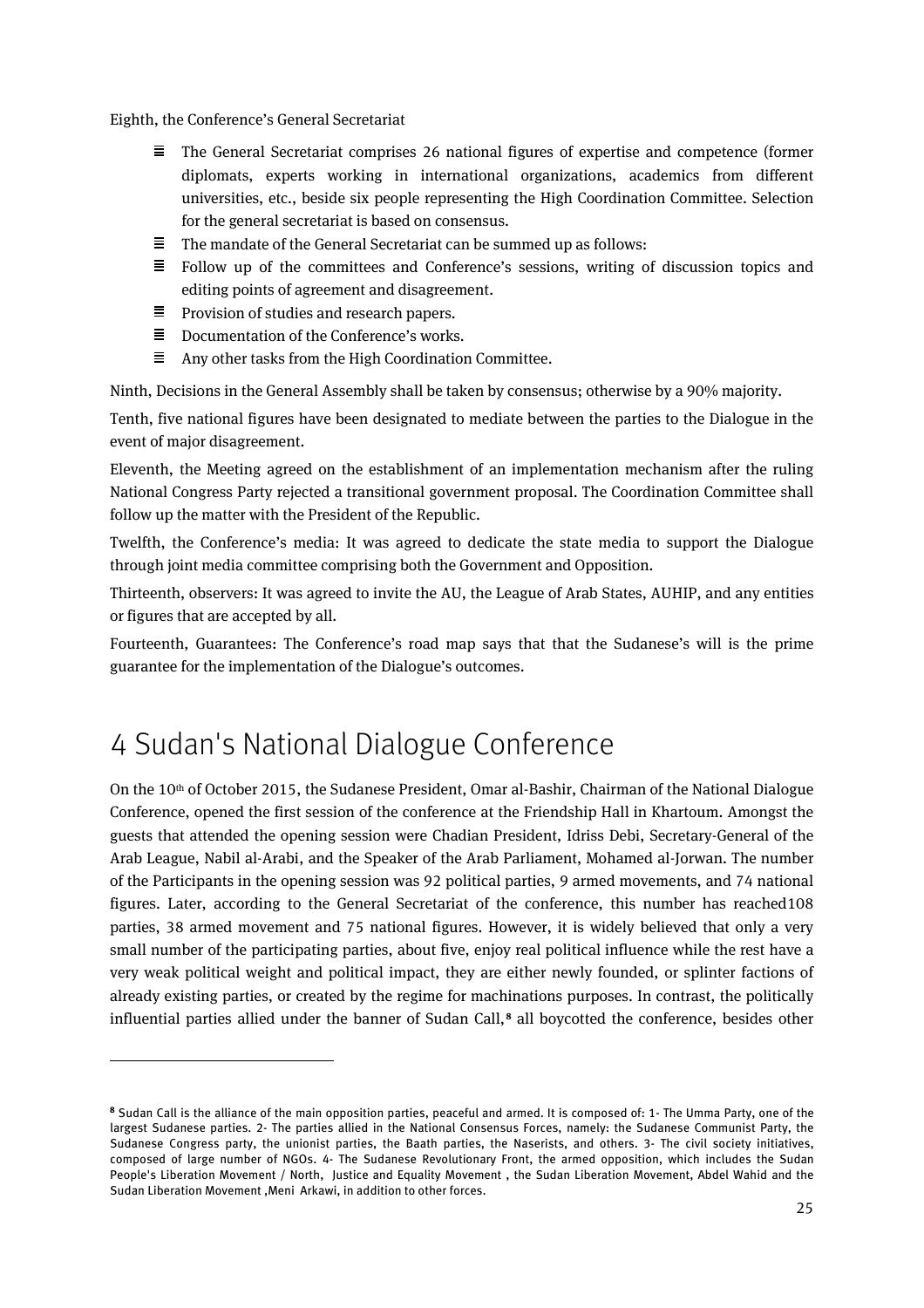parties, including some Islamic forces. While these forces formerly announced readiness to take part in the National Dialogue conference under the condition of meeting their demands for the creation of a conducive atmosphere for the dialogue, and convention of a preparatory meeting outside Sudan that should be attended by the armed movements in accordance with the African Union Peace and Security Council's Resolution 539; the measures adopted by the Sudanese government in this respect were not sufficed. Instead, the government did not attend the preparatory meeting.

The opening session set up six committees for the purpose of discussing the proposed agenda, and determined a three-month time-frame for the committees to conclude their work and report back, with recommendations, to the High Coordination Committee (or the  $7 + 7$  committee), which shall, in turn, report back to the General Conference for endorsement, or rejection, or amendment. The six committees are:

- $\equiv$  The Committee on Governance Issues and Follow-up of the Implementation of the Dialogue's Outcomes. This committee is tasked with: a) finding comprehensive answers that are agreed upon by the political forces and the armed movements on the question of how Sudan should be governed, on the appropriate form of governance, and on a permanent constitutional formula that protects plural multi-party democracy and peaceful transfer of power, amongst other strategic issues; b) setting up mechanisms for the implementation of the Dialogue's outcomes.
- 量。 The Committee on Freedoms and Fundamental Rights. It discusses issues relating to policies and legislations that guarantee full freedoms, respect for human rights, and equality of all citizens in terms of rights and duties.
- $\equiv$  The Committee on Unity and Peace. It focuses on finding a way for putting an end to the civil war, making peace and achieving security and stability in the country.
- 三 The Committee on Identity. It focuses on defining the Sudanese identity and the Sudanese "supreme values" in order to reach consensus amongst all civic and political forces on them and on how they shall be defended. Furthermore, it discusses issues such as Centre-Periphery paradigm, respect for diversity, and the importance of incorporating all these issues in the permanent constitution and laws of the country.
- $\equiv$  The Committee on Foreign Policy. It discusses the fundamentals of Sudan's foreign policy, external challenges facing Sudan, and how Sudan can improve its foreign relations and enhance its relations with the international organizations that guarantee its political rights.
- $\equiv$ The committee on Economic Issues. It discusses economic policies that guarantee to fight poverty, the realization of social justice and increasing of development rates.

In the first week of March 2016, the six committees start to submit their recommendations to the General Secretariat, which held, on 9<sup>th</sup> March, a press conference confirming its receipt of the recommendations from the all committees, and announcing that it is about to submit its final report to the High Coordination Committee  $(7 + 7)$  in a course of two weeks (by 24<sup>th</sup> of March), when the conclusion of the first stage of the National Dialogue Conference would be announced. The General Secretariat further stressed that the six committees' recommendations are deemed proposals until they are endorsed by the General Assembly, the Conference, of the National Dialogue.

Also, according to the press conference, during the first stage of the dialogue, the six committees held 300 meetings, discussing 518 papers dealing with all topics in the agenda, with participation from 675 members. The General Secretariat also indicated that most recommendations were unanimously adopted in the committees except for few ones that were adopted by a 90% majority (General Secretariat of National Dialogues 2016). In this regard, the researcher's own sources confirmed that the recommendations adopted by majority vote were confined to laws restricting freedoms, mandate of the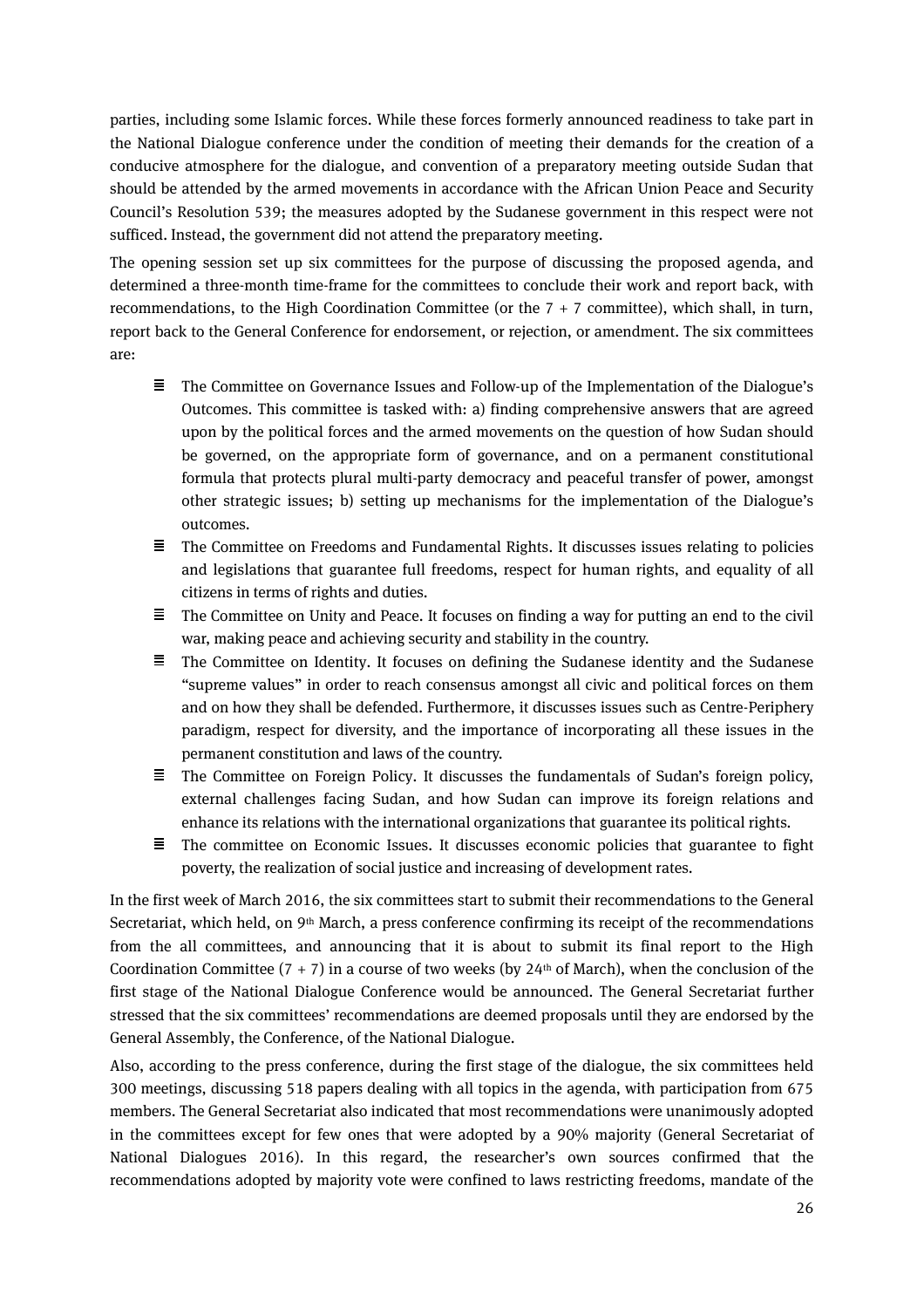National Intelligence and Security Service, NISS, and creation of a prime minister post, which shall curtail the President's mandate. The objection to these recommendations came from the governing National Congress Party, NCP, and seven of its allies, all of them represent 4% of the participants in the National Dialogue Conference.

#### **Committees' main recommendations[9](#page-24-0)**

A) Recommendations of the Committee on Governance Issues and Follow-up of the Implementation of the Dialogue's Outcomes (Alhawati 2016):

- $\equiv$  That the National Dialogue conference shall conclude with a consensus on a national charter and on a new constitution for the country. (see Figure 4)
- $\equiv$  A prime minister post shall be created and filled upon nomination by the President and endorsement of the Legislature. The incumbent of the post shall lead the Executive and be accountable to the President of the Republic.
- $\equiv$  The National Intelligence and Security Service, NISS, shall report to the Presidency and be accountable to the Legislature. Its mandate and tasks shall be confined to the collection and analysis of information. It shall not enjoy the right to arrest people.
- $\equiv$  The NISS and all other state institutions shall be banned from engaging in any economic activities.
- $\equiv$  Setting up an all-inclusive national consensus government from parties accepting the recommendations of the National Dialogue, without excluding those parties rejecting participation in the dialogue process. Such government shall be set up within three months from the date of the endorsement of the dialogue's recommendations by the General Conference, and shall last for a four-year term, beginning from the date of its formation. The national consensus government shall rule by the 2005 Interim Constitution after making all necessary amendments to it. The tasks of the new government shall be confined to mandating the President with the formation of a mechanism for the implementation of the dialogue's outcomes in consultation with the political forces, on the one hand, and preparations for free and fair elections, on the other.
- $\equiv$  Adoption of standards of Good Governance in combating corruption, and drawing lessons from other countries' experiences in this respect.
- $\equiv$  The Constitutional Court shall be composed of nine members with expertise, competence, integrity and credibility, and shall be elected through an electoral college, which comprises judges from the High Court, deans of state universities' law schools. The President shall submit names of nominees to the Constitutional Court to the Legislature for endorsement.

B) Recommendations of the Committee on Identity (Ibrahim 2016):

 $\overline{a}$ 

 $\equiv$  The people of Sudan are diverse in terms of ethnicity, culture, religion and history. Sudan is owned by all who live in it; united despite diversity; and their identity is Sudanic (from Sudan).

<span id="page-24-0"></span>**<sup>9</sup>** Up to the moment of writing this study, the recommendations of the committees are not announced and the General Assembly, or the Conference, which is supposed to adopt them did not convene. The recommendations listed here are obtained by the researcher through his personal contacts**.**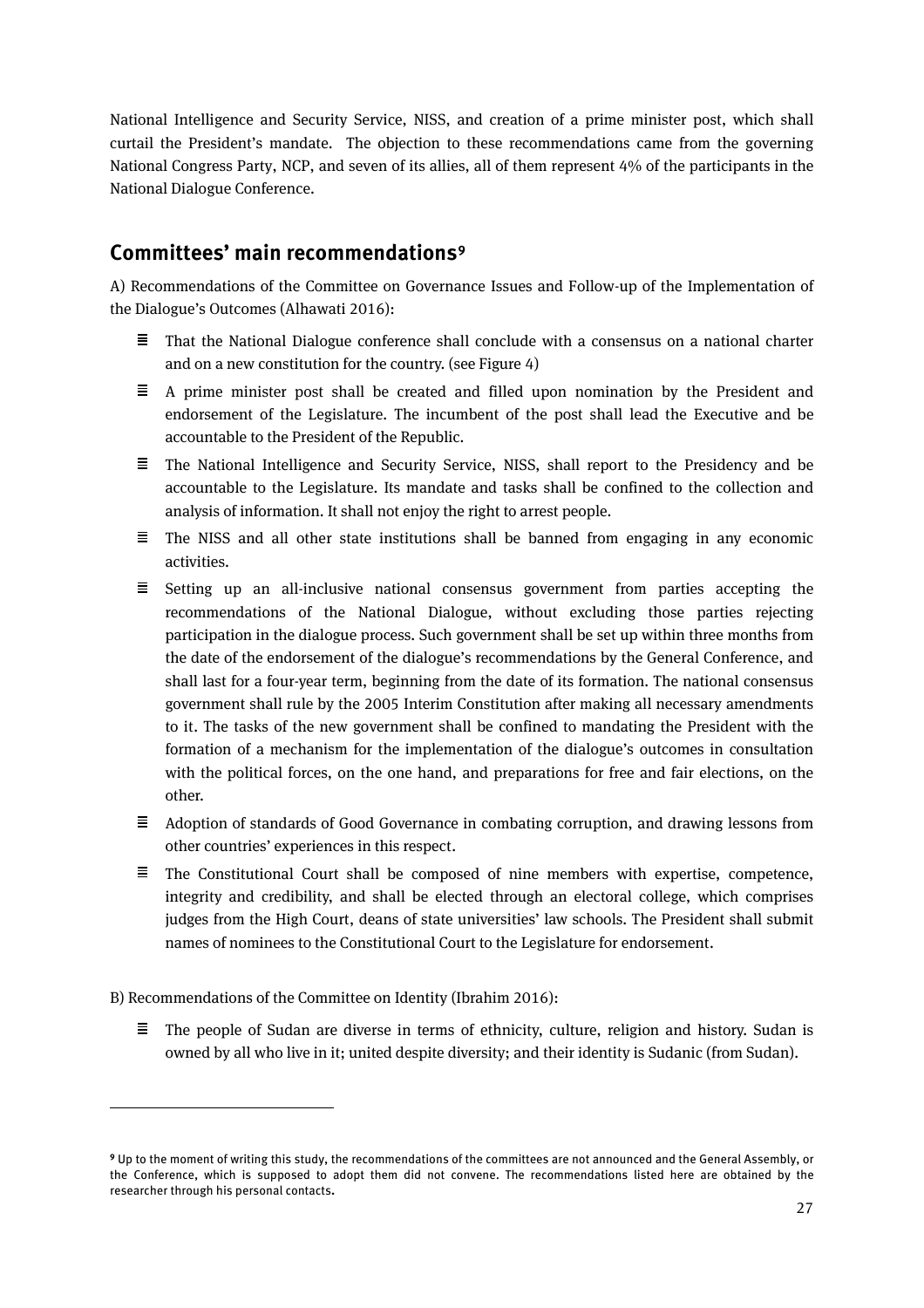- $\equiv$  Overcoming past divisions and bitters by establishing a state that is founded on values of democracy, social justice and human rights, in which all races, cultures, religions and languages are equal; and in which all people are taking part in its administration, maintenance and protection of its borders.
- $\equiv$  The Constitution shall reflect diversity, and equate between all races, cultures, religions and languages, and shall prevent marginalization of any of these elements. It shall lay the grounds for rights and duties on the basis of citizenship, and shall guarantee the full participation of all Sudanese in the administration of their areas, on the one hand, and administration of Sudan as a whole, on the other. The Constitution shall also prohibit taking advantage of any of such diverse components of the people of Sudan as a basis for arrogance, oppression and superiority/ inferiority.
- $\equiv$  The Constitution shall guarantee equal freedoms to all citizens, including civil, political, economic and social freedoms in accordance with international conventions. It shall further ensure segregation between the legislative and executive powers, and independence of the Judiciary.
- $\equiv$  For the sake of enhancing a universal identity of all Sudanese, the history of Sudan shall be rewritten in manner that, professionally and objectively, reflects the history of all population groups.
- $\equiv$  Fair competition that is based on competence and integrity shall be the only way for filling public posts instead of tribalism, partisan interests and regionalism.
- $\equiv$  Distancing the army, police and NISS from political conflicts, and building them on national basis that reflects the diversity of the people of Sudan at all levels of their hierarchies. Personnel of these institutions shall be trained on the protection of human rights, and adherence to international humanitarian laws while carrying out their duties. Employment policies of these institutions shall be based on competence and efficiency, and the Constitution shall prohibit the establishing of any forces parallel to these institutions, or outside them.
- $\equiv$  Media shall be independent, and shall accommodate all cultures and languages of Sudan
- $\equiv$  on equal basis.
- $\equiv$  All languages of Sudan shall be used as medium of instruction in the primary stages of education. Educational curricula shall be formulated in a manner that reflects the diversity of the people of Sudan; diversity that shall enjoy every right to exist, develop and prosper.
- $\equiv$  The more the state undertakes its social responsibilities towards its citizens, the more the Sudanese national identity becomes enhanced.
- $\equiv$  The land is owned by the peoples of Sudan who exploit it for the public good upon voluntary agreement that enhances the Sudanese identity and lays the grounds for peaceful co-existence.

C) The recommendations of the Commission for Unity and Peace (Khalifa 2016):

- $\equiv$  All state governors and leaders of executive and legislative bodies shall be elected.
- $\equiv$  Transferring the ownership of lands over which fighting is going on to state-owned lands under native administration, the leaders of which shall be chosen through consultation and election, not inheritance.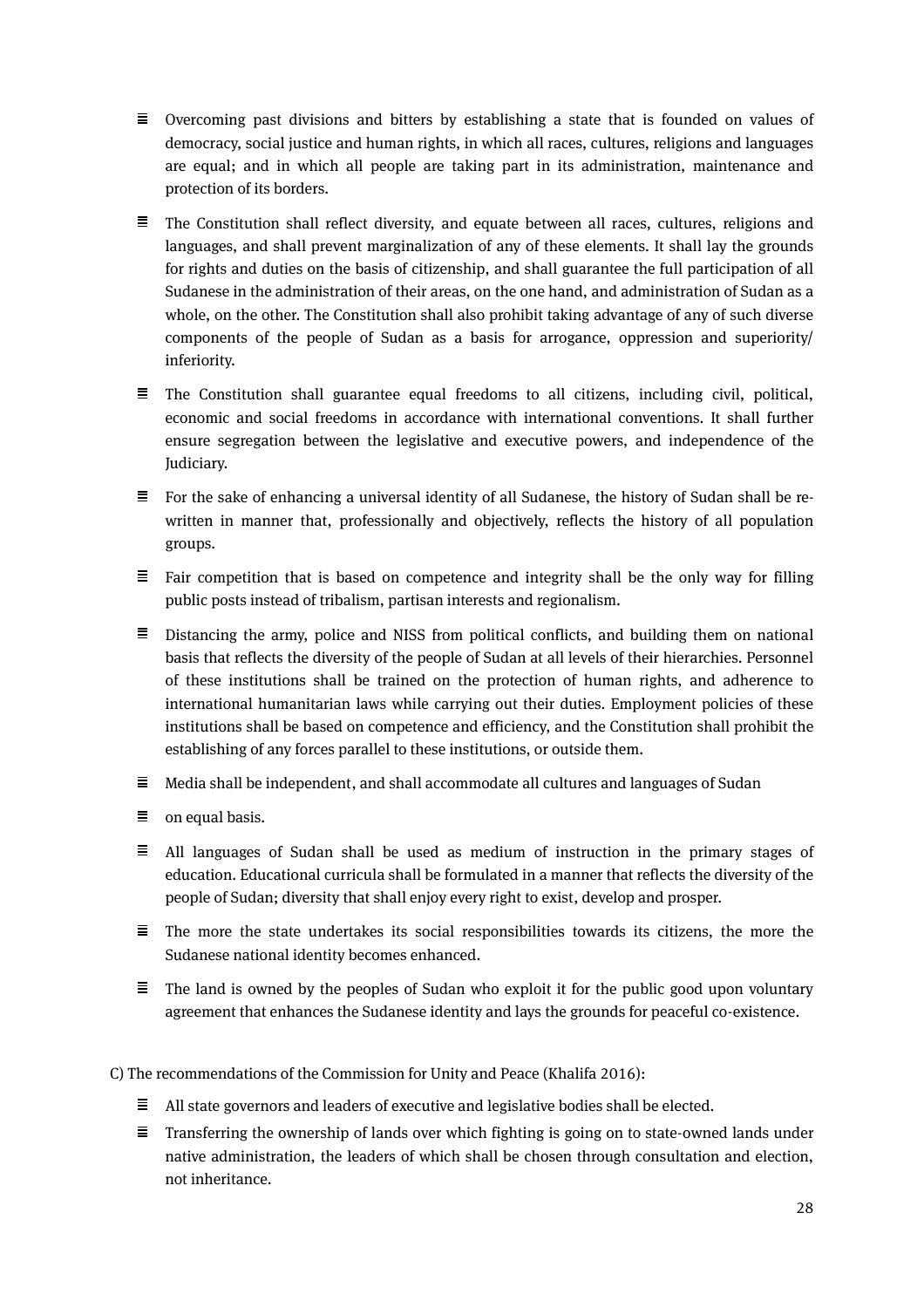- $\equiv$  Lifting of the grievances that some states suffer from, particularly the states of Darfur, Southern Kordofan and the Blue Nile. The necessity of bringing about development in these states so that they can receive their share of power and wealth. Compensations shall be granted to those affected by the war.
- D) The recommendations of the Committee on Freedoms and Fundamental Rights (Al-Sajjad 2016):
	- $\equiv$  Reviewing the electoral law in a manner that guarantees the transparency and integrity of the process.
	- $\equiv$  Securing the rights and freedoms incorporated in the Bill of Rights of the 2005 Interim Constitution, after making the necessary amendments.
	- $\equiv$  Protection of women and children in conflict zones, and protection of the elderly and disabled persons by the state.
	- $\equiv$  New rules shall be set for granting and lifting of immunities from state officials.
	- $\Xi$  Respect for and commitment to the rule of law in the administration of the state's affairs.
	- $\equiv$  Securing freedom of peaceful expression on all affairs concerning the country and citizens.
	- $\equiv$  Immediate cessation of hostilities in war zones, and implementation of the President's decision on the general amnesty for all detainees and those convicted in noncriminal cases.
	- 目。 Repealing economic monopoly laws, and reactivating of the Investment Law.
	- $\equiv$ Fundamental rights and freedoms shall be incorporated in the educational curricula.

Worth mentioning, here, that the works, both of the Committee on Freedoms and Fundamental Rights and the General Secretariat of the conference, have triggered controversy over their transparency and integrity. In a press statement in late February 2016, Ammar al-Sajjad (Al-Sajjad 2016), the Second Rapporteur of the Committee on Freedoms and Fundamental Rights, accused the ruling party's apparatuses (NCP) of forging his committee's recommendations, indicating that the General Secretary of the conference announced receipt of the said committee's recommendations without the knowledge of the first and second Rapporteurs. Al-Sajjad further said that the NCP mobilized its forces and discarded three quarters of his committee's recommendations. Though the General Secretariat of the conference rejected Al-Sajjad's accusations, the latter said that the former changed some 18 pages of the Committee's recommendations, including those on the Bill of Rights, amendments to the Criminal Code and laws restricting freedoms. Al-Sajjad stressed that such manipulation will dash hopes for consensus and unity on the national cause.

For its part, and in a press statement on 27th of February 2016, the General Secretariat of the conference said that the Committee on freedoms and Fundamental Rights had agreed on 91 recommendations, but members of 11 parties and armed movements filed an appeal on some recommendations; and without reference to the nature of the said appeal, the General Secretariat added that eight of those members later withdrew their signature from the appeal.

A telephone conversation between the researcher and Al-Sajjad, on  $6<sup>th</sup>$  of March 2016, confirmed the forgery incident.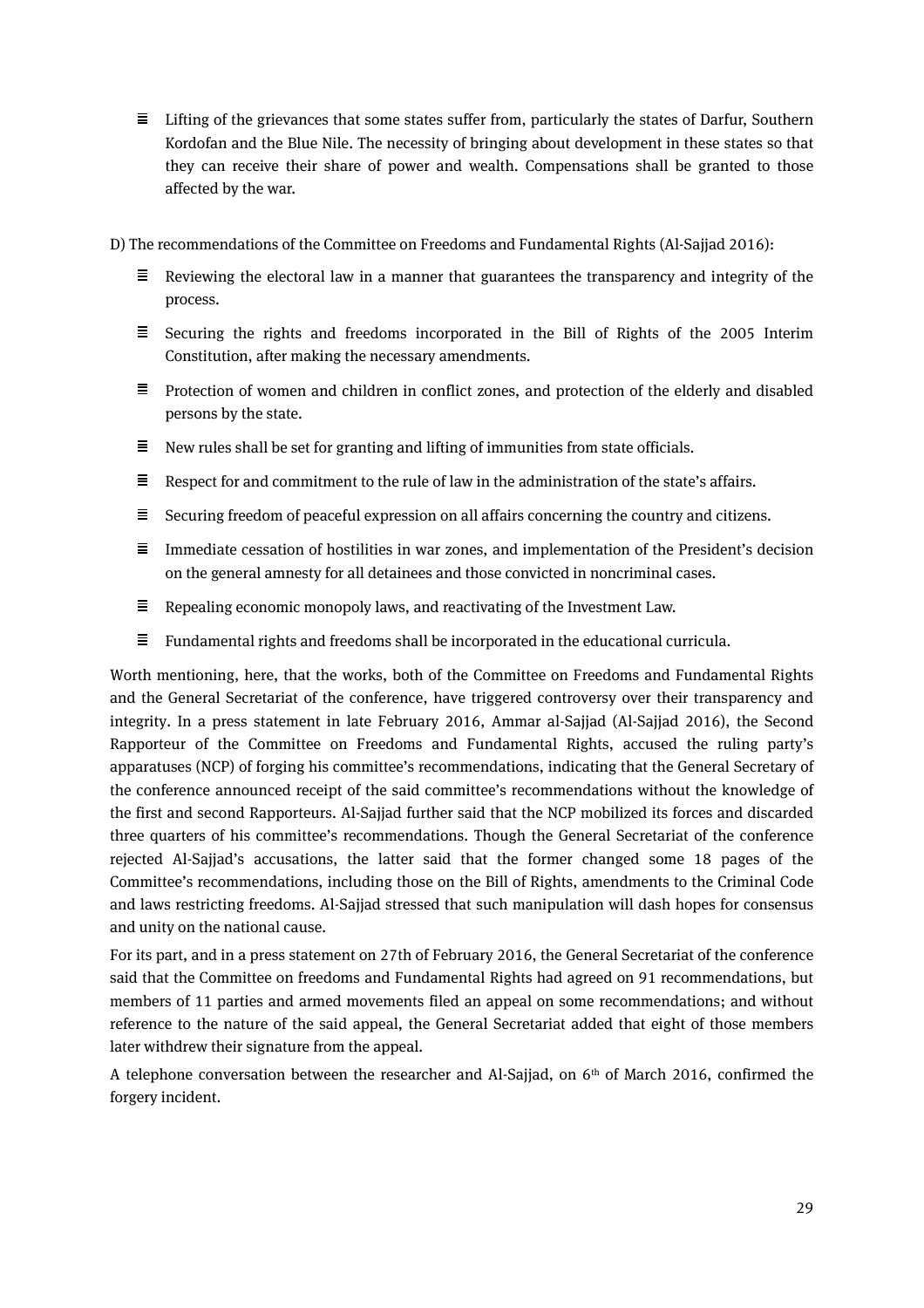E) The recommendation of the Committee on Foreign Policy (The Sudan Ministry 2016):

- $\equiv$ Activating official and popular diplomacy, and adopting a balanced foreign policy that protects the country's interests.
- $\equiv$  Drawing a roadmap for dealing with the US, hand in hand with the ongoing efforts exerted by the government in order to achieve normalization of relations with the US.
- $\equiv$  Enhancing economic cooperation with neighboring countries and maintaining balanced relations with the Arab states.
- $\equiv$  Strengthening the relations with South Sudan, and intensifying efforts for border demarcation between the two countries.
- $\equiv$ Activating Sudan's role in regional and international organizations, and in the UN agencies.

F) The recommendations of the Committee on Economic Issues (H. K. M. 2016):

- $\equiv$  Adopting a mixed-economy system in the country.
- $\equiv$  Allocating part of the general budget to support education and scientific research.
- $\equiv$  Institutional and epistemological reform, and support for the poor.
- $\equiv$  Equitable distribution of wealth between the center and periphery.

#### **Community dialogue**

On 5th August 2014, the Sudanese Presidency launched an initiative for community dialogue in which different civil society organizations, university teachers, youth, women, students, Sufi sects, leaders of native administration, artists, etc., take part with the aim of broadening the dialogue base so that it is not confined to politicians only. On 10<sup>th</sup> August 2015, President al-Bashir launched the first session of the community dialogue, which would take place across the country. On February 2016, the recommendations of the community dialogue were announced, which can be summed up in two axes. The first relates to issues concerning the deteriorating living conditions of citizens (high prices of consumer goods, and poor basic services such as education, health, water and electricity, roads, lighting, security, etc). These recommendations shall be placed at the top of the government's agenda. The second relates to the six topics that the National Dialogue conference discussed, which, basically, calls for unleashing public freedoms, including freedom of expression and political organization, justice, combating corruption, a balanced foreign policy, adoption of "Sudanic" as a single identity of the Sudanese people, setting up an all-inclusive national government to run the country, holding free and fair elections, exerting efforts for putting an end to the wars in Darfur, Southern Kordofan and the Blue Nile, and combating negative phenomena and illegal foreign presence in the country (Press Report Alnilin Newspaper 2016).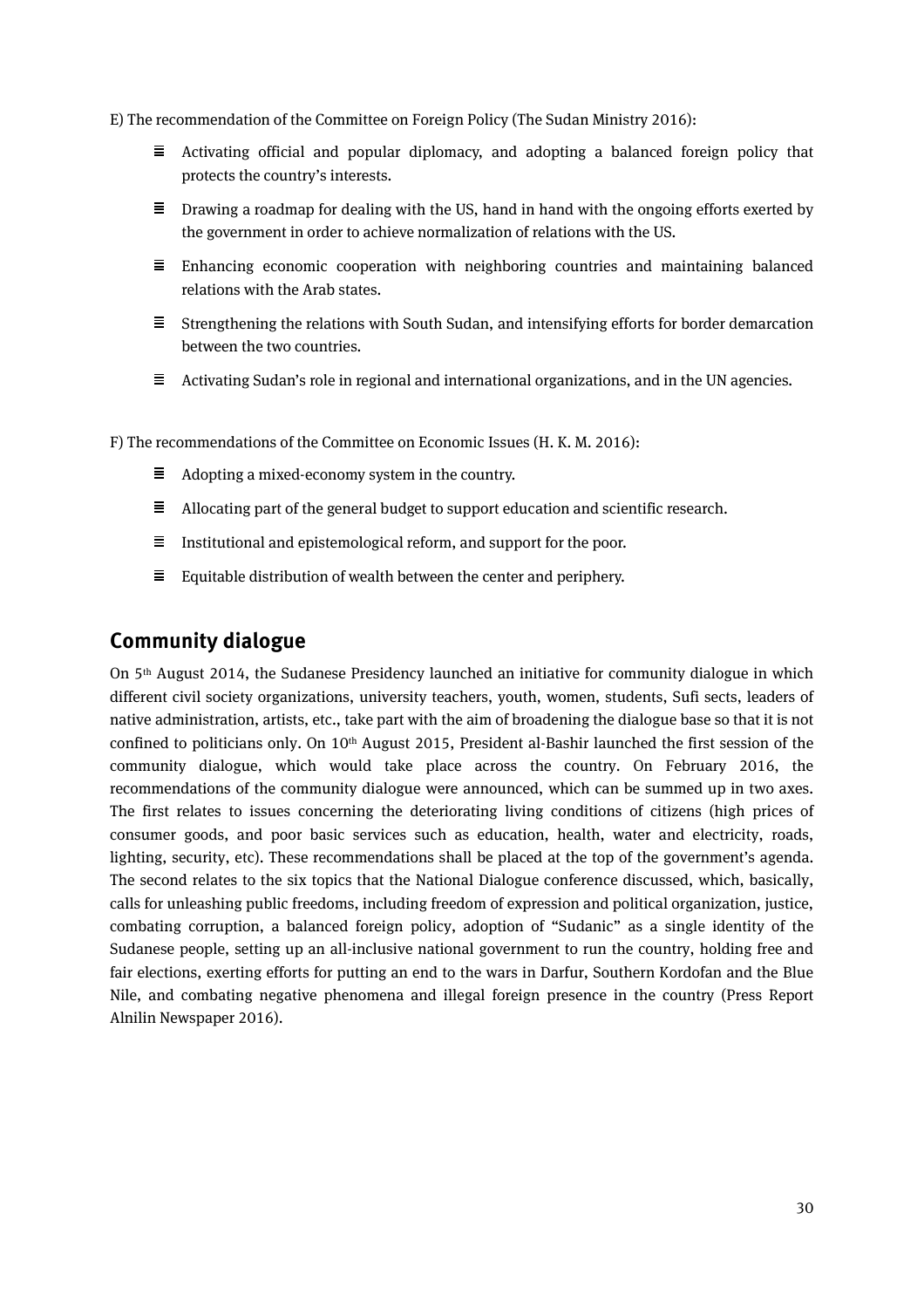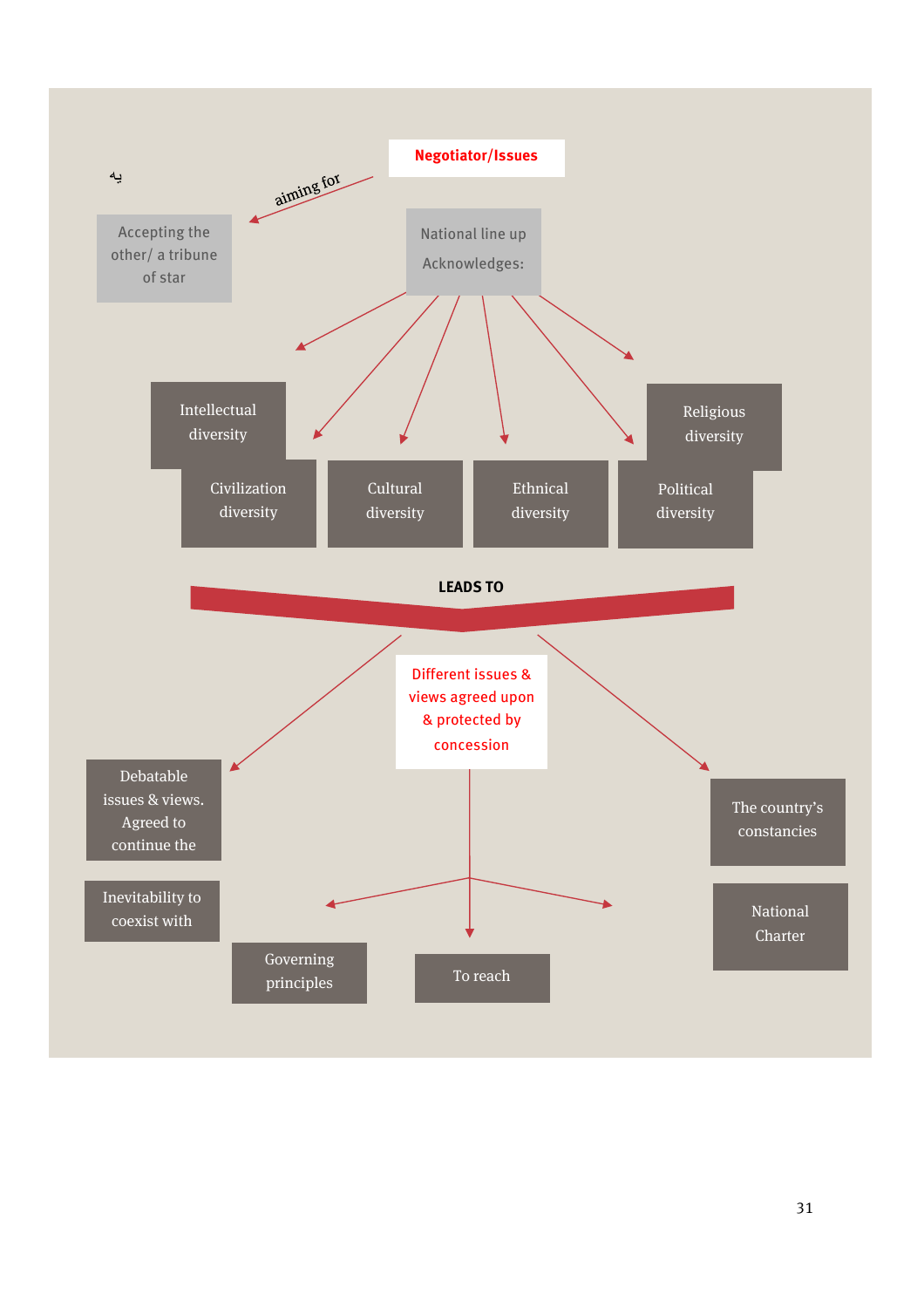# <span id="page-29-0"></span>5 The Role of the External Actors in Sudan's National Dialogue

Regional and international actors, political and developmental, have continuously and intensely been engaged in finding a solution to the Sudanese crisis. The Largest part of such engagement has been during the rule of the existing Inqaz regime, which extends from 30<sup>th</sup> June 1989 to date. In fact, the first engagement of external players in finding a solution to the Sudanese crisis goes back to 1972, when some international and regional community players sponsored the Addis Ababa peace talks between the central government (led by Ja'far Numeri) and the Southern armed opposition (led by Joseph Lago), which culminated in the Addis Ababa Peace Agreement that put an end to the war and made peace for ten years. However, in 1983, the civil war erupted again.

In all critical junctures of the Sudanese crisis throughout the last 26 years, the external players contributed a great deal in attempts to extinguish the fire of crisis. The most important contributions include:

- $\equiv$ The January 2002 Nuba Mountains Cease-fire Agreement, which took place in Geneva through direct talks between the Sudanese government and the Sudan people's Liberation Movement/Army, SPLM/A. The talks were sponsored and mediated by the Swiss and US governments.
- 三 The 2005 Comprehensive Peace Agreement, CPA, between the Sudanese government and the SPLM/A, which was directly mediated by the IGAD**[10](#page-29-1)**, the United Nations, the European Union, and governments of the United States, Britain, Norway, Netherland and Italy.
- $\equiv$  A number of Darfur peace agreements signed between the Sudanese governments and armed opposition, chief amongst which were the Abuja Agreement (May 2006), and the Doha Agreement (July 2011). These talks were sponsored by the governments of the US, France, Nigeria, Qatar, among other countries.
- $\equiv$ The East Sudan Peace Agreement, ESPA (October 2006), between the Sudanese government and the Eastern Front, the armed opposition in the east of Sudan, which was sponsored by the government of Eritrea.
- $\equiv$  The Cairo Agreement between the Sudanese government and the traditional, historical, opposition parties (June 2005), which was sponsored by the government of Egypt.
- $\equiv$  The hitherto five-year negotiations between the central government in Khartoum and the SPLM/A-North, which is fighting in South Kordofan and the Blue Nile. These negotiations are directly mediated by the African Union, AU, with close follow up by the United Nations, Germany and the Troika (USA, UK, Norway).

The continuous and intense presence of external players throughout the years of the current regime in Sudan has not been political only, but, also, a military one. Following the signature of the CPA, the United Nations Security Council (UNSC) established The United Nations Mission in Sudan, (UNMIS), and according to its mandate, some 10,000-strong force was deployed to Sudan to monitor the implementation of the ceasefire agreement and disengagement of forces in the South of Sudan (The United Nations 2005).

 $\overline{a}$ 

<span id="page-29-1"></span>**<sup>10</sup>** The Intergovernmental Authority on Development (IGDA, succeeded the earlier Intergovernmental Authority on Drought and Development (IGADD) founded in 1986 by Djibouti, Ethiopia, Somalia, Sudan, Uganda and Kenya. Upon achieving their independence, Eritrea and South Sudan joined the organization.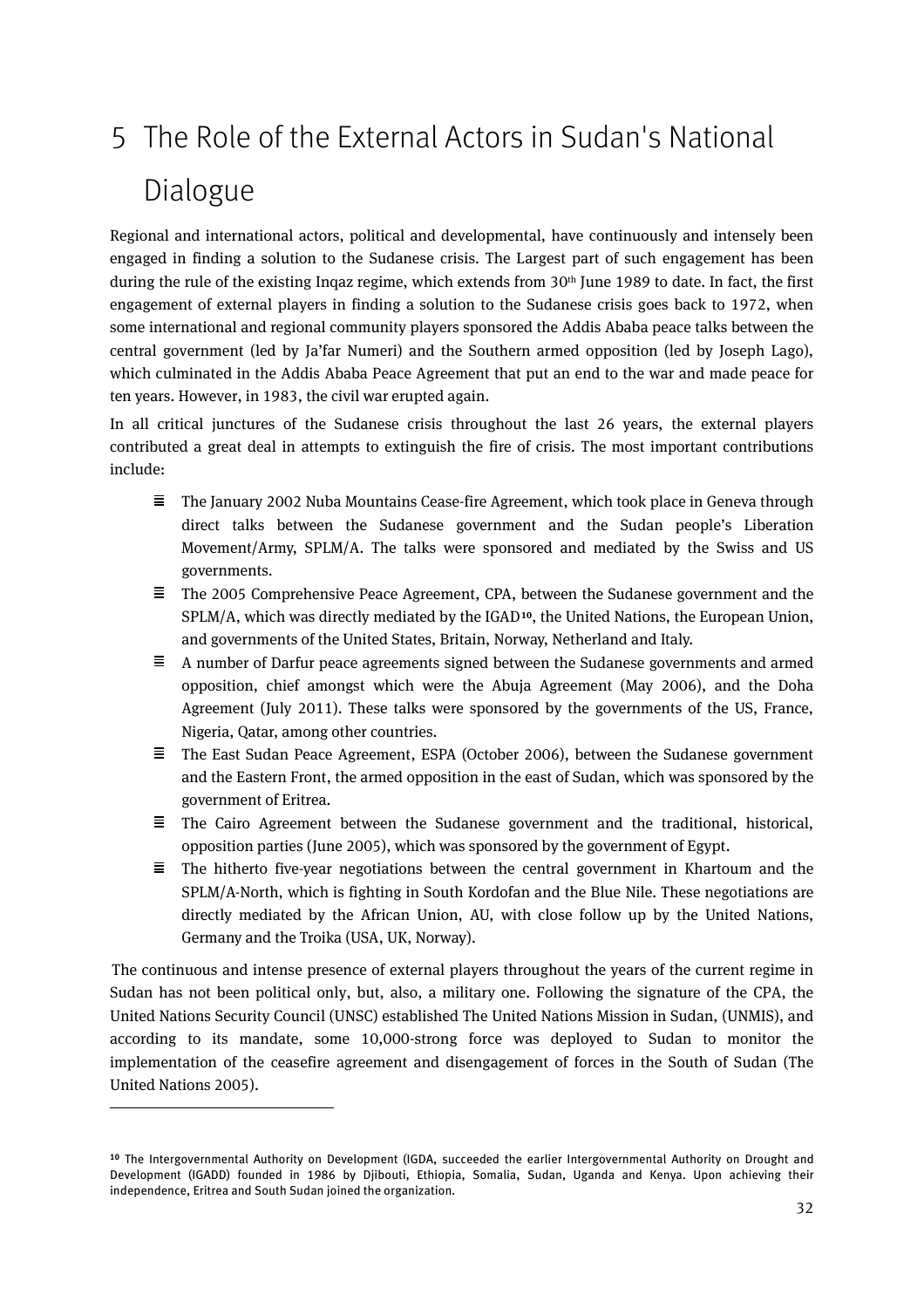Furthermore, as the fighting in Darfur intensified, and in order to protect civilians, the UNSC issued, in July 2007, a resolution under Chapter Seven for establishing and deploying a hybrid force (African and international) under the name, United Nations African Mission in Darfur, UNAMID, which comprised some 26,000-strong force, of which 19,360 soldiers and 6,432 civil police. UNAMID is considered the largest hybrid peace-keeping mission in the world (The United Nations 2007).

With the intensification of fighting and violence in Abeyie area**[11](#page-30-0)**, the UNSC issued, in June 2011, a resolution for establishing a peace-keeping mission in the area under the name, UNISFA. Some 5,000 strong force was deployed to monitor the borders between Sudan and South Sudan, and to use force to protect civilians and humanitarian workers when necessary (The United Nations 2011).

As for the on-going Sudanese National Dialogue, external engagement has not been direct, and so far the process has been Sudanese led. However, external engagement has been present, though indirectly, as we can see from the following facts:

- $\equiv$  In September 2004, and in the margins of the Third Exceptional Session of the African Committee on Human and Peoples' Rights, held in Pretoria, South Africa, a Darfur Consortium was established by non-governmental organizations with the aim of putting an end to the grave human rights violations in the region, on the one hand, and cooperating with the UN and AU on finding a solution to the Darfur crisis, on the other. In 2012, and with support from the international community, the Darfur Consortium was expanded in Nairobi to comprise more than 50 African and international NGOs operating in the African continent. Consequently, the Darfur Consortium was transformed into the Sudan Consortium with the aim of cooperating with the AU on finding a peaceful solution to the Sudanese crisis as a whole through dialogue and negotiations.
- $\equiv$  In its report of November 2012, the International Crisis Group, ICG, proposed a managed transition scenario, adopted by a group of international community experts associated with decision-making centers in USA and the EU. The scenario was based on offering incentives for President al-Bashir, as well as the ruling party, provided that they, in return, call for an all-inclusive national transitional period that is guided by a well-defined road map. The proposed incentives include lifting of sanctions, expediting Highly Indebted Poor Country (HPIC) status and other debt relief measures, assistance and monetary aids to stabilize the economy, normalization of Sudan external relations, a Security Council request to the International Criminal Court (ICC) to defer prosecution of Bashir for one year under Article 16 of the Rome Statute. However, the ICG stressed that the incentives should only be offered on condition that transition roadmap benchmarks are met, and concrete moves towards a credible transition process are undertaken, including launching of a National Dialogue process in the country (International Crises Group 20012)**.**
- $\equiv$  The Geneva-based Centre for Humanitarian Dialogue, defines itself as an international NGO working for conflict prevention and resolution through dialogue and diplomatic means, and for humanitarian aid for victims of conflict. As for Sudan, the Centre considers itself one of the main players in providing support for the resolution of the bloody conflicts in Darfur, Southern Kordofan and the Blue Nile. It also says that it had adopted a plan for reactivating the Sudanese National Dialogue process with participation from politicians and civil society activists. According to its records, the Centre sponsored a number of meetings in Geneva that brought together representatives from the armed movements and the international community. In September 2012, the Centre organized, in partnership with the British Foreign Office, a symposium in Cairo on scenarios for resolving the

 $\overline{a}$ 

<span id="page-30-0"></span>**<sup>11</sup>** An area of farmland and rich oil fields located along the ill-defined border between Sudan and South Sudan, and is claimed by both countries. Its border location has also led to conflicting ethnic, cultural, and linguistic claims.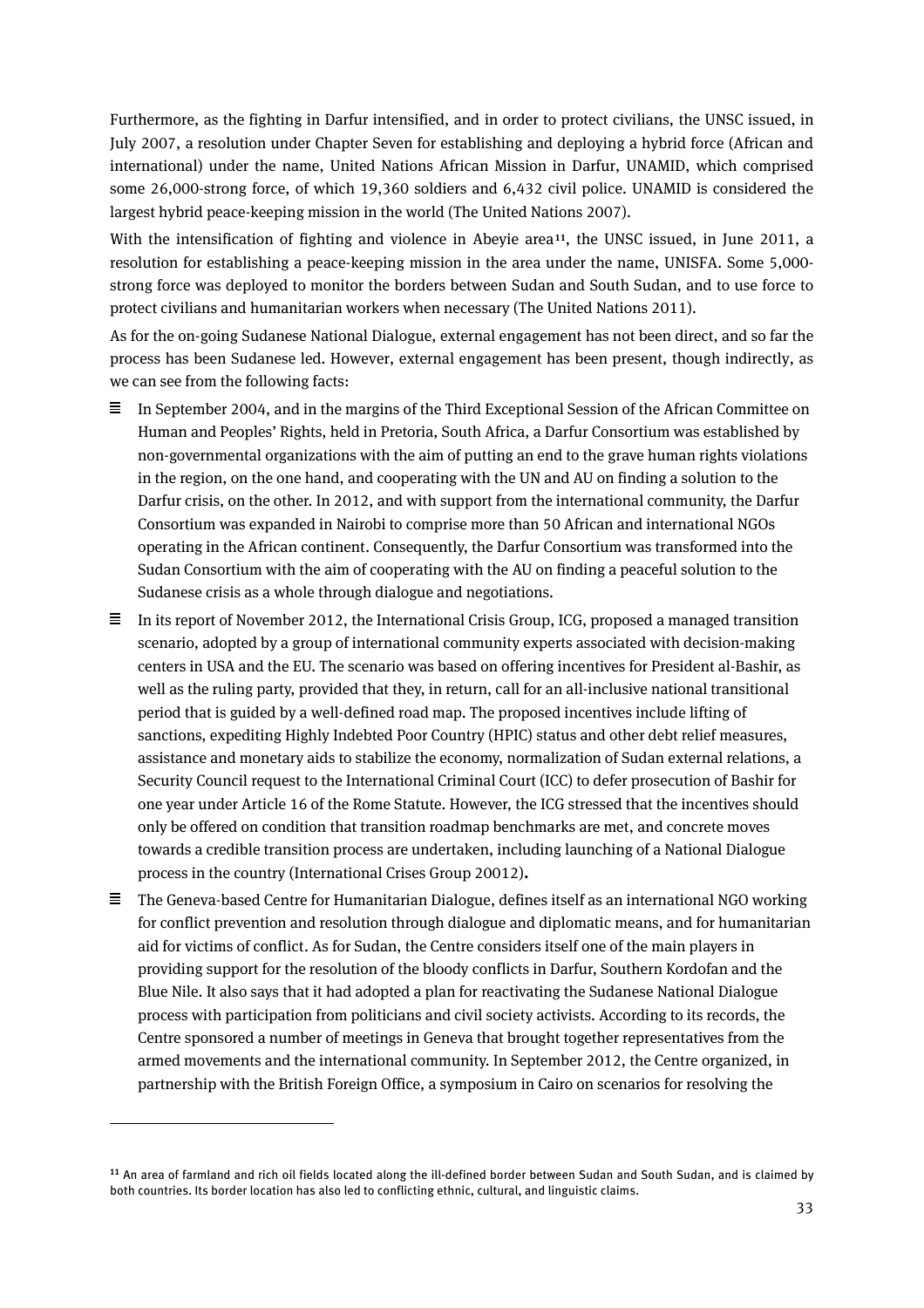Sudanese crisis with participation from academics and Sudanese civil society activists. On the 2nd of March 2013, the Centre held, in Khartoum, a seminar entitled "Towards a Constructive National Dialogue", in which a number of academics, politicians and civil society activists took part. And from 6th till 8th of March 2014, the Centre supported and facilitated a joint meeting, in Paris, between the Sudanese National Umma Party and the Sudan Revolutionary Front, SRF, which culminated in the Paris Declaration. According to the declaration, the SRF announced its readiness to cease hostilities in all war zones and, the two parties confirmed their readiness to engage in a National Dialogue process under the condition that Sudan Government will creating a conducive environment for such a dialogue. Subsequently, the Centre provided logistical support for the presence of a number of Sudanese political forces in Addis Ababa where they signed the Paris Declaration. Worth mentioning, here, that the Sudanese government rejected the Paris Declaration, considering it a declaration of war against it. The Centre still continues its efforts with the Sudanese political forces in order to find a peaceful solution to the Sudanese crisis (The humanitarian Dialogue Centre 2013).

- $\equiv$  The government of Germany and the NGO, Berghof Foundation, based in Berlin, enjoyed a great deal of trust amongst the Sudanese political forces, government and opposition alike. Perhaps such trust can be attributed to transparency, scientific methodology and deep understanding of the Sudanese mentality, which the government and the institution enjoy. In 2014, and in coordination with the German government, the Berghof Foundation launched the initiative: "Support National Dialogue and Reconciliation in Sudan". The initiative aims for a peaceful political transformation process in Sudan through engaging with different Sudanese political and civil society actors to develop an inclusive framework for dialogue (Berghof Foundation 2014). Under the umbrella of such initiative, and following an invitation from the German Foreign Ministry, the forces of Sudan Call held a meeting in Berlin, on 25-27 February 2015, and issued the Berlin Declaration, which stressed on the necessity of creating a conducive environment for the National Dialogue as prerequisite for the participation of the Sudan Call's forces. The Declaration further determined to send a delegation to Addis Ababa to take part in a National Dialogue preparatory meeting sponsored by the AU mediation and attended by the Sudanese government (Berlin Declaration 2015).
- $\equiv$  "The Berlin Declaration" is the notable outcome achieved by the Berghof Foundation Initiative to date. It sought to unite the opposition in favour of the next steps in the National Dialogue process led by the African Union High Implementation Panel on Sudan, AUHIP. Prior to this, some opposition factions rejected the National Dialogue and were seen to be calling exclusively for regime change. The "Berlin Declaration" was a success in that it reached an agreement by all participants to participate in the AUHIP Preparatory Conference for the National Dialogue; a first for the opposition" (Berghof Foundation op. cit.). Efforts exerted by the German government and the Berghof Foundation, for unifying the Sudanese opposition towards a positive stance on the National Dialogue, are still ongoing.
- $\equiv$  On 29 October 2009, the Peace and Security Council of the African Union issued a resolution for the establishment of the African Union High Implementation Panel on Sudan, AUHIP, to follow up the Darfur crisis and the CPA's outstanding issues. Subsequently, the AUHIP was tasked with the encouragement and facilitation of the Sudanese National Dialogue Conference. On the basis of that mandate, the chairman of the AUHIP, President Thabo Mbeki, paid various visits to Sudan where he engaged in many meetings with Sudanese officials, the National Dialogue's High Coordination Committee  $(7 + 7)$ , opposition leaders boycotting the ongoing National Dialogue process, leaders of civil society organizations etc. Following these meetings, Mbeki noted that that the ongoing National Dialogue process constitutes an opportunity for the Sudanese people to put an end to a protracted conflict.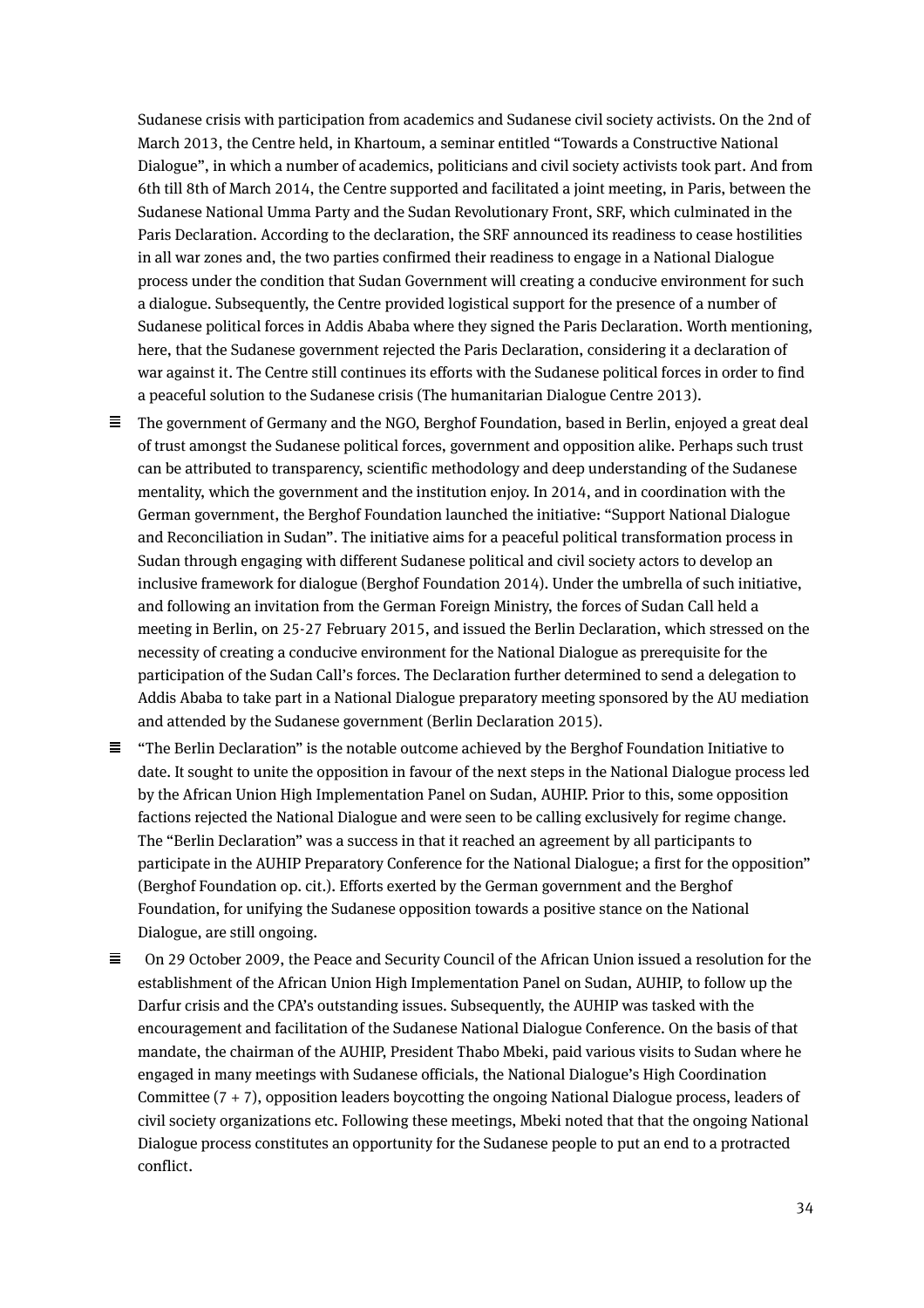- $\equiv$  On 12 September 2014, the African Peace and Security Council, UNSC. reviewed the AUHIP' progress report on Sudan, and issued Resolution No. 456 that called upon the Sudanese parties to convene a preparatory meeting at the AU headquarters, with facilitation from the AUHIP, to discuss the procedural issues related to the National Dialogue in order to pave the way for the National Dialogue Conference. The Resolution also encouraged the Sudanese government to step up efforts towards the implementation of the agreed upon trust building measures, including the release of all political detainees and unleashing of freedoms of expression, publication and political organization, as well as drawing the necessary laws guaranteeing such freedoms, and ensuring that the Judiciary is the only entity responsible for settling cases related to freedom of expression and publication without resort to exceptional measures. Additionally, provision of necessary guarantees for the armed movements to freely take part in the National Dialogue upon the signature of ceasefire and security arrangements agreements; and facilitation of delivering humanitarian assistance to all populations in war affected zones (African Union 2010).
- $\equiv$  On 4 September 2014, the AUHIP convened a meeting with the National Dialogue's High Coordination Committee  $(7 + 7)$ , and another meeting with the National Umma Party and the Sudan Revolutionary Front. The two meetings culminated in the signature of the Addis Ababa Agreement (each party signed separately) on the National Dialogue and the constitutional building process. That Agreement included the following (African Peace and Security Council 2014):
- $\equiv$  A comprehensive political solution is the ideal option for the resolution of all Sudan's problems.
- $\equiv$  Cessation of hostilities, ceasefire and addressing the humanitarian situation shall be top priority in the trust building measures.
- $\equiv$  Guaranteeing freedoms and human rights and release of all political detainees shall be top priority in the trust building measures.
- $\equiv$  National Dialogue and the constitutional process shall begin after laying down the bases, rules and measures for it.
- $\equiv$  All participants in the National Dialogue shall enjoy the right to freely express their views and stances.
- $\equiv$  The National Dialogue shall take place in accordance with an agreed upon time-frame.
- $\equiv$  Guarantees for the implementation of the dialogue's outcomes shall be provided.
- $\equiv$ All parties shall take part in the National Dialogue process in order to achieve national consensus.
- $\equiv$  In coordination with the AUHIP, the efforts exerted by the Berghof Foundation culminated in the consent, both of the Sudanese government and the opposition (armed and civil), to attend a preparatory conference in Addis Ababa. The AUHIP extended invitations, agenda, and set 27 and 28 March 2015 as dates for the preparatory conference. The agenda included: a) objectives of the National Dialogue; b) principles governing the National Dialogue; c) the organizational structure of the dialogue; d) decision-making mechanism; e) dialogue's outcomes implementation mechanism; f) guarantees for a transparent and credible National Dialogue process; g) a road map leading to the National Dialogue Conference, etc. However, despite all these preparations, the Sudanese government refused to attend that meeting despite earlier commitment and, hence, the meeting was cancelled.
- $\equiv$  In coordination with the Berghof Foundation and the United States government, the AUHIP called for Strategic Consultations Meeting in Addis Ababa, to be attended by the government of Sudan, Darfur armed movements, the SPLM/A-North, and the National Umma Party. The purpose of the meeting is to identify challenges facing the peace process in Sudan, and to reach a common ground for a comprehensive political process on democratic reforms in the country (The AUHIP 2016). The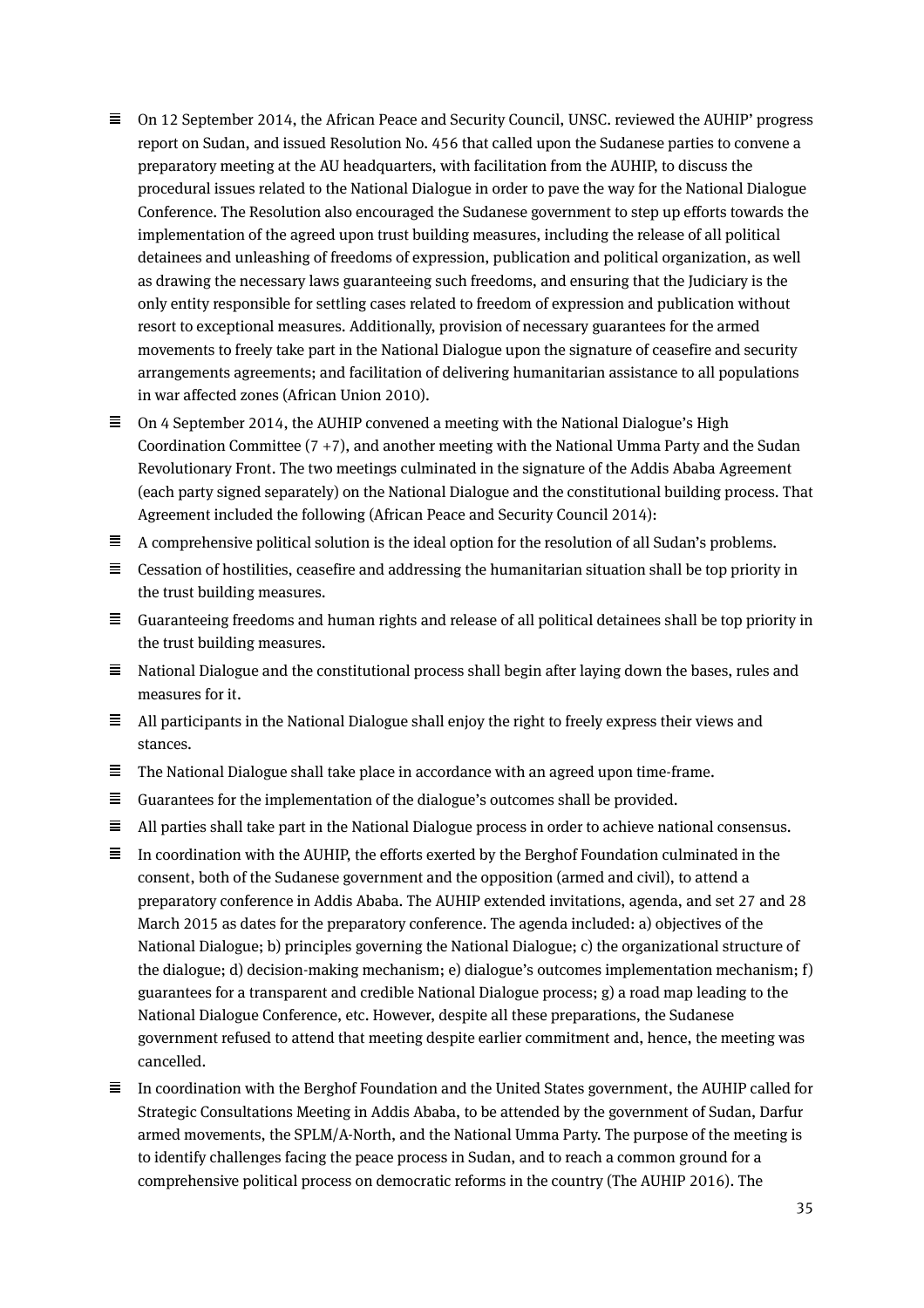meeting kicked off on the 18th of March 2016, to discuss a draft proposal by AUHIP on a Road Map to accelerate progress towards ending the conflicts in Darfour, South Kordofan and South Blue Nile. The meeting concluded on the 20th of March without reaching a positive result, as the opposition group rejected the proposed Road Map draft, and hence refused to sign the document. On the 21<sup>st</sup> of March, the AUHIP and the Government of Sudan delegation to the meeting signed the Road Map in a move described by the opposition as a violation and departure of the well-recognized international standard and ground rules of mediation and negotiation. The opposition group to the meeting issued a press statement saying that the Road Map was essentially intended to push the opposition forces to take part in the discredited National Dialogue in Khartoum, which was organized, supervised and managed by the Government of Sudan, without implementing the necessary prerequisites that would ensure inclusivity, impartiality, and seriousness of the process. They accused the Chair of the AUHIP, of violating the resolutions of the United Nation Security Council and the African Union Security Council on the Sudan crisis. Meanwhile, Thabo Mbeki praises the government for signing the roadmap and hopes that opposition would follow the government and sign too.

Thus, in regards to the ongoing National Dialogue process in the Sudan, the external role is effectively present, though indirectly. Perhaps, it is worth mentioning, in this connection, that some external players, donor countries and international organizations, pledged a package of incentives for Sudan, including debt relief, financial support for development projects and post-conflict reconstruction, humanitarian assistance to areas affected by the civil war, technical support for reforming state institutions, Article 16 deferral of the International Criminal Court charges against President Bashir, etc. Yet, all these pledges are tightly linked to the success of the negotiations on putting an end to the war, and opening up of the on-going National Dialogue process so as to include all parties.

Generally, it is of immense importance to emphasize that those external players should draw lessons from past initiatives for the resolution of the Sudanese crisis. Chief among such lessons is the abandoning of piece-meal palliative approaches to resolving the Sudanese crisis, for the solutions issued from such approaches tend to be fragile, and they further serve the government's divide-and-rule tactics that prolong the unacceptable status quo. The only exist from the Sudanese crisis lies in finding a comprehensive solution and real political reform, including a national reconciliation acceptable to all.

# <span id="page-33-0"></span>6 Conclusion (Comments, conclusions and

# recommendations)

It is imperative to draw attention to the fact that that the time-frame of this study summons two important considerations:

*First*, the National Dialogue committees' recommendations have not been officially announced to date i.e., the date of compiling this study, nor has the concluding session been convened to review such recommendations. Therefore, some amendments to this study may be made whence the concluding session is convened, especially in Chapter four, the National Dialogue Conference, and in Chapter Five, which relates to conclusions and recommendations.

*Second*, the study will not incorporate the implementation stage of the Conference's decisions, for this stage will be due well after the date of submission of the study.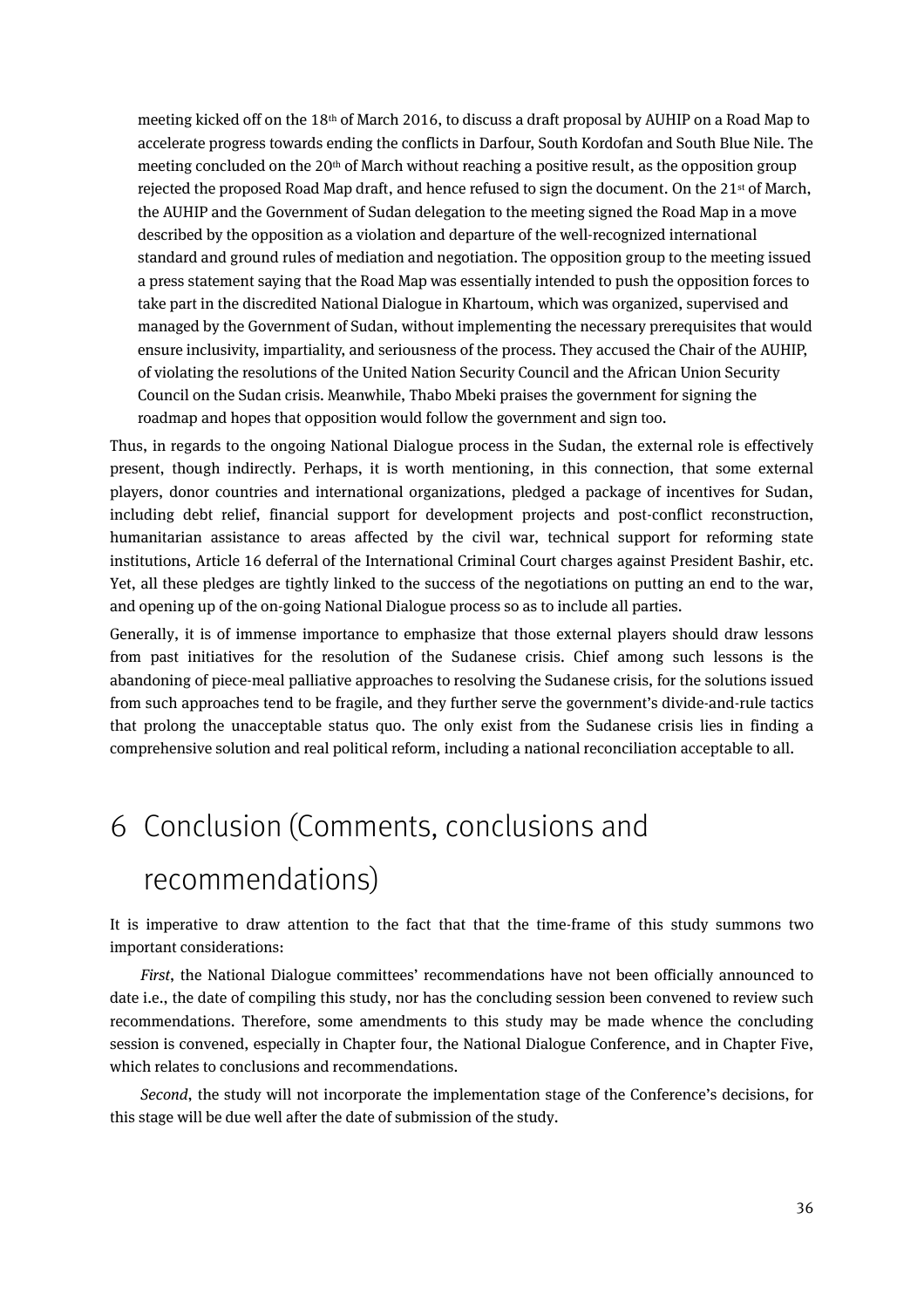Yet, these two considerations shall not hinder our efforts for making some comments, and for drawing some conclusions, as well as proposing some recommendations, on the on-going Sudanese National Dialogue process.

## **Comments**

First:

The majority of politicians, observers, commentators, civil society activists, youth and women groups, etc., doubt the seriousness of the governing National Congress Party (NCP), and the viability of the National Dialogue's initiative. They see it as an attempt for rescuing the regime from its exacerbating internal conflicts rather than an attempt for rescuing the country. Judging by the regime past behaviour, they further see the call for National Dialogue as part of the NCP's foot-dragging tactics that prolong its survival. In this connection, sceptics advance a number of arguments:

- $\Xi$  NCP's insistence on President al-Bashir chairing the National Dialogue Conference, and rejection of a proposal calling for an independent national figure to chair the Conference.
- $\equiv$  NCP's insistence on holding the presidential and parliamentary elections before the start of the National Dialogue Conference. The April 2015 elections were boycotted by almost all opposition parties and, thus, the main political parties boycotted the National Dialogue Conference. Also, this attitude was the reason of withdrawal of some of the political forces from the Dialogue process.
- $\equiv$  Failure on the part of the governing NCP to meet the opposition requirements before joining the dialogue process, i.e., creation of the conducive environment and trust building measures. On the contrary, the NCP continues its crackdown on opposition and freedoms, confiscating the newspapers and preventing the mass political activities.
- $\equiv$  Though President al-Bashir reiterated, in the opening session of the National Dialogue Conference, past decisions for ceasefire, government forces launched a large-scale offensive against positions of the armed opposition, and intensified aerial bombardment, causing massive displacement amongst civilians, particularly in Jabel Marra. The offensive seriously bothered the United Nations and the rest of the international community components.
- $\equiv$  The controversy over the composition of the High Coordination Committee of the National Dialogue  $(7 + 7)$ , following the withdrawal of a number of opposition parties, which accused the Committee of being a mere partisan committee representing the governing NCP. For its part, the NCP didn't (perhaps deliberately) exert any efforts to remedy such situation.
- $\equiv$  NCP's refusal to attend the preparatory meeting in Addis Ababa, which was to be attended by the opposition, both civil and armed, with the aim of discussing procedural issues relating to the Conference. This refusal further enhanced the positions of those opposition parties boycotting the Dialogue. Opposition parties and some other circles claim that 90% of parties participating in the ongoing National Dialogue lack political influence, and the majority of these parties were created by the regime.
- $\Xi$  Rejection of a transitional government proposal on the part of the NCP, and insistence on maintaining the current government institutions during the implementation stage of the National Dialogue's outcomes. According to the opposition, this attitude emphasized the lack of seriousness and the futility of the dialogue.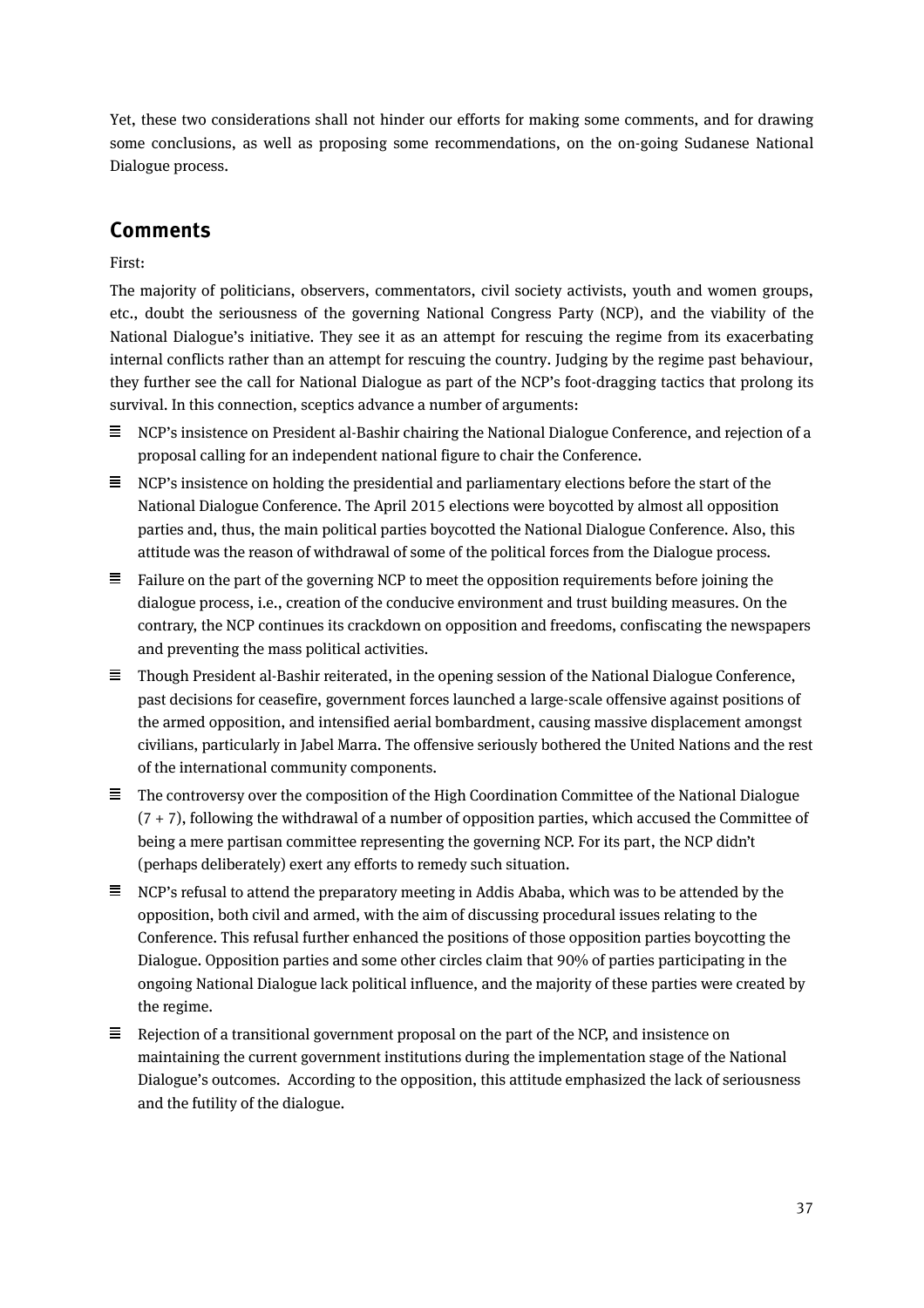- $\equiv$  Manipulation and rigging of the recommendations made by the Dialogue's committees, in addition to the practice of intimidation and enticement, besides the use of carrot-and-stick tactics on the part of the NCP**[12](#page-35-0)**.
- $\equiv$  The committees' recommendations made no reference to accountability of officials who committed corruption crimes, public funds abuse and human rights violations. The recommendations also made no reference to justice or transitional justice.
- $\equiv$  A leader of a splinter Darfourian armed faction who participated in the Dialogue says: "... judging by my longstanding experience with the NCP, first as an affiliate and then as opponent, I neither trust the Inqaz regime nor its leaders. I am adamant that this National Dialogue process will not achieve the desirable outcomes. The maximum that I want to achieve from the Dialogue is to stop the civil war" (Darfourian leader 2016).

#### Second:

 $\overline{a}$ 

There are other comments that raise further doubts about the viability of the on-going National Dialogue's process:

- $\equiv$  In regards to the National Dialogue and its objectives, the regime doesn't speak with one voice, and some departments do not see what other departments see. Many believe that the entire matter lies in the hands of the President. The majority of the opposition believes that the governing NCP sees the Dialogue as nothing but a new begging for its own project.
- $\equiv$  Obviously, no powerful block emerged from within the NCP that strongly believes in the National Dialogue process as a mechanism for resolving the country's problems. Even if such block existed, it would be weak and lacking influence.
- $\equiv$  Judging by the prevailing political discourse and practical experience, the strategy of the majority of the parties participating in the Dialogue revolves around power sharing i.e., how each party can gain more shares in power.
- $\equiv$  Also, the opposition doesn't speak with one voice, and lacks a unified position on the Dialogue.
- $\equiv$  While most, if not all, of those parties participating in the on-going National Dialogue were part of previous dialogues and negotiations with the governing NCP, they failed to raise questions as to why those previous processes failed. Even if this question has not been raised in the dialogue sessions, it should be considered a very important question at least to be discussed within the leadership of the participating parties. The researcher thinks that such question is of immense importance if we are to ensure a serious, credible and viable National Dialogue process. At least, raising such question could help the participating parties to address the principle of compromise i.e., both government and opposition shall adhere to the principle of compromise instead of undercutting each other, if they are seeing the process as genuine and serious.

<span id="page-35-0"></span>**<sup>12</sup>** The General Secretariat of the Dialogue conference decided to rule out the Popular Democratic Party because the representatives of this party accused the Secretariat of fraud.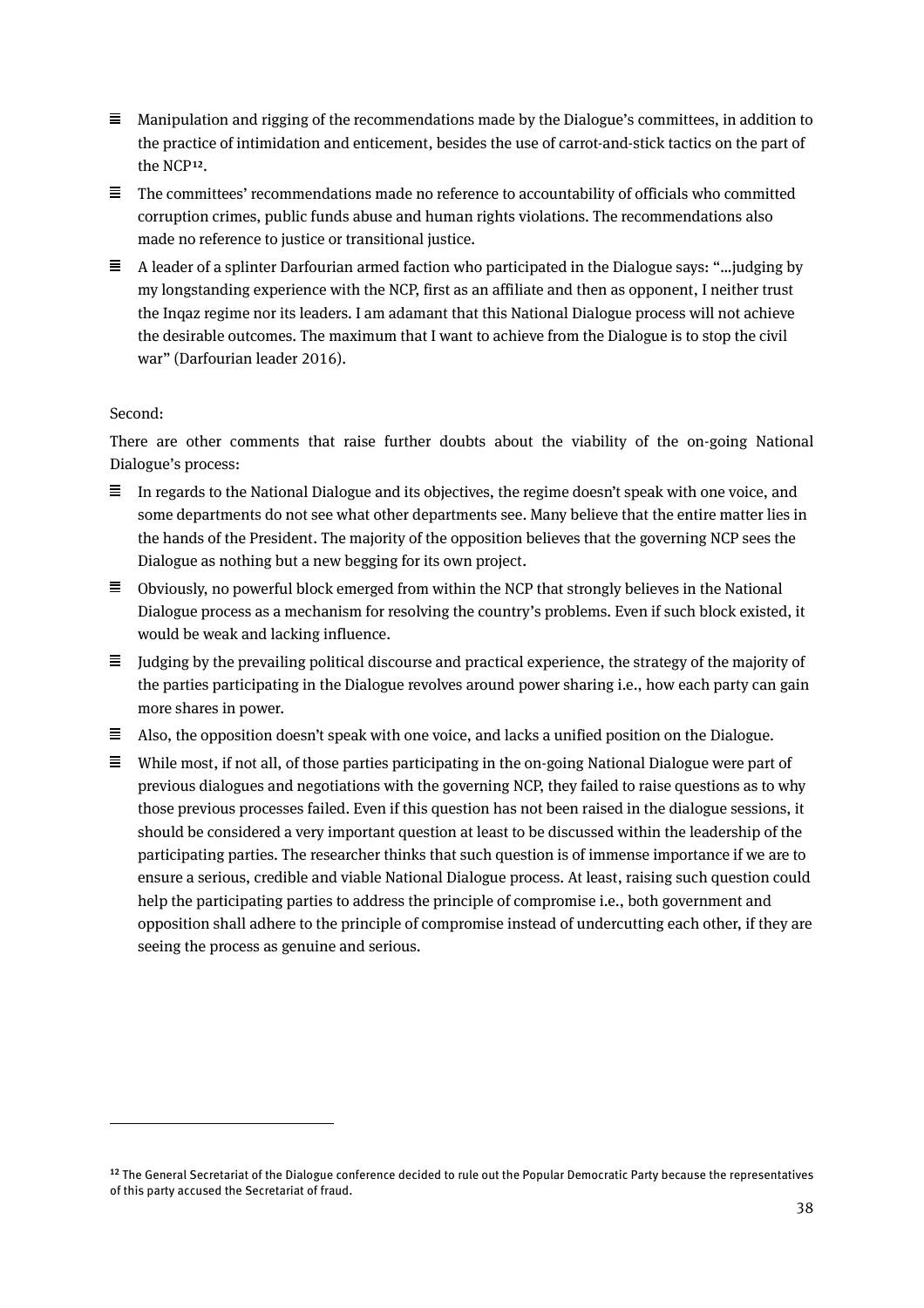#### **Conclusions**

 $\overline{a}$ 

After studying the completed stages of the National Dialogue Conference, going on now in the country, the researcher reached to a number of conclusions, summarized as follows**[13](#page-36-0)**:

First, in principle, the National Dialogue will always be a favourable option for averting violence and bloodshed, and for paving the way for the resolution of the Sudanese crisis. However, it is imperative to distinguish between a real genuine dialogue that addresses the root-cases of the conflicts and a superficial reconciliatory solution that doesn't address the root-causes of the crises, but, reduces the whole matter to power-sharing arrangements. This leads to the fact that power will remain within the current regime and trigger concerns on missing openings for solution for solutions to the Sudanese crisis (Focal Group A 2016).

Second, the standard of success of any National Dialogue shall be the realization of the national reconciliation and the national consensus i.e., agreeing on a transitional period the prime task of which should be the final elimination of the existing forms of rule that created the crisis in the first place, and establishment of new forms governed by a democratic constitution that maintains the rights of all citizens and averts civil war and bloody conflicts. The experiences of those nations that embarked on the road of national consensus demonstrate that that consensus begins with a major change in the existing power and its constitution and laws, and that independence of the Judiciary and the rule of law shall be restored so that full democratic freedoms are unleashed and, thus, citizens, political forces, media, etc., can freely express their views on the national crisis. Accountability of those committed crimes and human rights violations is also an important component of any genuine efforts for national consensus, etc.

Third, it could be safely assumed that the majority of Sudanese people want an end to the on-going wars in Sudan and return to normality. In this regard, various attempts were tried over the past few years to contribute to the effort of achieving a lasting peace through advocating a genuine National Dialogue process. What triggered this effort is the seemingly wide wedge between the Government on one hand, and the Opposition (civil or armed) on the other hand, regarding their differences on how to conduct an all-inclusive, transparent and genuine National Dialogue. The current context surrounding the dialogue processes is that although both the Government and opposition groups remain formally committed to a process or processes of National Dialogue, they doubt each other's commitment, and no single process has gained broad acceptance. Beyond the widely perceived lack of political will among the key actors, there are several sources of disagreement, prominent among which is the final goal of the process; is it uprooting of current government or new transitional and permanent governance arrangements.? In other words, is it a full democratic transformation, or the opposite; power sharing within the hegemony of one party? As stipulated in the African Union Peace and Security Council Resolution 539 "the necessity for the Sudanese parties, especially the Government, to demonstrate leadership and recommitment to processes, is necessary for achieving the goal of realizing the democratic transformation in the Sudan" (Conflict Dynamics International 2016).

Fourth, the outcome of any National Dialogue is subject to the law of compromise and balance of forces. Accordingly, confining the dialogue to political elites talking behind closed doors away from the people will render the balance of forces in favour of the governing National Congress Party, which will monopolize all means of communication with the people and, hence, the maximum a National Dialogue process can achieve is a power-sharing arrangement between the Government and Opposition (an elite pact) that doesn't address the root-cause of crisis. In contrast, a transparent dialogue that is taking place before the very eyes of the people and under a conducive environment will give people's representatives

<span id="page-36-0"></span>**<sup>13</sup>** The final stage of the conference is not convened yet, and of course the implementation phase does not start.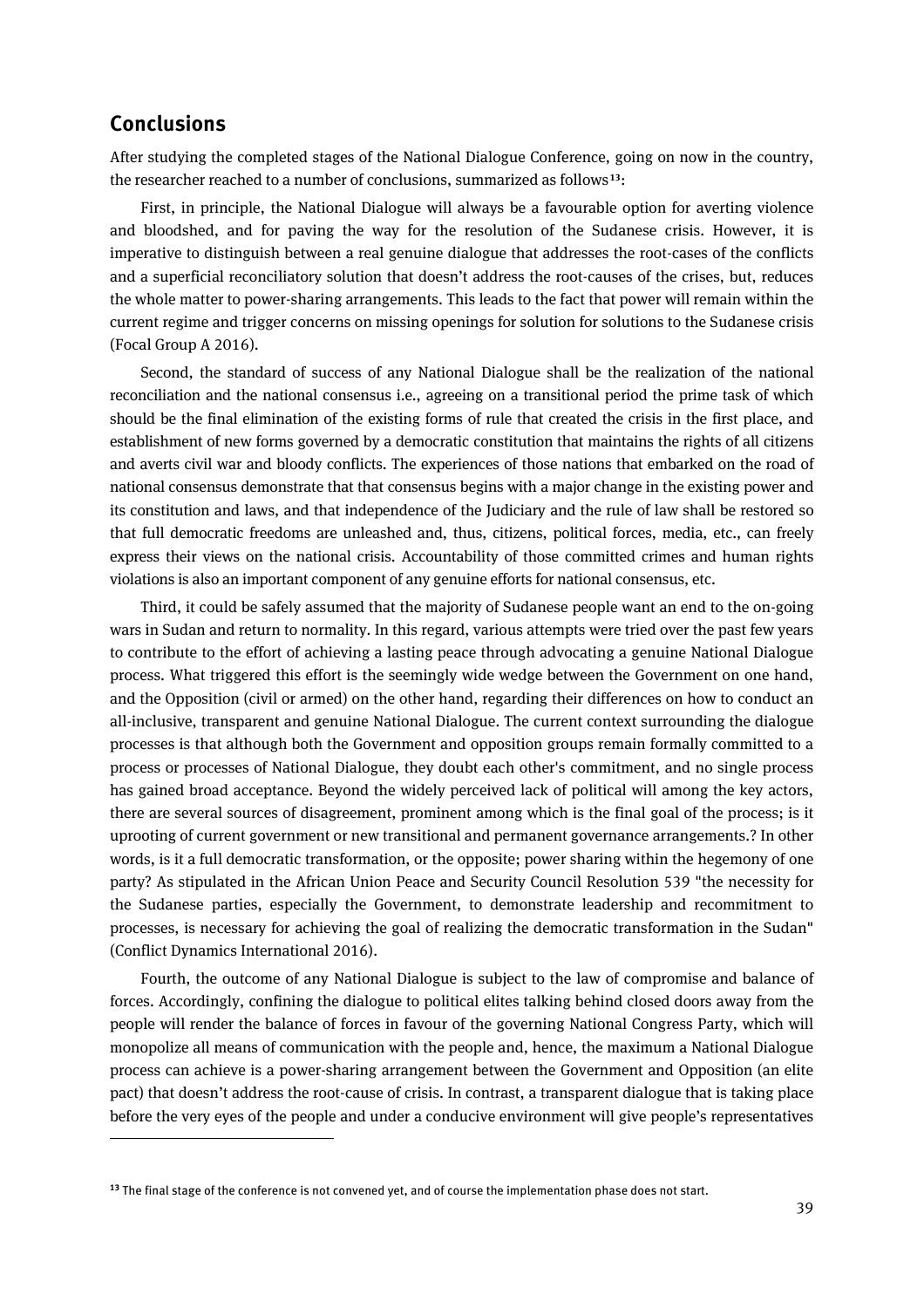in the Dialogue more power, hence, changing the balance of forces in its favour **(**Focal Group B 2016**)**. The researcher emphasises that it is of immense importance to take this point into consideration, for it helps us to understand, on the one hand, why the Opposition insists on the creation of a conducive environment and trust building measures as prerequisite for National Dialogue, and, on the other hand, why the governing National Congress Party rejects such requirements.

Fifth, measures for creating a conducive environment for dialogue are, in essence, trust building measures, which cannot be realized by mere good intentions, nor they can be reduced to statements and promises made by the President. Mistrust of the regime prevails amongst large sections of the Opposition. Creation of a conducive environment and trust building measure can only be achieved when the regime issues constitutional decrees and laws that meet two important things: *first*, both the Government and Opposition declare a ceasefire in all war zones and allow delivery of humanitarian assistance to people affected by conflicts in Darfur, Southern Kordofan and the Blue Nile. But, when the governing National Congress Party sends messages of dialogue and reconciliation to the civil opposition in the centre, Khartoum, and, in the same time, intensifies the war in the peripheries, the whole matter will appear as if a hidden alliance exists amongst the sons of the centre (predominately Muslim-Arabs) against the sons of the peripheries (predominately Muslim-Africans with followers of Christianity and local African beliefs), further dividing the Sudanese people along ethnic and regional lines. *Second*, it is necessary that the government freezes all laws restricting freedom, and unleashes public freedoms so that a conducive environment for a balanced dialogue is created.

In fighting the "battle of dialogue", the regime resorts to all available means: the state apparatus, its foreign relations, the country's resources and wealth, police, army, security, military intelligence, and, lately, the Rapid Support Forces**[14](#page-37-0)**, in addition to a network of internal and external media, etc., compared to a weak opposition's material capabilities. Therefore, the opposition adheres to the creation of a conducive environment as prerequisite for the Dialogue in order to enable the Sudanese people to express their views and take part in deciding the country's future, on the one hand, and test the regime's seriousness, which miserably failed in all previous tests, on the other. Fulfilling the conducive environment for the dialogue is merely a pledge of seriousness on the part of the regime, or a "Down payment" of what is supposed to be the successful outcome of the National Dialogue (Saeid 2015).

Sixth, undoubtedly, the National Dialogue Conference brought about new political dynamics that cannot be ignored regardless of the doubts raised about the seriousness of the regime and viability of the dialogue's process. Effectively, and following the conclusion of the works of the dialogue's committees, two trends emerged and immediately start making preparations for the post-Conference period (Dafalla 2016):

The first trend is sponsored by the governing party and its allied parties. The political line of this trend is twofold:

- $\equiv$  With the endorsement of the National Dialogue's outcomes, all parties and armed movements participating in the dialogue will become an integral part of the Government and, thus, shall no longer be referred to as "opposition".
- $\equiv$  Implementation of the National Dialogue's outcomes requires the unification of the positions of the Dialogue's participants that had different positions prior to the Conference especially; it is highly likely that a consensus on the Dialogue's outcomes will be achieved.

 $\overline{a}$ 

<span id="page-37-0"></span>**<sup>14</sup>** Originally this is the pro-government militia fighting in Darfour (the Gangaweed), now it is the fighting force of the National Intelligence and security service.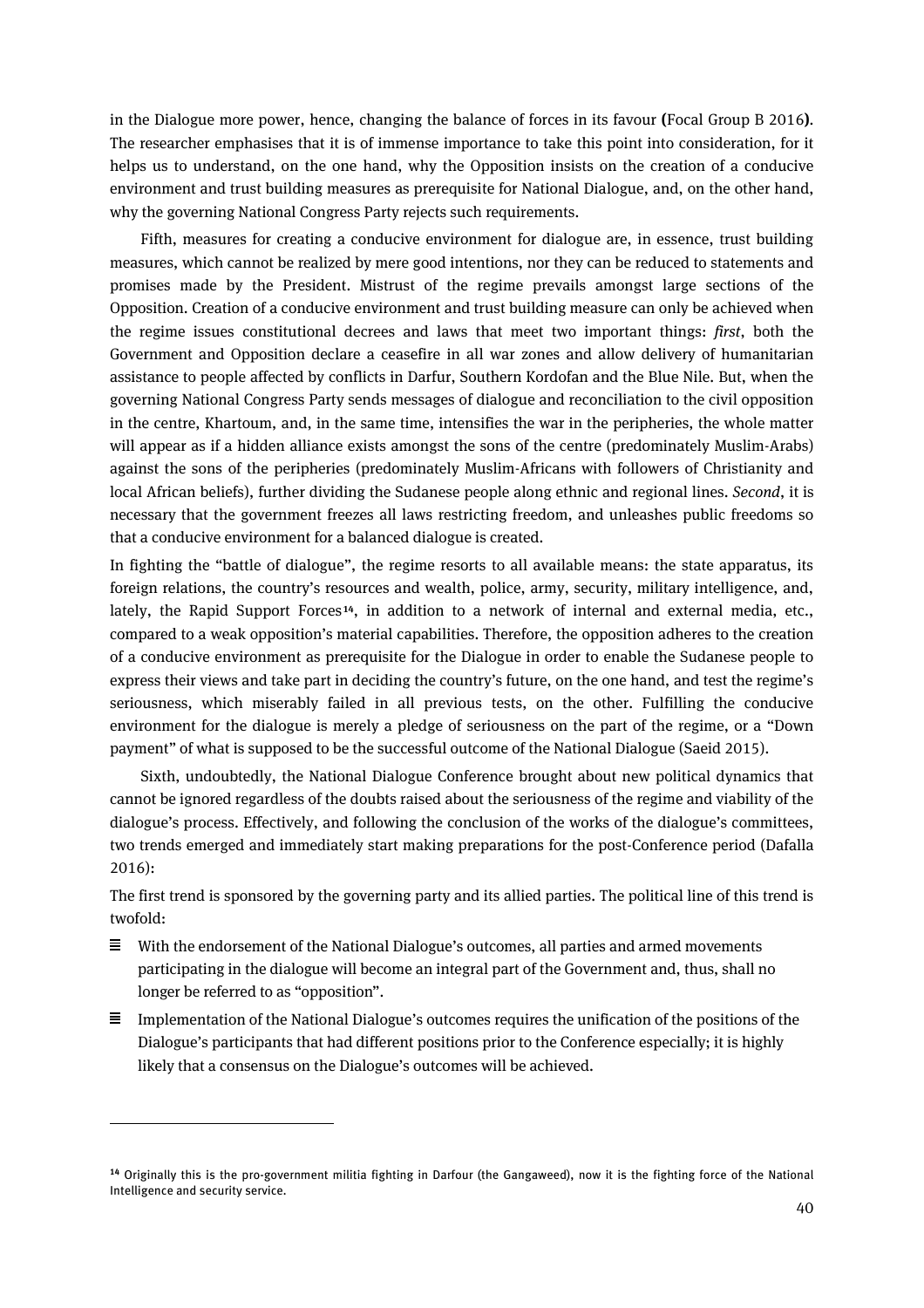The second trend is adopted by most opposition parties participating in the Dialogue; their political line is premised on:

- The current National Dialogue Conference is not an event, but, rather, a process and, thus, it constitutes a first stage of a long process; its outcomes constitute the minimum level that qualifies the transitional government to accomplish such process, including consensus on a permanent constitution for the country.
- $\equiv$  The Dialogue's outcomes constitute the minimum level for the opposition participating in the process, which should spare no effort to ensure their implementation either through participation in the transitional government or without participation. These outcomes represent the opposition's project proposed to the Sudanese people and to those parties rejecting participation in the Dialogue, which should be achieved through peaceful means.
- $\equiv$  The nature of the struggle over the Dialogue's outcomes between the ruling party and its allies, on the one hand, and the opposition, on the other, summons the need for the continuation of the opposition as an independent political entity with political leadership that unites opposition's efforts to safeguard the Dialogue's outcomes.
- $\equiv$  Concretely, this independent political entity, the opposition participating in the Dialogue, shall enjoy the right to select, hold accountable and withdraw their representatives from the High Coordination Committee  $(7 + 7)$ ; this can be extended so as to include its representatives in the transitional government.

#### **Recommendations**

The researcher proposes the following four recommendations:

- $\equiv$  The conclusion of the ongoing National Dialogue Conference should not be considered as the end of the dialogue process, but should, rather, be considered as a first stage in which both the Government and the participating Opposition reached a unified stance that is reflected in the Dialogue's outcomes. The second stage shall be that these forces engage – having reached a unified position (outcomes of the ongoing Dialogue) – in another dialogue with both the civil and armed opposition rejecting participation in the ongoing process. Barriers preventing this endeavor shall be overcome.
- $\equiv$  The international community should continue its efforts for the resolution of the Sudanese crisis through the convention of a comprehensive National Dialogue Conference with participation from both civil and armed opposition. Drawing lessons from past experiences by answering the question of why they have failed in resolving the Sudanese crisis. In this connection, it is important that the Government of Germany and the Berghof Foundation continue their ongoing efforts for National Dialogue, which have, so far, achieved positive results.
- $\equiv$  With help from the international community, and on the basis of the current Dialogue's outcomes and the positions both of civil and armed opposition rejecting participation, a Declaration of Principles, should be formulated as terms of reference for the second stage of the National Dialogue, which this study proposes.
- $\equiv$  In order to give momentum to the current efforts exerted by the international community, a "wise" men committee" comprising Sudanese independent and influential national figures should be set up to play a consultative role, together with regional and international mechanisms concerned with the Sudanese National Dialogue. Such proposed committee can be tasked with direct communication with the conflicting parties.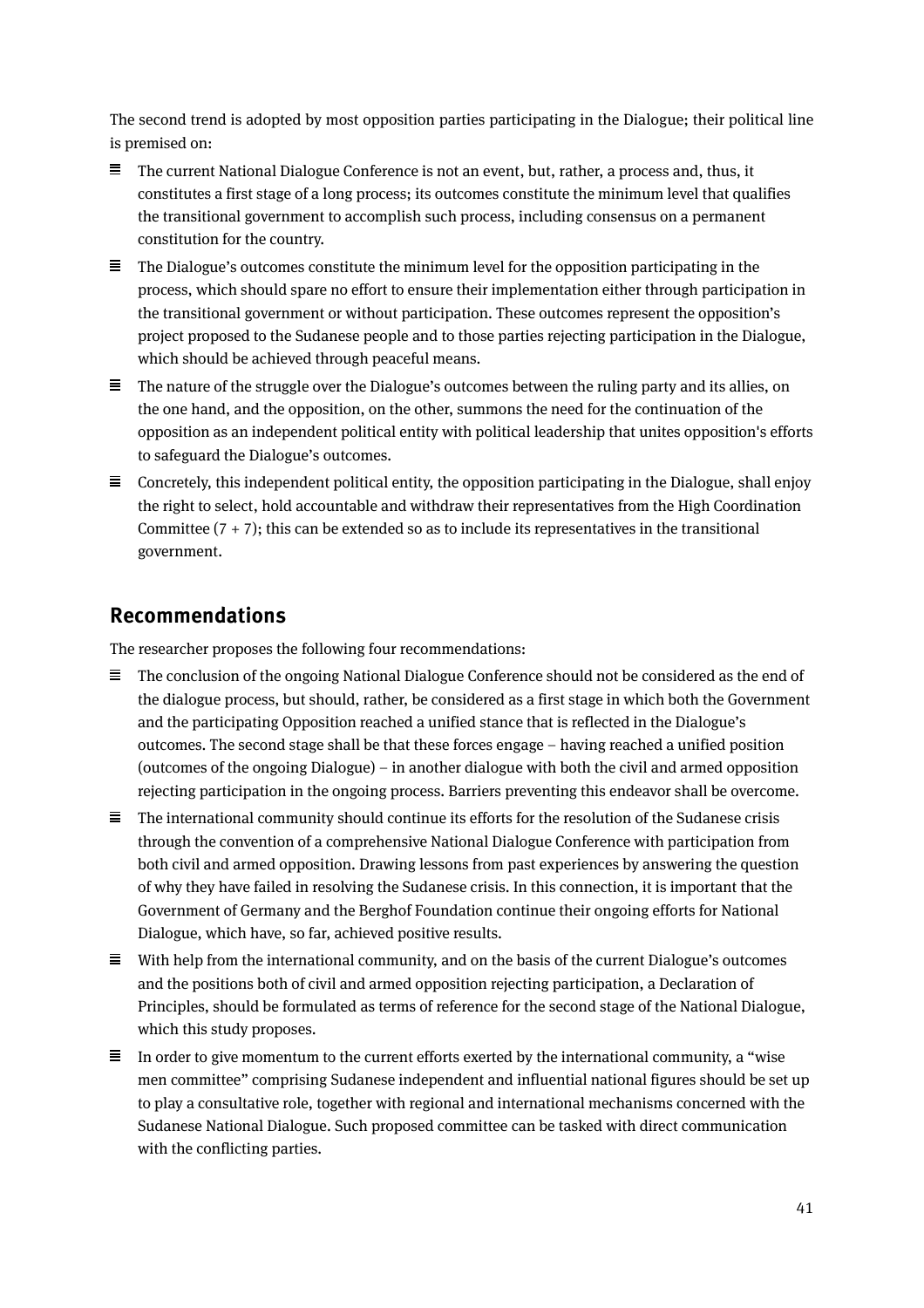# <span id="page-39-0"></span>7 References

- Algaddal, Mohammed Saeed 1997. History of modern Sudan. Cairo, Egypt, Madbouli press. (Arabic edition).
- Dafalla, A. (head of the Democratic Popular Front). Personal interview by the researcher, Khartoum, March 17, 2016.
- Institute of Multi-track Diplomacy 2011. 2011. Democratic Dialogue: A Handbook for practitioners. [www.thataway.org/index.php/?Page\\_id=490.](http://www.thataway.org/index.php/?Page_id=490)
- Khalid, Mansour 2003. Prospects of peace in Sudan: A tale of two countries. London.
- Saunders, Hull 1999. A general process of peace: Sustainable dialogue to transfer racial and ethnic struggle. New York, Balgriff, 22.
- Suleiman, Mohammed 2004. Darfour: War on resources & identity. Cambridge, UK.
- Taha, Faisal A. Ali 2010. Sudan on the threshold of the second independence (1954 1956), Omdurman, Sudan.

#### **Documents and reports**

- African Peace and Security Council 2014. Resolution No. 456, Hurriyat electronic newspaper. www.hurriyatsudan.com/?P=162658.
- African Union 2010. Report of the chairperson of the commission on the situation in the Sudan. www.refworld.org/pdfid/4d1d8eac2.pdf.
- Alarabiaya TV. www.alarabiya.net/ar/arab-and-world/2014/01/.
- Al-bashir, Omer 2014. President of the republic of Sudan, the dialogue initiative meetings address. Accessed 22 January 2016 a[t www.sudaress.com/sudantoday/13509.](http://www.sudaress.com/sudantoday/13509)
- Al-sajjad, Ammar. Press release. [www.aljazeera.net/news/reportsandinterviews/2016/2/28.](http://www.aljazeera.net/news/reportsandinterviews/2016/2/28)
- Al-sajjad, Ammar. Repertoire of the committee Report to Radio Dabanga. [www.dabangasudan.org/ar/all-news/article.](http://www.dabangasudan.org/ar/all-news/article)
- Berghof Foundation, 2015, tor and methodological guidelines for the case study on Sudan's National Dialogue, Berlin, 10.
- Berghof Foundation 2014. Support National Dialogue and Reconciliation in Sudan. www.berghoffoundation.org/programmes/middle-east-north-africa/supporting-dialogue-in-sudan.
- Berlin Declaration 27 February 2015[. www.news.askmorgan.net/article/115793.](http://www.news.askmorgan.net/article/115793)
- Conflict Dynamics International 2016. Consultation Group on National Dialogue Process (13 14 October), Addis Ababa, 1.
- Fund for Peace 2015. Indicator of failure state. [www.fundforpeace.orgs.](http://www.fundforpeace.orgs/)
- General secretariat of National Dialogue 2016. Press conference March 9, 2016.

www.sudantribune.net/ 13615.

- Ibrahim, M. (member of the committee). Personal interview by the researcher. Khartoum, March 5, 2016.
- International Crises Group 2012. Africa Report No. 194, "Sudan: Major reform or more war", Nairobi/Brussels, November 29, 2012, ii.
- Khalifa, M. Head of the committee (February 21, 2016, February). Press conference report, Friendship Hall, Khartoum.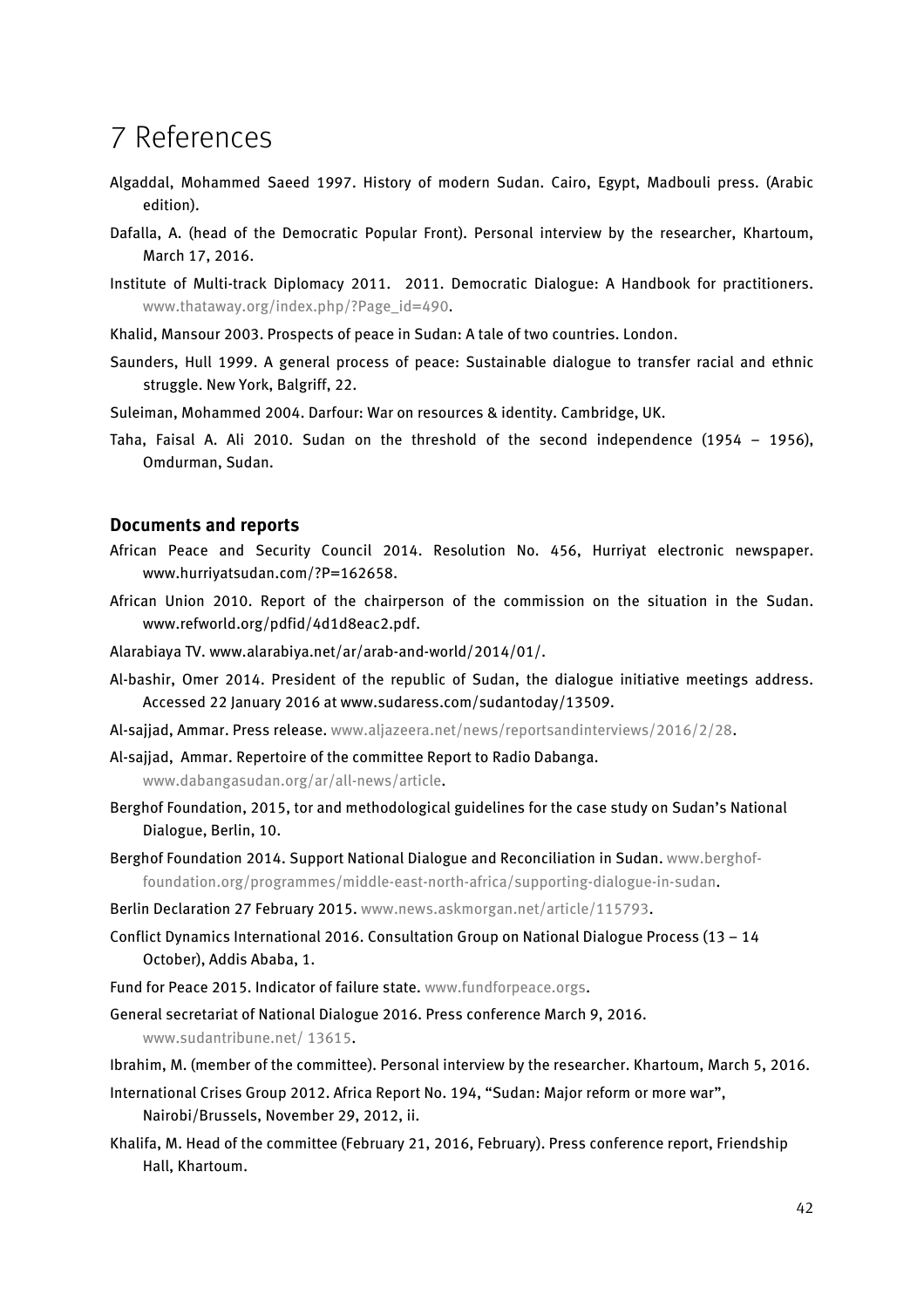Koka Dam Declaration 1986[. www.fou.uib.no/fd/1996/f/712001/annex2.htm.](http://www.fou.uib.no/fd/1996/f/712001/annex2.htm)

National Democratic Alliance Sudan 1995. Asmara Declaration on the fundamental issues: [www.umma.org/09.htm.](http://www.umma.org/09.htm)

National Unity Parties Alliance 2014. Sudan Tribune. [www.sudantribune.net/12231.](http://www.sudantribune.net/12231)

- Organization of American States 2011. Democratic Dialogue. [www.ddpa.oas.org/oprc/docs.htm.](http://www.ddpa.oas.org/oprc/docs.htm)
- Press report 2016. Alnilin electronic newspaper. [Www.alnilin.com/12751558.htm.](http://www.alnilin.com/12751558.htm)
- Sudan government, official site: www.sudan.gov.sd.
- Sudan Ministry of Information 2016. Press report. [www.mininfo.gov.sd.](http://www.mininfo.gov.sd/)
- The AUHIP 2016. Strategic Consultations Meeting (March 18 2016).

www.sudantribune.com/spip.php?Article58347.

- The High co-ordination committee of the National Dialogue Conference 2015. Progress report (August 2015), 1.
- The Humanitarian Dialogue Centre 2013. The Sudanese crisis. [www.hdcentre.org/en/our](http://www.hdcentre.org/en/our-work/peacemaking/sudan)[work/peacemaking/sudan.](http://www.hdcentre.org/en/our-work/peacemaking/sudan)
- The National Committee of census –Sudan, official site[. www.mocsudancensus.org.](http://www.mocsudancensus.org/)
- The United Nations 2015. Civil war in Sudan. [www.un.org/arabic/sudan.](http://www.un.org/arabic/sudan)
- The United Nations 2007. Establishment of UNAMID. www.unamid.unmissions.org.

The United Nations 2011. Establishment of UNISFA. [www.un.org/ar/peacekeeping/missions/unisfa/facts.shtml.](http://www.un.org/ar/peacekeeping/missions/unisfa/facts.shtml)

- The United Nations 2005. Establishment of UNMIS. [www.un.org/ar/peacekeeping/missions/unmis/facts.shtml.](http://www.un.org/ar/peacekeeping/missions/unmis/facts.shtml)
- The World Bank 2009. Sudan. Www.worldbank.org/en/country/sudan/overview.

Umma party 2014. Press release on June 2014. [www.alsharq.com/news/details/375726#.Vt7PV5x97IU.](http://www.alsharq.com/news/details/375726#.Vt7PV5x97IU)

#### **Articles**

- Hamad, Elnour 2013. The challenges facing the Sudanese National Dialogue and its chances of success, Arab Studies, Doha, (Arabic edition).
- Saeid, Elshafie Khidir 2000. The Crises Challenges in Sudan, Alayyam newspaper, 1621.

Saeid, Elshafie Khidir 2011. The paradox in the Ingaz discourse.

[www.alrakoba.net/articles-action-show-id-9779.htm.](http://www.alrakoba.net/articles-action-show-id-9779.htm)

Saeid, Elshafie Khidir 2015. The trust building measures. Al tayyar newspaper, 839.

Satti, Hassan 2013. Press statement: [www.sudantribune.net/5954.](http://www.sudantribune.net/5954)

Zine, Eltayeb 2014. The future of the National Dialogue in Sudan.

[www.africansmajma.com/2014/08/25/.](http://www.africansmajma.com/2014/08/25/)

#### **Interviews**

- Alhawati, B. (President of the committee). Personal interview by the researcher. Omdurman, March 3, 2016.
- Dafalla, A. (head of the Democratic Popular Front). Personal interview by the researcher, Khartoum, March 17, 2016.